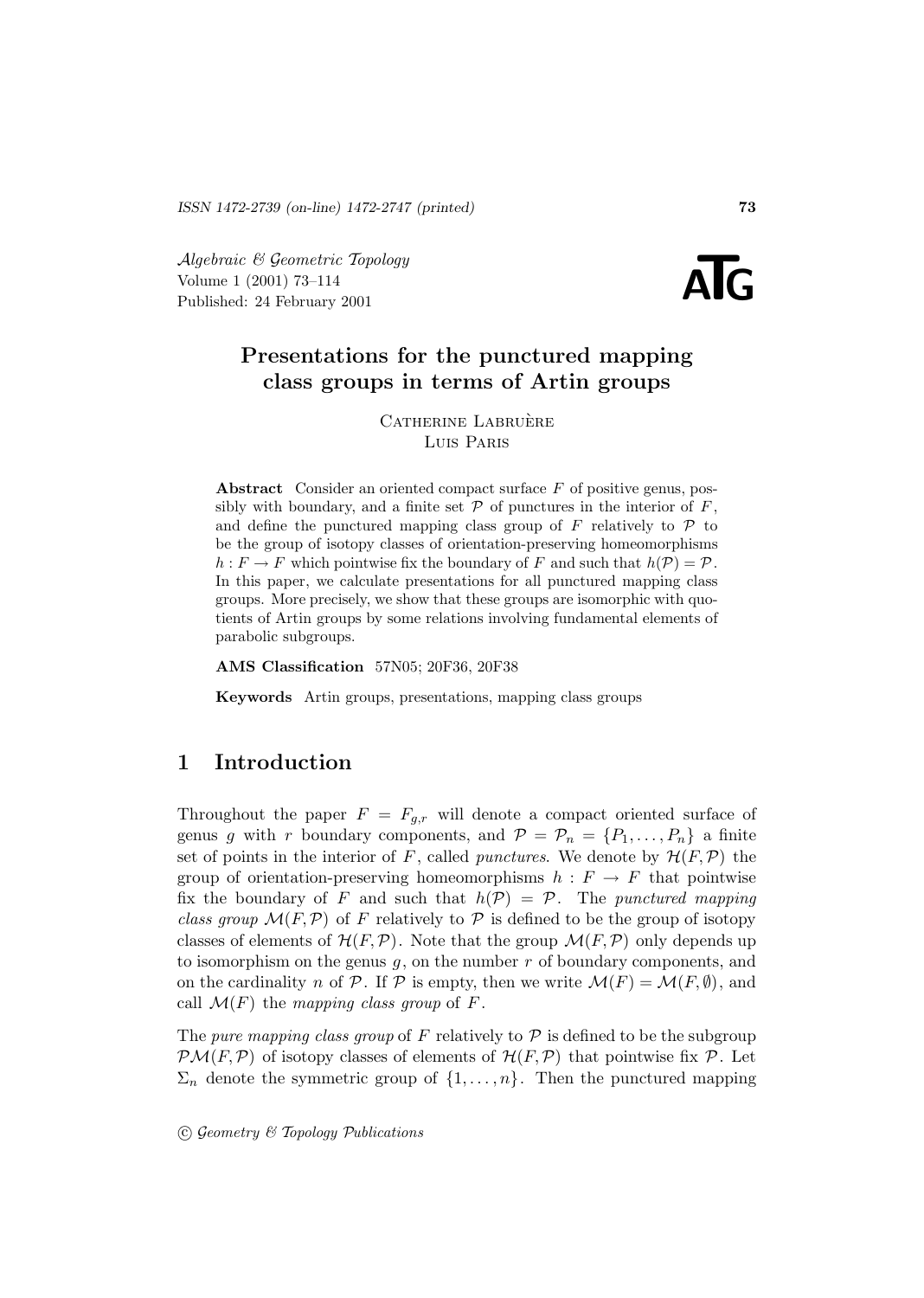class group and the pure mapping class group are related by the following exact sequence.

$$
1 \to \mathcal{PM}(F, \mathcal{P}_n) \to \mathcal{M}(F, \mathcal{P}_n) \to \Sigma_n \to 1.
$$

A Coxeter matrix is a matrix  $M = (m_{i,j})_{i,j=1,\dots,l}$  satisfying:

- $m_{i,i} = 1$  for all  $i = 1, ..., l$ ;
- $m_{i,j} = m_{j,i} \in \{2, 3, 4, \ldots, \infty\},$  for  $i \neq j$ .

A Coxeter matrix  $M = (m_{i,j})$  is usually represented by its Coxeter graph  $\Gamma$ . This is defined by the following data:

- Γ has l vertices:  $x_1, \ldots, x_l$ ;
- two vertices  $x_i$  and  $x_j$  are joined by an edge if  $m_{i,j} \geq 3$ ;
- the edge joining two vertices  $x_i$  and  $x_j$  is labelled by  $m_{i,j}$  if  $m_{i,j} \geq 4$ .

For  $i, j \in \{1, \ldots, l\}$ , we write:

$$
prod(x_i, x_j, m_{i,j}) = \begin{cases} (x_i x_j)^{m_{i,j}/2} & \text{if } m_{i,j} \text{ is even,} \\ (x_i x_j)^{(m_{i,j}-1)/2} x_i & \text{if } m_{i,j} \text{ is odd.} \end{cases}
$$

The Artin group  $A(\Gamma)$  associated with  $\Gamma$  (or with M) is the group given by the presentation:

$$
A(\Gamma) = \langle x_1, \dots, x_l | \text{prod}(x_i, x_j, m_{i,j}) = \text{prod}(x_j, x_i, m_{i,j}) \text{ if } i \neq j \text{ and } m_{i,j} < \infty \rangle.
$$

The Coxeter group  $W(\Gamma)$  associated with  $\Gamma$  is the quotient of  $A(\Gamma)$  by the relations  $x_i^2 = 1$ ,  $i = 1, ..., l$ . We say that  $\Gamma$  or  $A(\Gamma)$  is of *finite type* if  $W(\Gamma)$ is finite.

For a subset X of the set  $\{x_1,\ldots,x_l\}$  of vertices of Γ, we denote by  $\Gamma_X$ the Coxeter subgraph of  $\Gamma$  generated by X, by  $W_X$  the subgroup of  $W(\Gamma)$ generated by X, and by  $A_X$  the subgroup of  $A(\Gamma)$  generated by X. It is a non-trivial but well known fact that  $W_X$  is the Coxeter group associated with  $\Gamma_X$  (see [3]), and  $A_X$  is the Artin group associated with  $\Gamma_X$  (see [16], [19]). Both  $W_X$  and  $A_X$  are called *parabolic subgroups* of  $W(\Gamma)$  and of  $A(\Gamma)$ , respectively.

Define the *quasi-center* of an Artin group  $A(\Gamma)$  to be the subgroup of elements  $\alpha$ in  $A(\Gamma)$  satisfying  $\alpha X \alpha^{-1} = X$ , where X is the natural generating set of  $A(\Gamma)$ . If  $\Gamma$  is of finite type and connected, then the quasi-center is an infinite cyclic group generated by a special element of  $A(\Gamma)$ , called *fundamental element*, and denoted by  $\Delta(\Gamma)$  (see [8], [4]).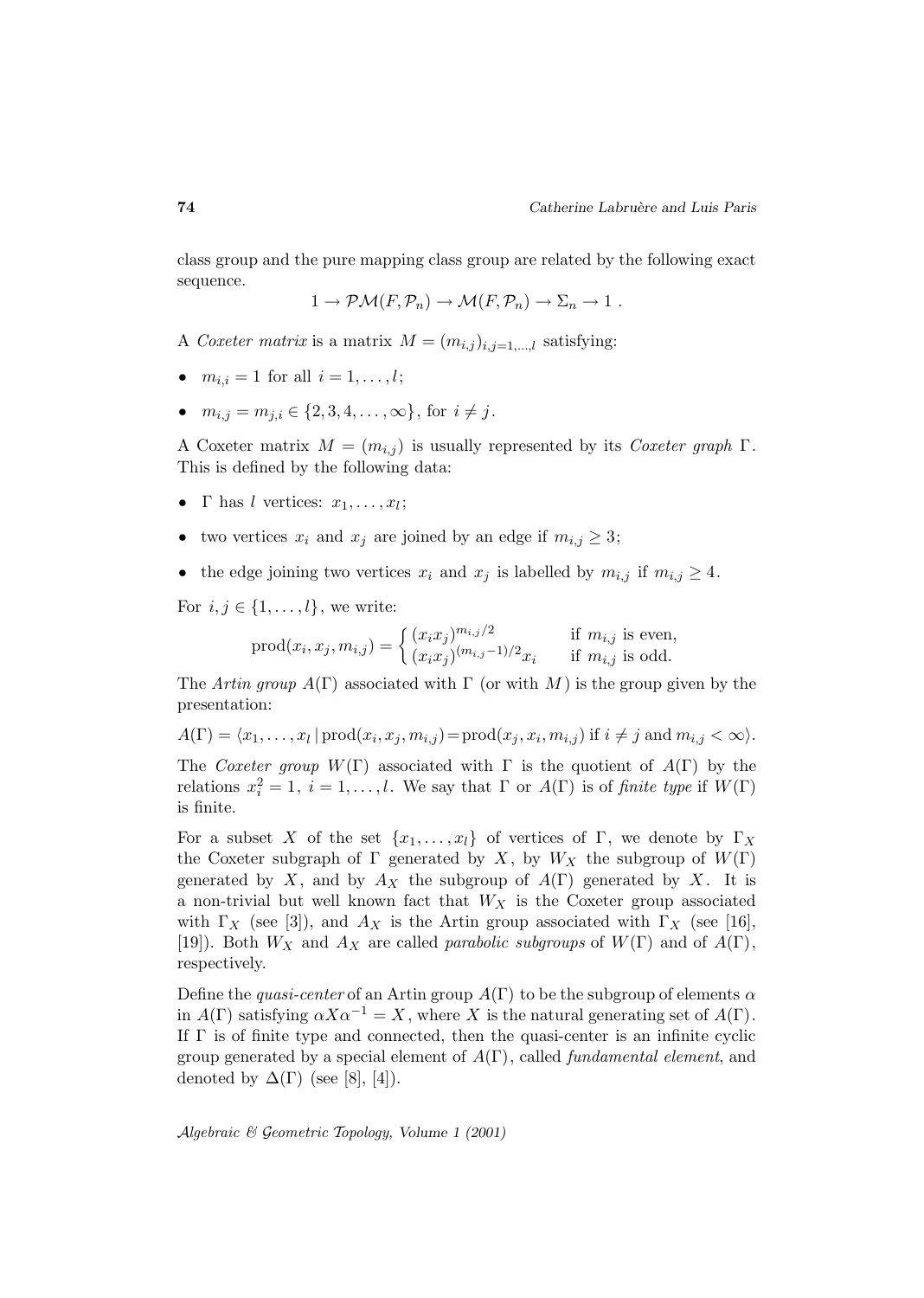The most significant work on presentations for mapping class groups is certainly the paper [10] of Hatcher and Thurston. In this paper, the authors introduced a simply connected complex on which the mapping class group  $\mathcal{M}(F_{q,0})$  acts, and, using this action and following a method due to Brown [5], they obtained a presentation for  $\mathcal{M}(F_{q,0})$ . However, as pointed out by Wajnryb [25], this presentation is rather complicated and requires many generators and relations. Wajnryb [25] used this presentation of Hatcher and Thurston to calculate new presentations for  $\mathcal{M}(F_{q,1})$  and for  $\mathcal{M}(F_{q,0})$ . He actually presented  $\mathcal{M}(F_{q,1})$ as the quotient of an Artin group by two relations, and presented  $\mathcal{M}(F_{q,0})$  as the quotient of the same Artin group by the same two relations plus another one. In [18], Matsumoto showed that these three relations are nothing else than equalities among powers of fundamental elements of parabolic subgroups. Moreover, he showed how to interpret these powers of fundamental elements inside the mapping class group. Once this interpretation is known, the relations in Matsumoto's presentations become trivial. At this point, one has "good" presentations for  $\mathcal{M}(F_{q,1})$  and for  $\mathcal{M}(F_{q,0})$ , in the sence that one can remember them. Of course, the definition of a "good" presentation depends on the memory of the reader and on the time he spends working on the presentation.

One can find in [17] another presentation for  $\mathcal{M}(F_{q,1})$  as the quotient of an Artin group by relations involving fundamental elements of parabolic subgroups. Recently, Gervais [9] found another "good" presentation for  $\mathcal{M}(F_{g,r})$  with many generators but simple relations.

In the present paper, starting from Matsumoto's presentations, we calculate presentations for all punctured mapping class groups  $\mathcal{M}(F_{g,r},\mathcal{P}_n)$  as quotients of Artin groups by some relations which involve fundamental elements of parabolic subgroups. In particular,  $\mathcal{M}(F_{q,0}, \mathcal{P}_n)$  is presented as the quotient of an Artin group by five relations, all of them being equalities among powers of fundamental elements of parabolic subgroups.

The generators in our presentations are Dehn twists and braid twists. We define them in Subsection 2.1, and we show that they verify some "braid" relations that allow us to define homomorphisms from Artin groups to punctured mapping class groups. The main algebraic tool we use is Lemma 2.5, stated in Subsection 2.2, which says how to find a presentation for a group  $G$  from an exact sequence  $1 \rightarrow K \rightarrow G \rightarrow H \rightarrow 1$  and from presentations of K and H. We also state in Subsection 2.2 some exact sequences involving punctured mapping class groups on which Lemma 2.5 will be applied. In order to find our presentations, we first need to investigate some homomorphisms from finite type Artin groups to punctured mapping class groups, and to calculate the images under these homomorphisms of some powers of fundamental elements. This is the object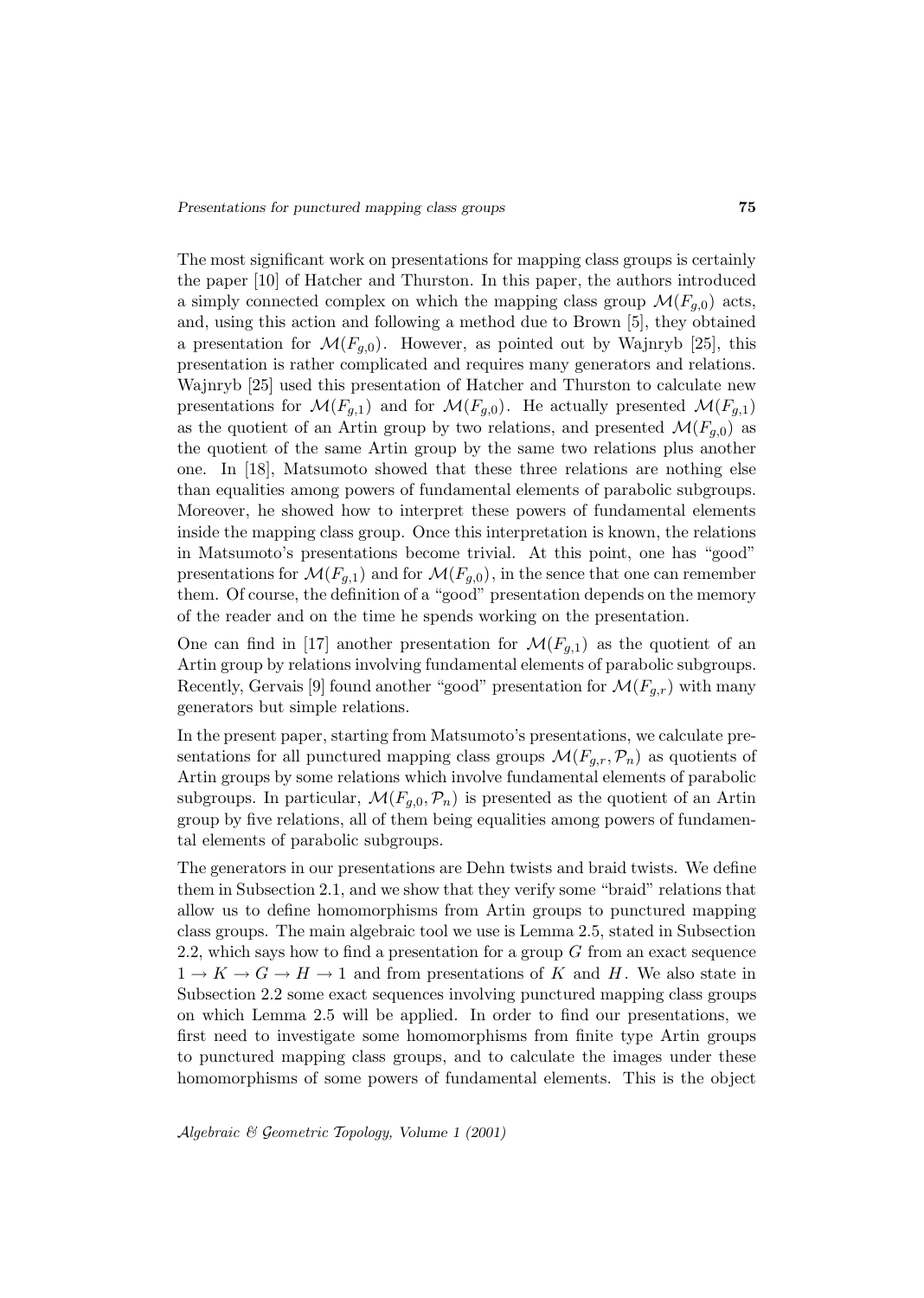of Subsection 2.3. Once these images are known, one can easily verify that the relations in our presentations hold. Of course, it remains to prove that no other relation is needed. We state our presentation for  $\mathcal{M}(F_{q,r+1}, \mathcal{P}_n)$  (where  $g \geq 1$ , and  $r, n \geq 0$ ) in Theorem 3.1, and we state our presentation for  $\mathcal{M}(F_{q,0}, \mathcal{P}_n)$ (where  $g, n \geq 1$ ) in Theorem 3.2. Then, Subsection 3.1 is dedicated to the proof of Theorem 3.1, and Subsection 3.2 is dedicated to the proof of Theorem 3.2.

# **2 Preliminaries**

## **2.1 Dehn twists and braid twists**

We introduce in this subsection some elements of the punctured mapping class group, the Dehn twists and the braid twists, which will play a prominent rôle throughout the paper. In particular, the generators for the punctured mapping class group will be chosen among them.

By an essential circle in  $F \setminus \mathcal{P}$  we mean an embedding  $s : S^1 \to F \setminus \mathcal{P}$  of the circle whose image is in the interior of  $F \backslash \mathcal{P}$  and does not bound a disk in  $F \backslash \mathcal{P}$ . Two essential circles s, s' are called *isotopic* if there exists  $h \in \mathcal{H}(F, \mathcal{P})$  which represents the identity in  $\mathcal{M}(F,\mathcal{P})$  and such that  $h \circ s = s'$ . Isotopy of circles is an equivalence relation which we denote by  $s \simeq s'$ . Let  $s : S^1 \to F \setminus \mathcal{P}$  be an essential circle. We choose an embedding  $A : [0,1] \times S^1 \to F \backslash \mathcal{P}$  of the annulus such that  $A(\frac{1}{2}, z) = s(z)$  for all  $z \in S^1$ , and we consider the homeomorphism  $T \in \mathcal{H}(F,\mathcal{P})$  defined by

$$
(T \circ A)(t, z) = A(t, e^{2i\pi t}z), \quad t \in [0, 1], \ z \in S^1,
$$

and  $T$  is the identity on the exterior of the image of  $A$  (see Figure 1). The Dehn twist along s is defined to be the element  $\sigma \in \mathcal{M}(F,\mathcal{P})$  represented by T. Note that:

- the definition of  $\sigma$  does not depend on the choice of A;
- the element  $\sigma$  does not depend on the orientation of s;
- if s and s' are isotopic, then their corresponding Dehn twists are equal;

• if s bounds a disk in F which contains exactly one puncture, then  $\sigma = 1$ ; otherwise,  $\sigma$  is of infinite order;

• if  $\xi \in \mathcal{M}(F,\mathcal{P})$  is represented by  $f \in \mathcal{H}(F,\mathcal{P})$ , then  $\xi \sigma \xi^{-1}$  is the Dehn twist along  $f(s)$ .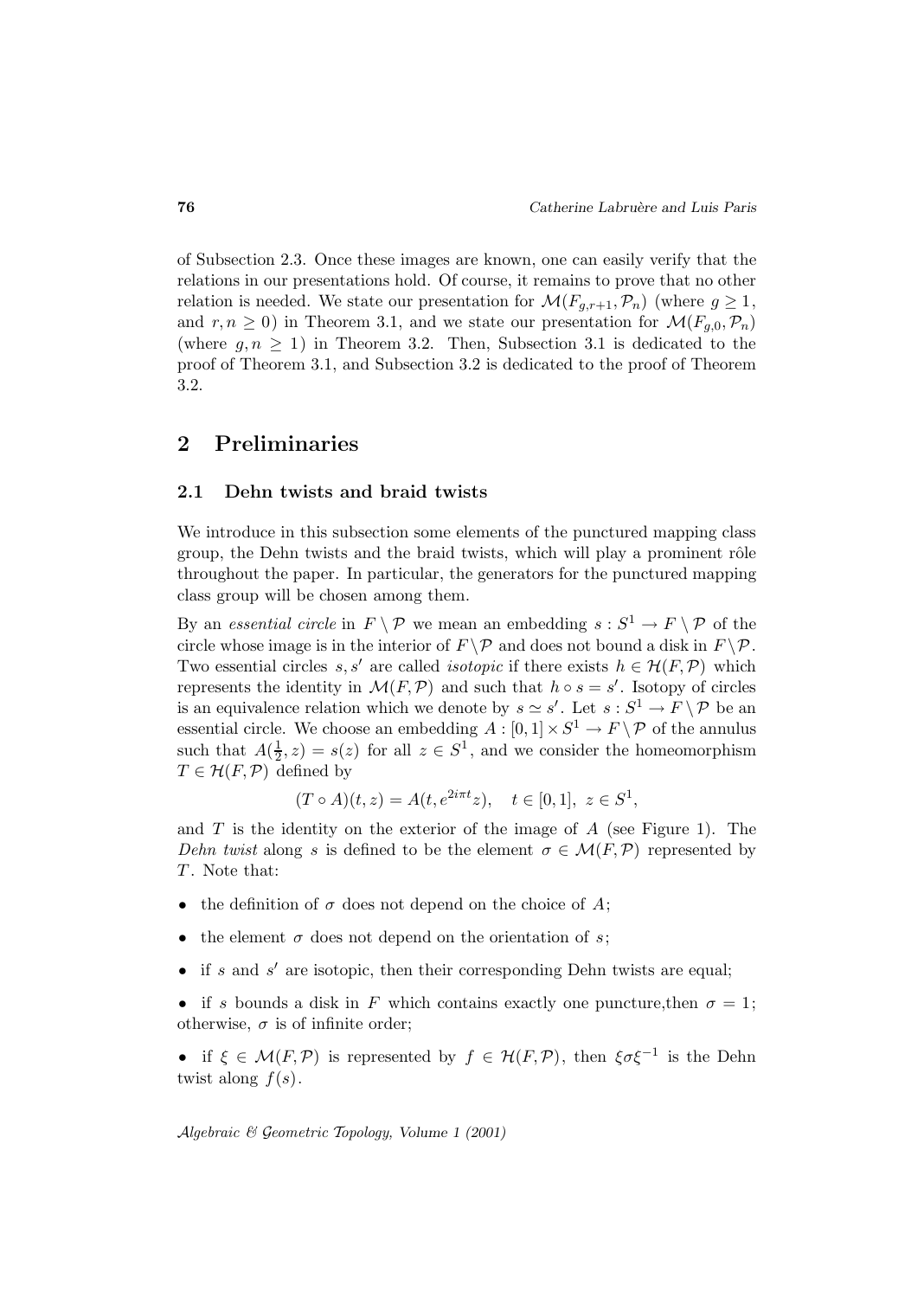

Figure 1: Dehn twist along s

By an *arc* we mean an embedding  $a : [0, 1] \to F$  of the segment whose image is in the interior of F, such that  $a((0,1)) \cap \mathcal{P} = \emptyset$ , and such that both  $a(0)$  and a(1) are punctures. Two arcs a, a' are called *isotopic* if there exists  $h \in \mathcal{H}(F,\mathcal{P})$ which represents the identity in  $\mathcal{M}(F,\mathcal{P})$  and such that  $h \circ a = a'$ . Note that  $a(0) = a'(0)$  and  $a(1) = a'(1)$  if a and a' are isotopic. Isotopy of arcs is an equivalence relation which we denote by  $a \simeq a'$ . Let a be an arc. We choose an embedding  $A: D^2 \to F$  of the unit disk satisfying:

- $a(t) = A(t \frac{1}{2})$  for all  $t \in [0, 1]$ ,
- $A(D^2) \cap \mathcal{P} = \{a(0), a(1)\},\$

and we consider the homeomorphism  $T \in \mathcal{H}(F, \mathcal{P})$  defined by

$$
(T \circ A)(z) = A(e^{2i\pi|z|}z), \quad z \in D^2,
$$

and  $T$  is the identity on the exterior of the image of  $A$  (see Figure 2). The *braid twist* along a is defined to be the element  $\tau \in \mathcal{M}(F,\mathcal{P})$  represented by  $T$ . Note that:

- the definition of  $\tau$  does not depend on the choice of A;
- if a and  $a'$  are isotopic, then their corresponding braid twists are equal;
- if  $\xi \in \mathcal{M}(F,\mathcal{P})$  is represented by  $f \in \mathcal{H}(F,\mathcal{P})$ , then  $\xi \tau \xi^{-1}$  is the braid twist along  $f(a)$ ;
- if  $s : S^1 \to F \setminus \mathcal{P}$  is the essential circle defined by  $s(z) = A(z)$  (see Figure 2), then  $\tau^2$  is the Dehn twist along s.

We turn now to describe some relations among Dehn twists and braid twists which will be essential to define homomorphisms from Artin groups to punctured mapping class groups.

The first family of relations are known as "braid relations" for Dehn twists (see [2]).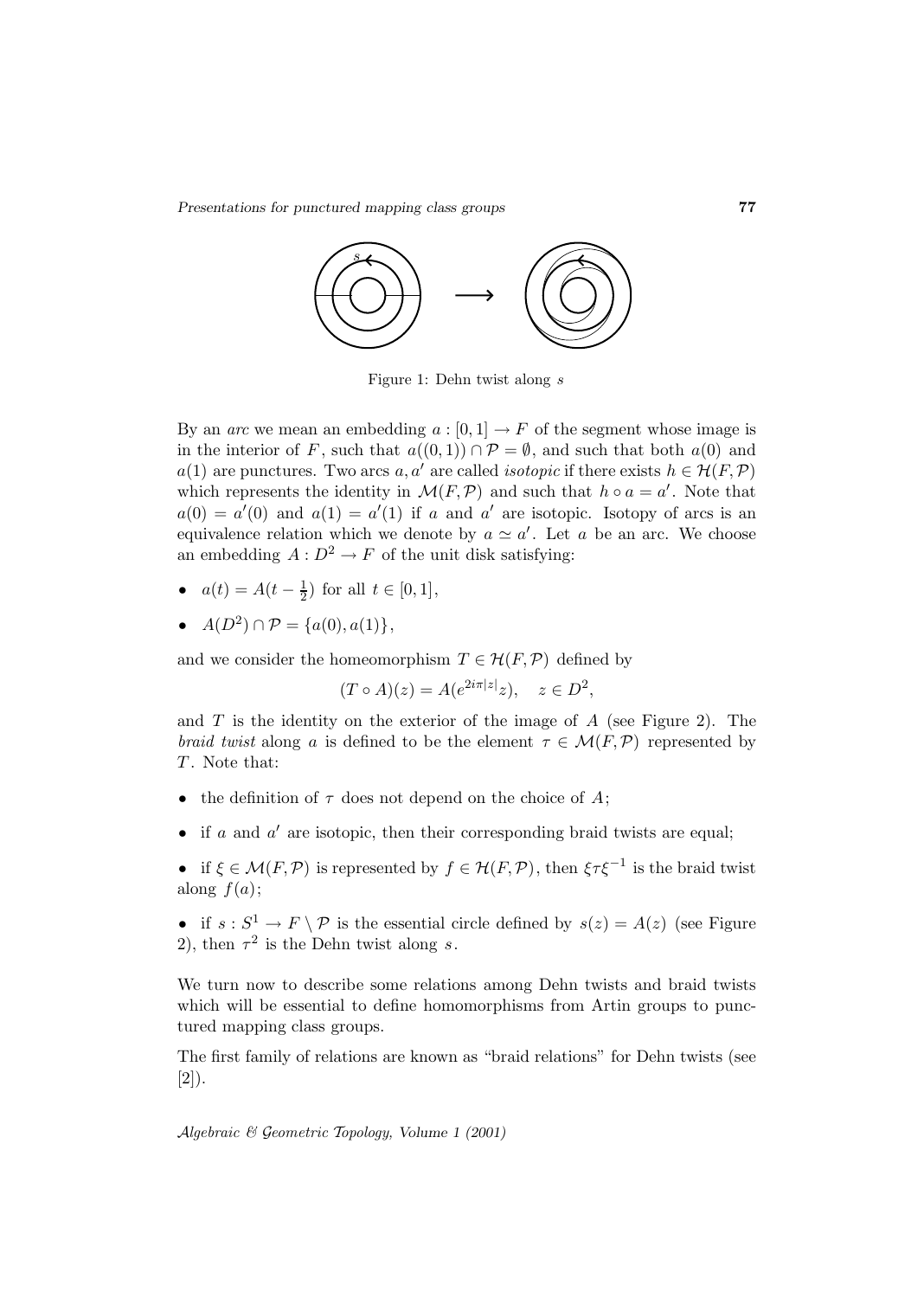

Figure 2: Braid twist along a

**Lemma 2.1** Let s and s' be two essential circles which intersect transversely, and let  $\sigma$  and  $\sigma'$  be the Dehn twists along s and s', respectively. Then:

$$
\begin{array}{ll}\n\sigma\sigma' = \sigma'\sigma & \text{if } s \cap s' = \emptyset, \\
\sigma\sigma'\sigma = \sigma'\sigma\sigma' & \text{if } |s \cap s'| = 1.\n\end{array} \quad \Box
$$

The next family of relations are simply the usual braid relations viewed inside the punctured mapping class group.

**Lemma 2.2** *Let* a and a' be two arcs, and let  $\tau$  and  $\tau'$  be be the braid twists along a and  $a'$ , respectively. Then:

$$
\tau \tau' = \tau' \tau \qquad \text{if } a \cap a' = \emptyset,
$$
  

$$
\tau \tau' \tau = \tau' \tau \tau' \qquad \text{if } a(0) = a'(1) \text{ and } a \cap a' = \{a(0)\}.
$$

To our knowledge, the last family of relations does not appear in the literature. However, their proofs are easy and are left to the reader.

**Lemma 2.3** *Let* s *be an essential circle, and let* a *be an arc which intersects* s *transversely. Let* σ *be the Dehn twist along* s*, and let* τ *be the braid twist along* a*. Then:*

$$
\sigma \tau = \tau \sigma \qquad \text{if } s \cap a = \emptyset,
$$
  
\n
$$
\sigma \tau \sigma \tau = \tau \sigma \tau \sigma \qquad \text{if } |s \cap a| = 1.
$$

We finish this subsection by recalling another relation called lantern relation (see [13]) which is not used to define homomorphisms between Artin groups and punctured mapping class groups, but which will be useful in the remainder.

We point out first that we use the convention in figures that a letter which appears over a circle or an arc denotes the corresponding Dehn twist or braid twist, and not the circle or the arc itself.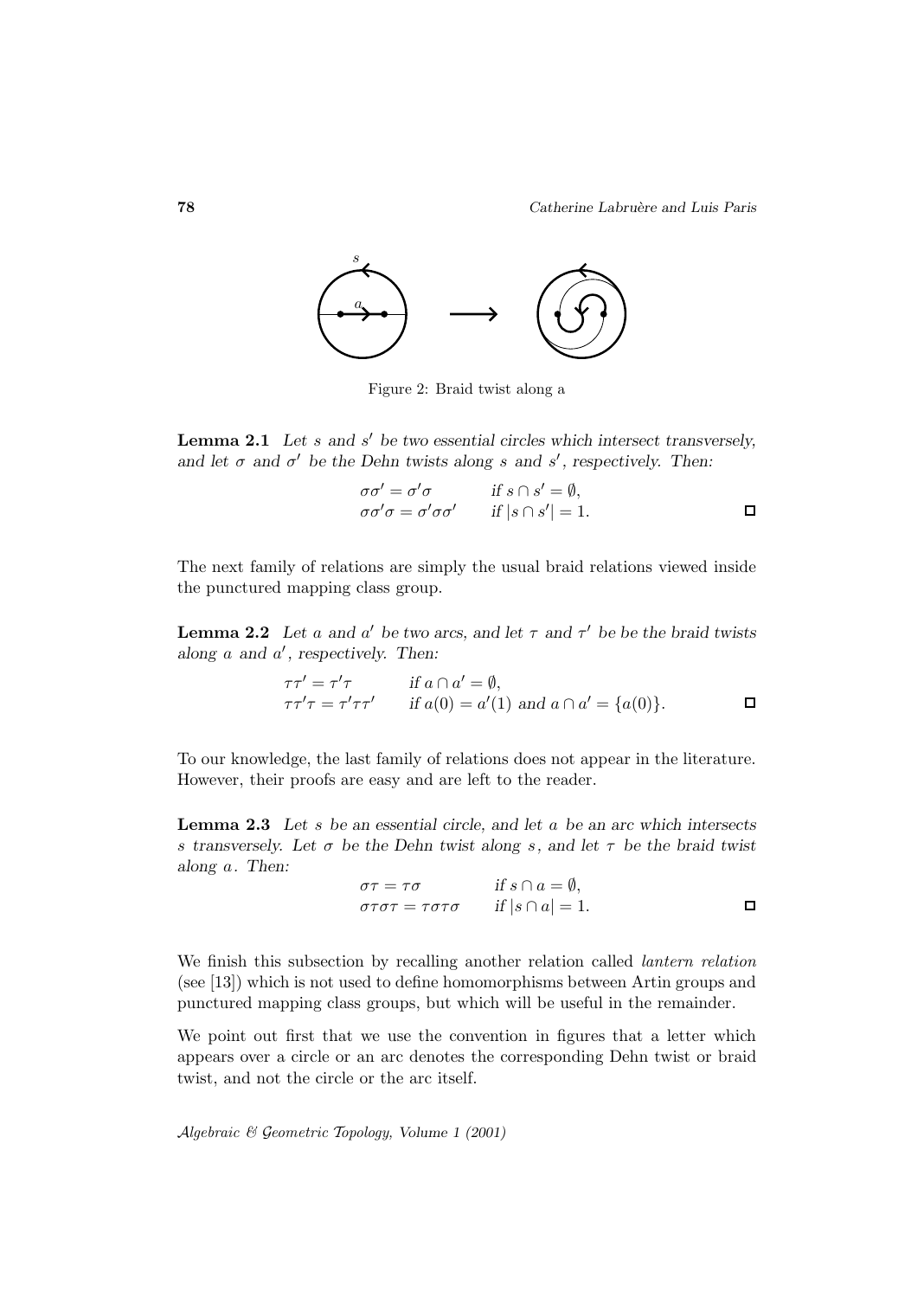**Lemma 2.4** *Consider an embedding of*  $F_{0,4}$  *in*  $F \setminus \mathcal{P}$  *and the Dehn twists* e1, e2, e3, e4, a, b, c *represented in Figure 3. Then*

$$
e_1e_2e_3e_4 = abc.
$$



Figure 3: Lantern relation

## **2.2 Exact sequences**

Now, we introduce in Lemma 2.5 our main tool to obtain presentations for the punctured mapping class groups. Briefly, this lemma says how to find a presentation for a group G from an exact sequence  $1 \to K \to G \to H \to 1$ and from presentations of  $H$  and  $K$ . This lemma will be applied to the exact sequences  $(2.1)$ ,  $(2.2)$ , and  $(2.3)$  given after Lemma 2.5.

Consider an exact sequence

$$
1 \to K \to G \xrightarrow{\rho} H \to 1
$$

and presentations  $H = \langle S_H | R_H \rangle$ ,  $K = \langle S_K | R_K \rangle$  for H and K, respectively. For all  $x \in S_H$ , we fix some  $\tilde{x} \in G$  such that  $\rho(\tilde{x}) = x$ , and we write

$$
\tilde{S}_H = \{ \tilde{x} \; ; \; x \in S_H \}.
$$

Let  $r = x_1^{\varepsilon_1} \dots x_l^{\varepsilon_l}$  in  $R_H$ . Write  $\tilde{r} = \tilde{x}_1^{\varepsilon_1} \dots \tilde{x}_l^{\varepsilon_l} \in G$ . Since r is a relator of H, we have  $\rho(\tilde{r}) = 1$ . Thus,  $S_K$  being a generating set of the kernel of  $\rho$ , one may choose a word  $w_r$  over  $S_K$  such that both  $\tilde{r}$  and  $w_r$  represent the same element of G. Set

$$
R_1 = \{ \tilde{r} w_r^{-1} \; ; \; r \in R_H \}.
$$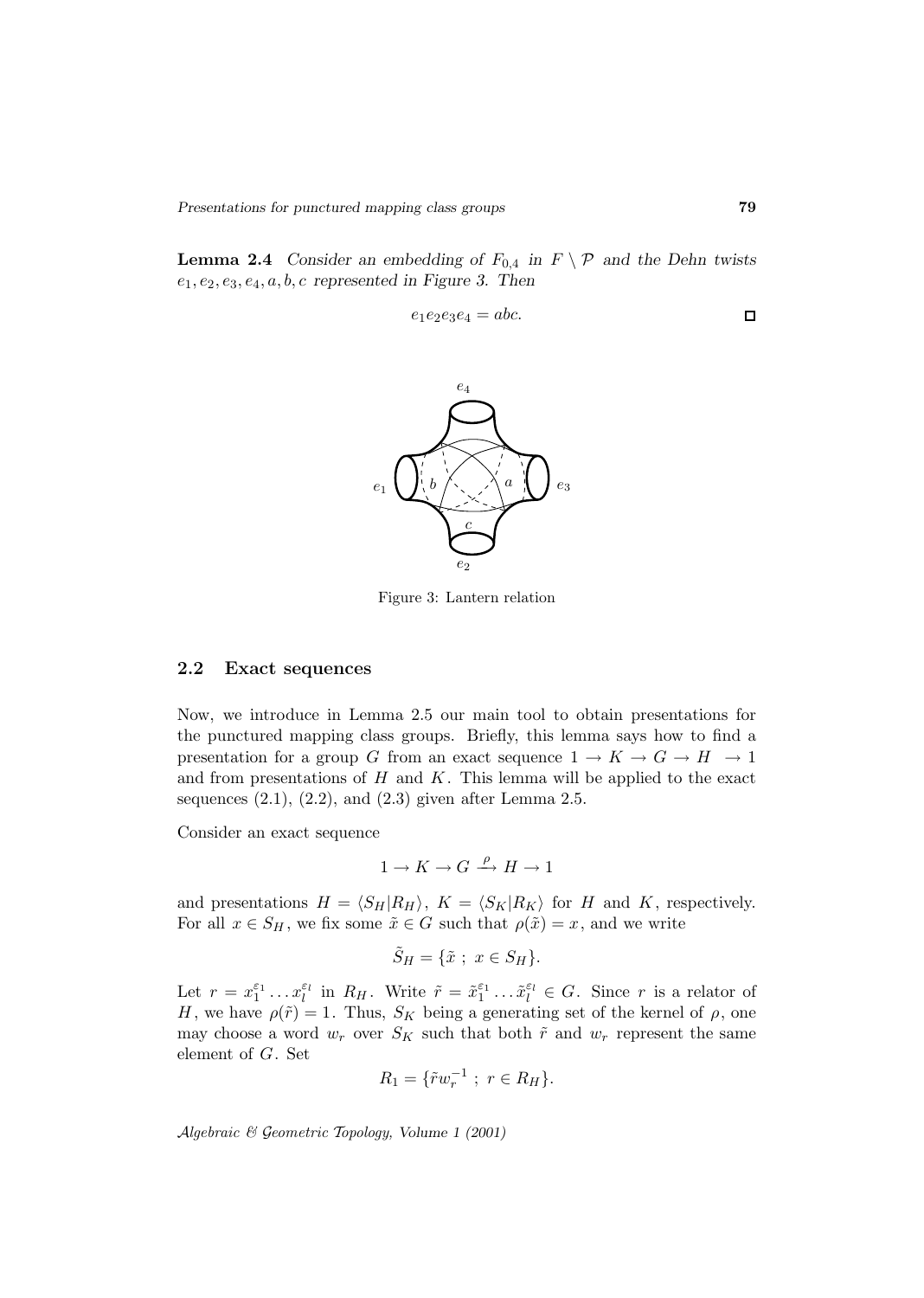Let  $\tilde{x} \in \tilde{S}_H$  and  $y \in S_K$ . Since K is a normal subgroup of G,  $\tilde{x}y\tilde{x}^{-1}$  is also an element of K, thus one may choose a word  $v(x, y)$  over  $S_K$  such that both  $\tilde{x}y\tilde{x}^{-1}$  and  $v(x, y)$  represent the same element of G. Set

$$
R_2 = {\tilde{x}} y \tilde{x}^{-1} v(x, y)^{-1}
$$
;  $\tilde{x} \in \tilde{S}_H$  and  $y \in S_K$ .

The proof of the following lemma is left to the reader.

**Lemma 2.5** *G admits the presentation*

$$
G = \langle \tilde{S}_H \cup S_K \mid R_1 \cup R_2 \cup R_K \rangle.
$$

The first exact sequence on which we will apply Lemma 2.5 is the one given in the introduction:

(2.1) 
$$
1 \to \mathcal{PM}(F, \mathcal{P}_n) \to \mathcal{M}(F, \mathcal{P}_n) \to \Sigma_n \to 1,
$$

where  $\Sigma_n$  denotes the symmetric group of  $\{1,\ldots,n\}$ .

The inclusion  $\mathcal{P}_{n-1} \subset \mathcal{P}_n$  gives rise to a homomorphism  $\varphi_n : \mathcal{PM}(F, \mathcal{P}_n) \to$  $\mathcal{PM}(F,\mathcal{P}_{n-1})$ . By [1], if  $(g,r,n) \neq (1,0,1)$ , then we have the following exact sequence:

$$
(2.2) \t 1 \to \pi_1(F \setminus P_{n-1}, P_n) \xrightarrow{\iota_n} \mathcal{PM}(F, \mathcal{P}_n) \xrightarrow{\varphi_n} \mathcal{PM}(F, \mathcal{P}_{n-1}) \to 1.
$$

We will need later a more precise description of the images by  $\iota_n$  of certain elements of  $\pi_1(F \setminus \mathcal{P}_{n-1}, P_n)$ . Consider an essential circle  $\alpha : S^1 \to F \setminus \mathcal{P}_{n-1}$ such that  $\alpha(1) = P_n$ . Here, we assume that  $\alpha$  is oriented. Let  $\xi$  be the element of  $\pi_1(F \backslash \mathcal{P}_{n-1}, P_n)$  represented by  $\alpha$ . We choose an embedding  $A : [0, 1] \times S^1 \rightarrow$  $F \setminus \mathcal{P}_{n-1}$  of the annulus such that  $A(\frac{1}{2}, z) = \alpha(z)$  for all  $z \in S^1$  (see Figure 4). Let  $s_0, s_1 : S^1 \to F \setminus \mathcal{P}_n$  be the essential circles defined by

$$
s_0(z) = A(0, z), \quad s_1(z) = A(1, z), \quad z \in S^1,
$$

and let  $\sigma_0$ ,  $\sigma_1$  be the Dehn twists along  $s_0$  and  $s_1$ , respectively. Then the following holds.

**Lemma 2.6** We have 
$$
\iota_n(\xi) = \sigma_0^{-1} \sigma_1
$$
.

Now, consider a surface  $F_{g,r+m}$  of genus g with  $r+m$  boundary components, and a set  $\mathcal{P}_n = \{P_1, \ldots, P_n\}$  of *n* punctures in the interior of  $F_{g,r+m}$ . Choose m boundary curves  $c_1, \ldots, c_m : S^1 \to \partial F_{g,r+m}$ . Let  $F_{g,r}$  be the surface of genus g with r boundary components obtained from  $F_{q,r+m}$  by gluing a disk  $D_i^2$  along  $c_i$ , for all  $i = 1, ..., m$ , and let  $\mathcal{P}_{n+m} = \{P_1, ..., P_n, Q_1, ..., Q_m\}$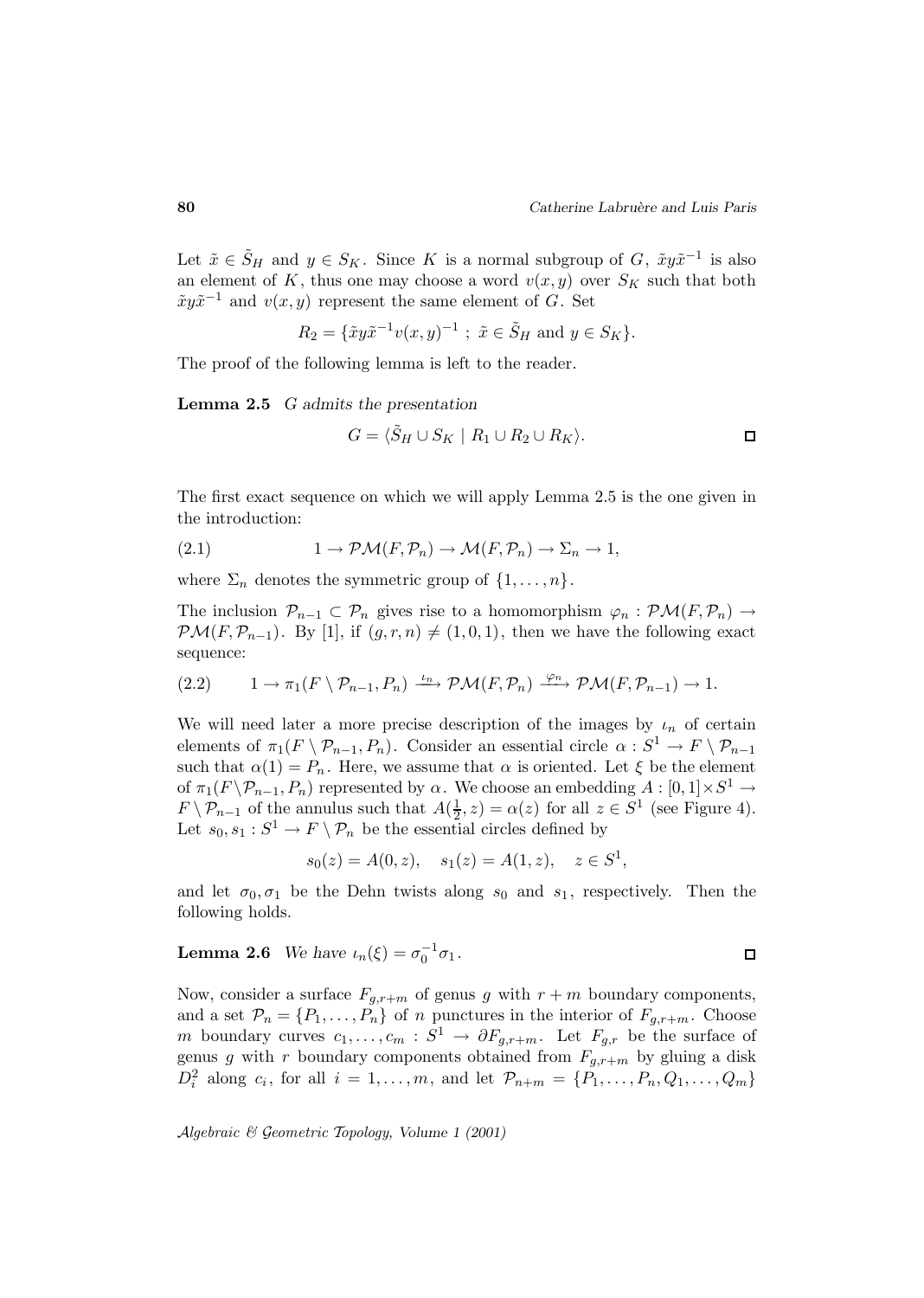

Figure 4: Image of a simple circle by  $\iota_n$ 

be a set of punctures in the interior of  $F_{a,r}$ , where  $Q_i$  is chosen in the interior of  $D_i^2$ , for all  $i = 1, ..., m$ . The proof of the following exact sequence can be found in [21].

**Lemma 2.7** *Assume that*  $(g, r, m) \notin \{(0, 0, 1), (0, 0, 2)\}$ *. Then we have the exact sequence:*

(2.3) 
$$
1 \to \mathbf{Z}^m \to \mathcal{PM}(F_{g,r+m}, \mathcal{P}_n) \to \mathcal{PM}(F_{g,r}, \mathcal{P}_{n+m}) \to 1,
$$

where  $\mathbf{Z}^m$  *stands for the free abelian group of rank* m *generated by the Dehn twists along the*  $c_i$ *'s.* П

#### **2.3 Geometric representations of Artin groups**

Define a *geometric representation* of an Artin group  $A(\Gamma)$  to be a homomorphism from  $A(\Gamma)$  to some punctured mapping class group. In this subparagraph, we describe some geometric representations of Artin groups whose properties will be used later in the paper.

The first family of geometric representations has been introduced by Perron and Vannier for studying geometric monodromies of simple singularities [22]. A chord diagram in the disk  $D^2$  is a family  $S_1, \ldots, S_l : [0, 1] \to D^2$  of segments satisfying:

- $S_i : [0, 1] \rightarrow D^2$  is an embedding for all  $i = 1, \ldots, l$ ;
- $S_i(0), S_i(1) \in \partial D^2$ , and  $S_i((0,1)) \cap \partial D^2 = \emptyset$ , for all  $i = 1, ..., l$ ;
- either  $S_i$  and  $S_j$  are disjoint, or they intersect transversely in a unique point in the interior of  $D^2$ , for  $i \neq j$ .

From this data, one can first define a Coxeter matrix  $M = (m_{i,j})_{i,j=1,\dots,l}$  by seting  $m_{i,j} = 2$  if  $S_i$  and  $S_j$  are disjoint, and  $m_{i,j} = 3$  if  $S_i$  and  $S_j$  intersect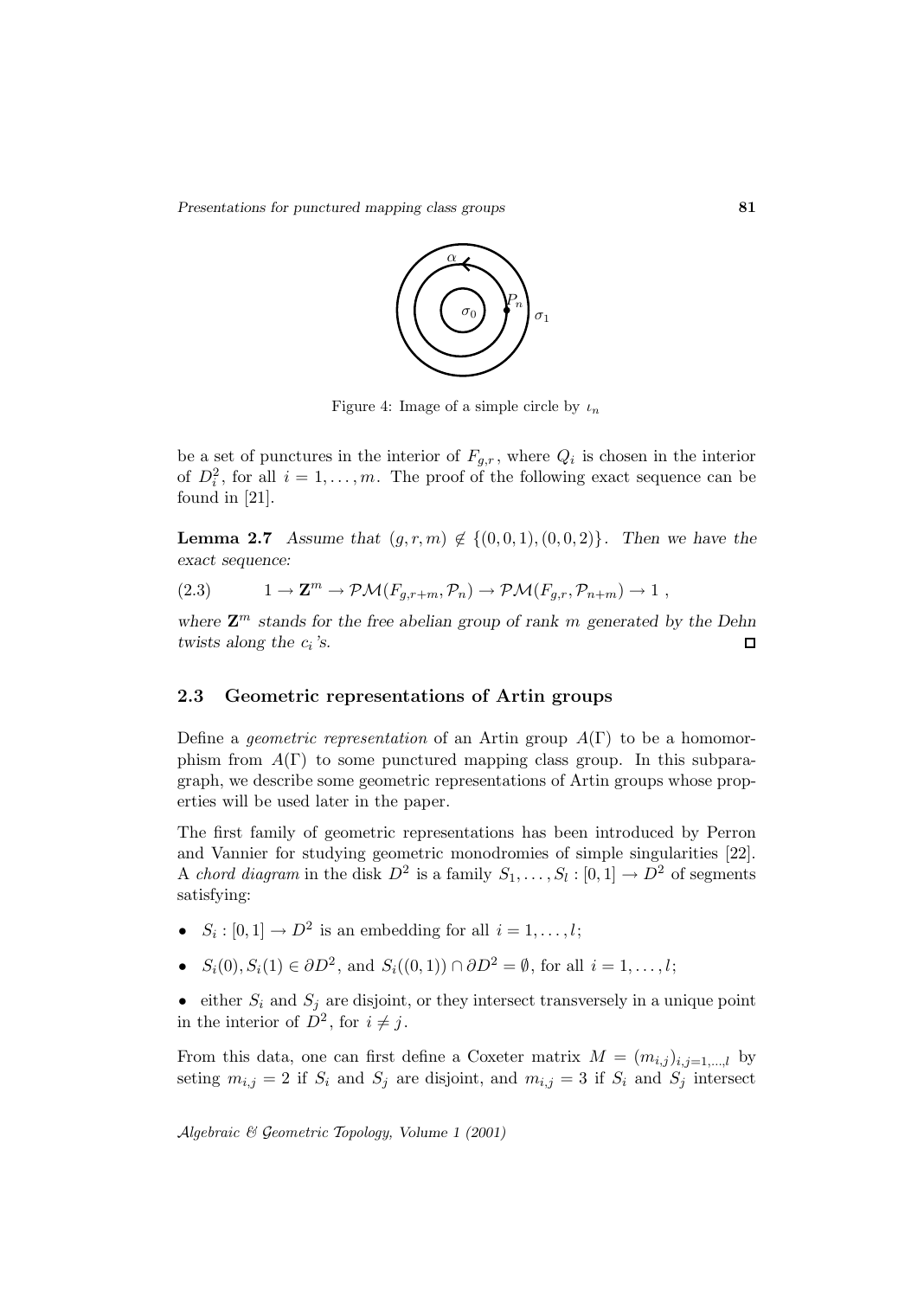transversely in a point. The Coxeter graph  $\Gamma$  associated with M is called intersection diagram of the chord diagram. It is an "ordinary" graph in the sence that none of the edges has a label. From the chord diagram we can also define a surface F by attaching to  $D^2$  a handle  $H_i$  which joins both extremities of  $S_i$ , for all  $i = 1, \ldots, l$  (see Figure 5). Let  $\sigma_i$  be the Dehn twist along the circle made up with the segment  $S_i$  together with the central curve of  $H_i$ . By Lemma 2.1, one has a geometric representation  $A(\Gamma) \to \mathcal{M}(F)$  which sends  $x_i$  on  $\sigma_i$ for all  $i = 1, \ldots, l$ . This geometric representation will be called *Perron-Vannier* representation.



Figure 5: Chord diagram and associated surface and Dehn twists

If Γ is connected, then the Perron-Vannier representation is injective if and only if  $\Gamma$  is of type  $A_l$  or  $D_l$  [15], [26]. In the case where  $\Gamma$  is of type  $A_l$ ,  $D_l$ ,  $E_6$ , or  $E_7$ , the vertices of  $\Gamma$  will be numbered according to Figure 6, and the Dehn twists  $\sigma_1, \ldots, \sigma_l$  are those represented in Figures 7, 8, 9.



Figure 6: Some finite type Coxeter graphs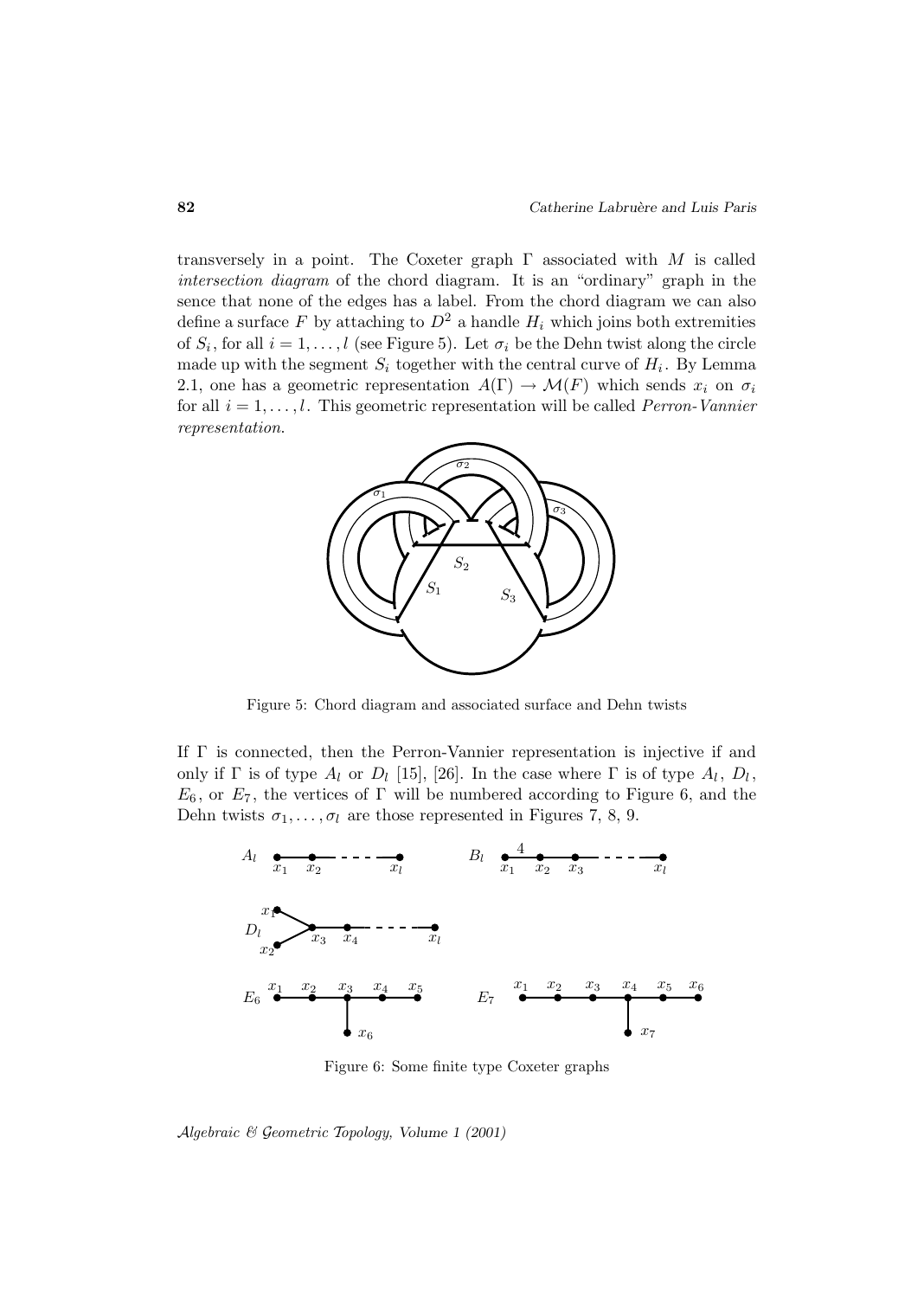

Figure 7: Perron-Vannier representations of type  $A_l$ 

The Perron-Vannier representation of the Artin group of type  $A_{l-1}$  can be extended to a geometric representation of the Artin group of type  $B_l$  as follows. First, we number the vertices of  $B_l$  according to Figure 6. Then  $A_{l-1}$  is the subgraph of  $B_l$  generated by the vertices  $x_2, \ldots, x_l$ . We start from a chord diagram  $S_2, \ldots, S_l$  whose intersection diagram is  $A_{l-1}$ , and we denote by F the associated surface. For  $i = 2, \ldots, l$ , we denote by  $s_i$  the essential circle of F made up with  $S_i$  and the central curve of the handle  $H_i$ . We can choose two points  $P_1, P_2$  in the interior of F and an arc  $a_1$  from  $P_1$  to  $P_2$  satisfying:

•  $\{P_1, P_2\} \cap s_i = \emptyset$  for all  $i = 2, ..., l$ ;

•  $a_1 \cap s_i = \emptyset$  for all  $i = 3, ..., l$ , and  $a_1$  and  $s_2$  intersect transversely in a unique point (see Figure 10).

Let  $\tau_1$  be the braid twist along  $a_1$ , and let  $\sigma_i$  be the Dehn twist along  $s_i$ , for  $i = 2, \ldots, l$ . By Lemma 2.3, there is a well defined homomorphism  $A(B_l) \rightarrow$  $\mathcal{M}(F, \{P_1, P_2\})$  which sends  $x_1$  on  $\tau_1$ , and  $x_i$  on  $\sigma_i$  for  $i = 2, \ldots, l$ . It is shown in [14] that this geometric representation is injective.

Now, consider a graph  $G$  embedded in a surface  $F$ . Here, we assume that  $G$  has no loop and no multiple-edge. Let  $\mathcal{P} = \{P_1, \ldots, P_n\}$  be the set of vertices of G, and let  $a_1, \ldots, a_l$  be the edges. Define the Coxeter matrix  $M = (m_{i,j})_{i,j=1,\ldots,l}$ by  $m_{i,j} = 3$  if  $a_i$  and  $a_j$  have a common vertex, and  $m_{i,j} = 2$  otherwise. Denote by  $\Gamma$  the Coxeter graph associated with M. By Lemma 2.2, one has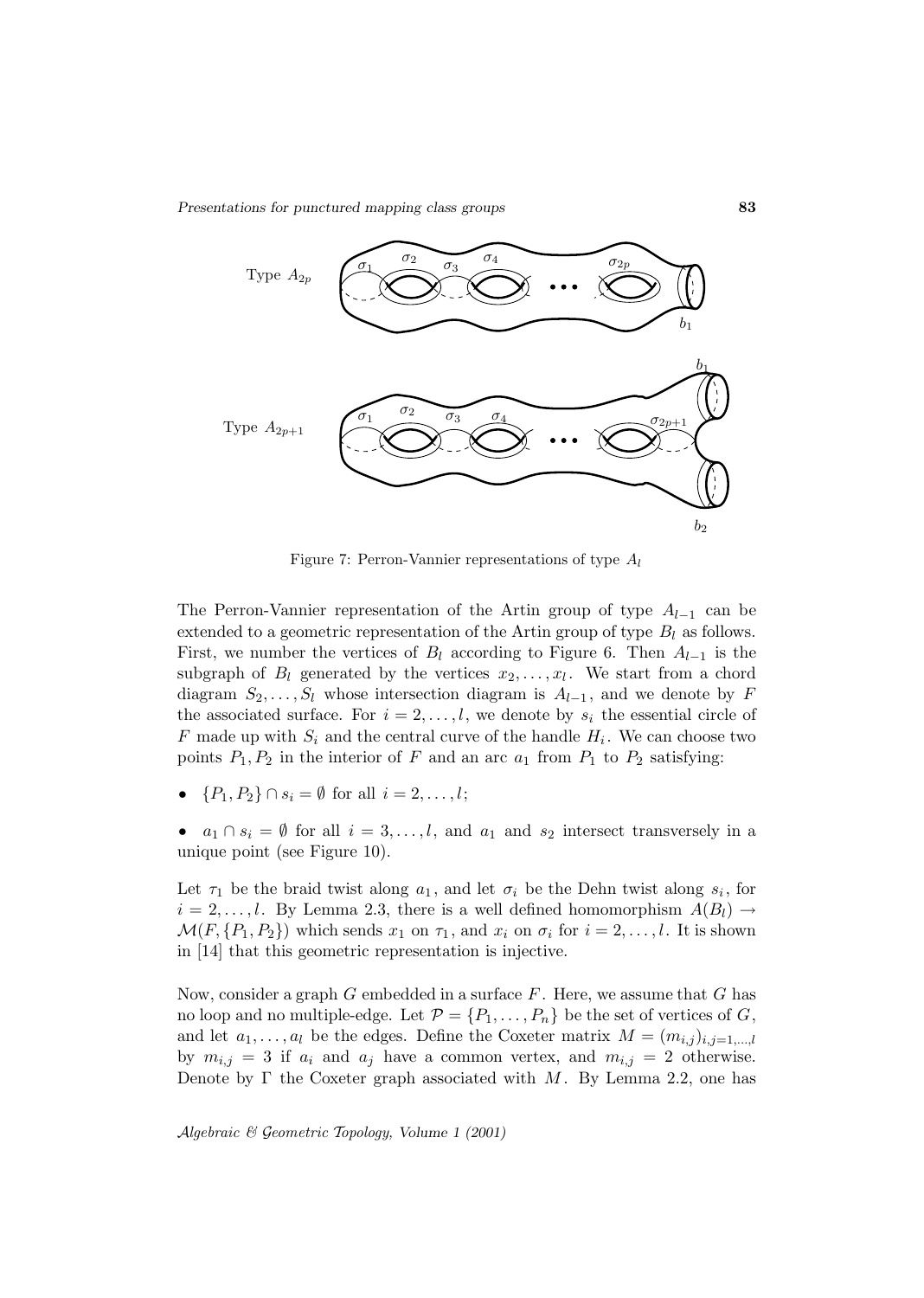

Figure 8: Perron-Vannier representations of type  $D_l$ 

a homomorphism  $A(\Gamma) \to \mathcal{M}(F, \mathcal{P})$  which associates with  $x_i$  the braid twist  $\tau_i$  along  $a_i$ , for all  $i = 1, \ldots, l$ . This homomorphism will be called graph *representation* of  $A(\Gamma)$ . Its image clearly belongs to the surface braid group of F based at  $P$ . The particular case where F is a disk has been studied by Sergiescu [23] to find new presentations for the Artin braid groups. Graph representations have been also used by Humphries [12] to solve some Tits' conjecture.

Assume now that G is a line in a cylinder  $F = S^1 \times I$ . Let  $a_2, \ldots, a_l$  be the edges of G, and let  $\mathcal{P}_l = \{P_1, \ldots, P_l\}$  be the set of vertices. Choose an essential circle  $s_1 : S^1 \to F \setminus \mathcal{P}$  such that:

- $s_1$  does not bound a disk in  $F$ ;
- $s_1 \cap a_i = \emptyset$  for all  $i = 3, ..., l$ , and  $s_1$  and  $a_2$  intersect transversely in a unique point (see Figure 11).

Let  $\sigma_1$  be the Dehn twist along  $s_1$ , and let  $\tau_i$  be the braid twist along  $a_i$  for  $i = 2, \ldots, l$ . By Lemma 2.3, there is a well defined homomorphism  $A(B_l) \rightarrow$  $\mathcal{M}(S^1 \times I, \mathcal{P}_l)$  which sends  $x_1$  on  $\sigma_1$ , and  $x_i$  on  $\tau_i$  for  $i = 2, \ldots, l$ . This homomorphism is clearly an extension of the graph representation of  $A(A_{l-1})$ in  $\mathcal{M}(S^1 \times I, \mathcal{P}_l)$ .

Let  $\Gamma$  be a finite type connected graph. Recall that the *quasi-center* of  $A(\Gamma)$ is the subgroup of elements  $\alpha$  in  $A(\Gamma)$  satisfying  $\alpha X \alpha^{-1} = X$ , where X is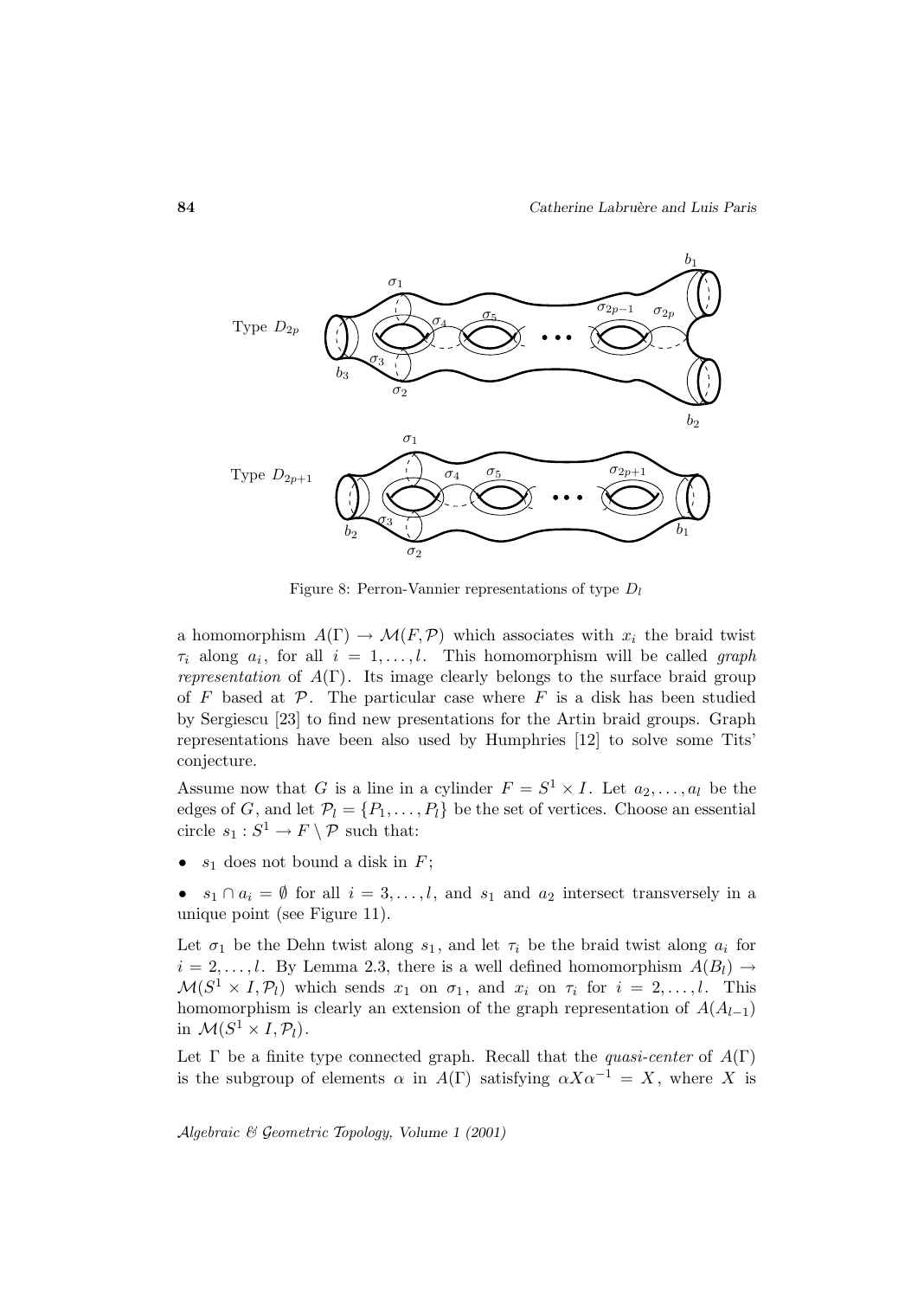

Figure 9: Perron-Vannier representations of type  $E_6$  and  $E_7$ 

the natural generating set of  $A(\Gamma)$ , and that this subgroup is an infinite cyclic group generated by some special element of  $A(\Gamma)$ , called fundamental element, and denoted by  $\Delta(\Gamma)$ . (see [4] and [8]). The center of  $A(\Gamma)$  is an infinite cyclic group generated by  $\Delta(\Gamma)$  if  $\Gamma$  is  $B_l$ ,  $D_l$  (l even),  $E_7$ ,  $E_8$ ,  $F_4$ ,  $H_3$ ,  $H_4$ , and  $I_2(p)$  (p even), and by  $\Delta^2(\Gamma)$  if  $\Gamma$  is  $A_l$ ,  $D_l$  (l odd),  $E_6$ , and  $I_2(p)$  (p odd). Explicit expressions of  $\Delta(\Gamma)$  and of  $\Delta^2(\Gamma)$  can be found in [4]. In the remainder, we will need the following ones.

**Proposition 2.8** (Brieskorn, Saito [4]) *We number the vertices of*  $A_l$ ,  $B_l$ ,  $D_l$ ,  $E_6$ , and  $E_7$  according to Figure 6.

$$
\Delta^{2}(A_{l}) = (x_{1}x_{2}...x_{l})^{l+1},
$$
  
\n
$$
\Delta(B_{l}) = (x_{1}x_{2}...x_{l})^{l},
$$
  
\n
$$
\Delta(D_{2p}) = (x_{1}x_{2}...x_{2p})^{2p-1},
$$
  
\n
$$
\Delta^{2}(D_{2p+1}) = (x_{1}x_{2}...x_{2p+1})^{4p},
$$
  
\n
$$
\Delta^{2}(E_{6}) = (x_{1}x_{2}...x_{6})^{12},
$$
  
\n
$$
\Delta(E_{7}) = (x_{1}x_{2}...x_{7})^{15}.
$$

We will also need the following well known equalities (see [20]).

**Proposition 2.9** *We number the vertices of*  $A_l$ ,  $B_l$ , and  $D_l$  *according to Figure 6. Then:*

$$
\Delta(A_l) = x_1 \dots x_l \cdot \Delta(A_{l-1}),
$$
  
\n
$$
\Delta(B_l) = x_l \dots x_2 x_1 x_2 \dots x_l \cdot \Delta(B_{l-1}),
$$
  
\n
$$
\Delta(D_l) = x_l \dots x_3 x_1 x_2 x_3 \dots x_l \cdot \Delta(D_{l-1}).
$$

Our goal now is to determine the images under Perron-Vannier representations and under graph representations of some powers of fundamental elements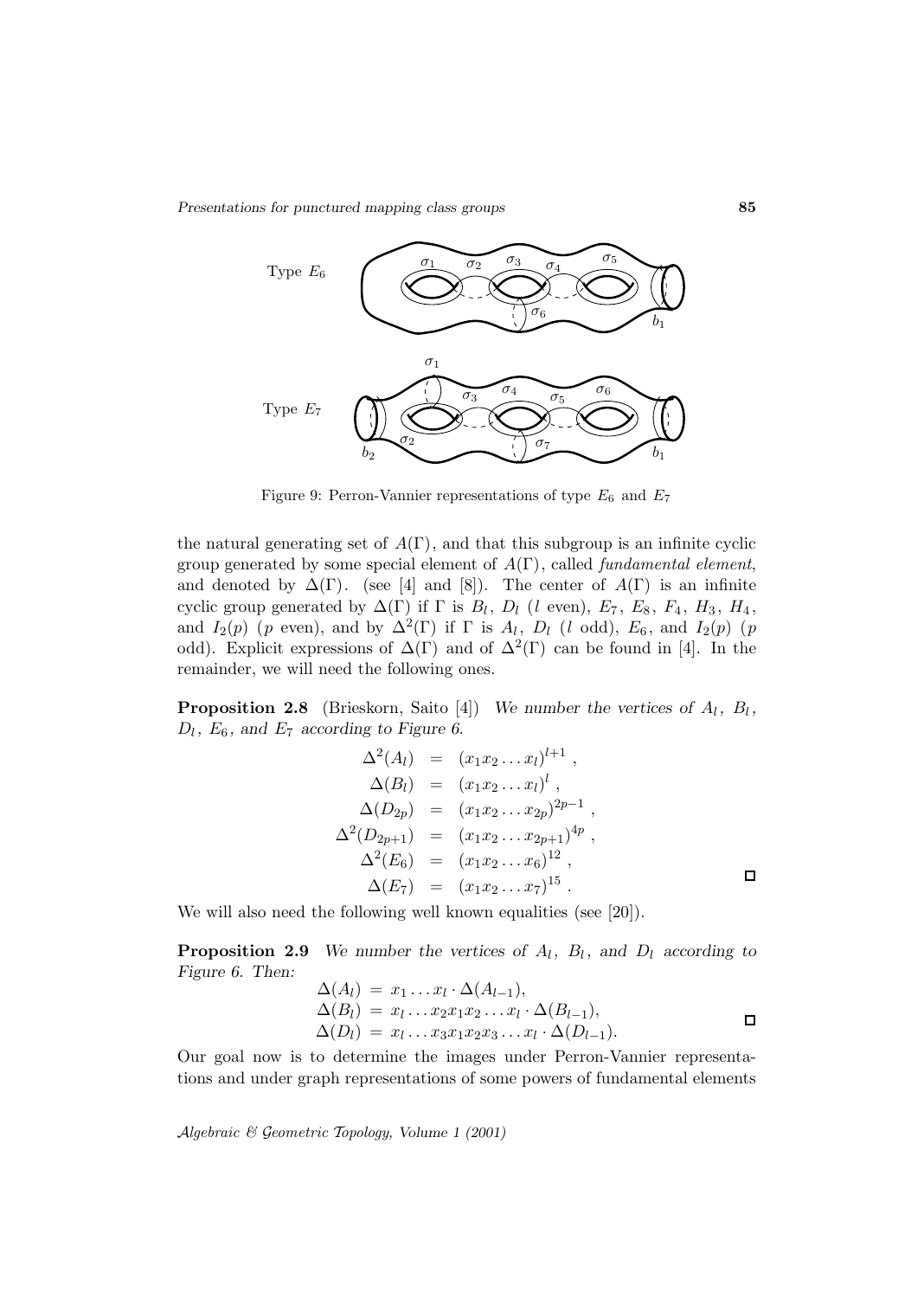

Figure 10: Perron-Vannier representation of type  $B_l$ 



Figure 11: Graph representation of type  $B_l$ 

(Proposition 2.12). To do so, we first need to know generating sets for the punctured mapping class groups. So, we prove the following.

**Proposition 2.10** *Let*  $g \ge 1$  *and*  $r, n \ge 0$ *.* 

(i)  $\mathcal{PM}(F_{g,r+1}, \mathcal{P}_n)$  is generated by the Dehn twists  $a_0, \ldots, a_{n+r}, b_1, \ldots, b_{2g-1}$ ,  $c, d_1, \ldots, d_r$  represented in Figure 12.

(ii)  $\mathcal{M}(F_{g,r+1}, \mathcal{P}_n)$  is generated by the Dehn twists  $a_0, \ldots, a_r, a_{r+1}, b_1, \ldots, b_{2g-1}$ , c,  $d_1, \ldots, d_r$ , and the braid twists  $\tau_1, \ldots, \tau_{n-1}$  represented in Figure 12.

**Corollary 2.11** *Let*  $g \ge 1$  *and*  $n \ge 0$ *.* 

(i)  $\mathcal{PM}(F_{g,0}, \mathcal{P}_n)$  is generated by the Dehn twists  $a_0, \ldots, a_n, b_1, \ldots, b_{2g-1}, c$ *represented in Figure 13.*

(ii)  $\mathcal{M}(F_{g,0}, \mathcal{P}_n)$  is generated by the Dehn twists  $a_0, a_1, b_1, \ldots, b_{2g-1}, c$ , and *the braid twists*  $\tau_1, \ldots, \tau_{n-1}$  *represented in Figure 13.*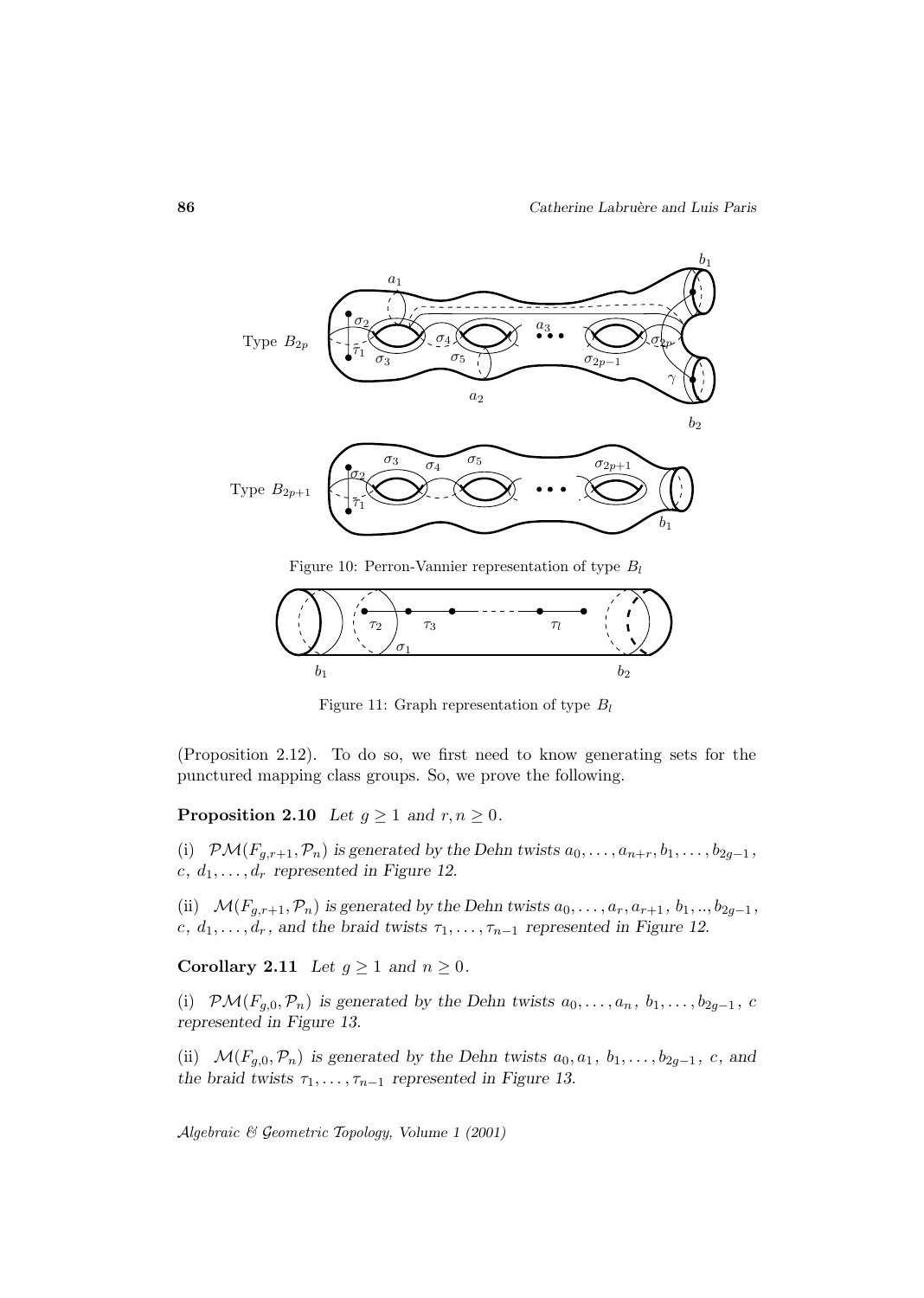

Figure 12: Generators for  $\mathcal{PM}(F_{g,r+1}, \mathcal{P}_n)$  and  $\mathcal{M}(F_{g,r+1}, \mathcal{P}_n)$ 



Figure 13: Generators for  $\mathcal{PM}(F_{q,0}, \mathcal{P}_n)$  and  $\mathcal{M}(F_{q,0}, \mathcal{P}_n)$ 

**Proof** The key argument of the proof of Proposition 2.10 is the following remark stated as Assertion 1, and which we apply to the exact sequences (2.1), (2.2), and (2.3) of Subsection 2.2.

#### **Assertion 1** *Let*

$$
1\to K\to G\stackrel{\rho}\longrightarrow H\to 1
$$

*be an exact sequence, and let*  $S_H$ ,  $S_K$  *be generating sets of* H *and* K, respec*tively.* For each  $x \in S_H$  we choose  $\tilde{x} \in G$  such that  $\rho(\tilde{x}) = x$ , and we write  $\tilde{S}_H = {\tilde{x}; x \in S_H}$ . Then  $S_K \cup \tilde{S}_H$  generates G.

First, we prove by induction on n that  $\mathcal{PM}(F_{g,1},\mathcal{P}_n)$  is generated by  $a_0,\ldots,a_n$ ,  $b_1,\ldots,b_{2g-1}, c.$  The case  $n=0$  is proved in [11]. So, we assume that  $n>0$ . By the inductive hypothesis,  $\mathcal{PM}(F_{g,1}, \mathcal{P}_{n-1})$  is generated by  $a_0, \ldots, a_{n-1}$ ,  $b_1,\ldots,b_{2g-1}, c.$  On the other hand,  $\pi_1(F_{g,1} \setminus \mathcal{P}_{n-1}, P_n)$  is the free group generated by the loops  $\alpha_1, \ldots, \alpha_n, \beta_1, \ldots, \beta_{2g-1}$  represented in Figure 14. Applying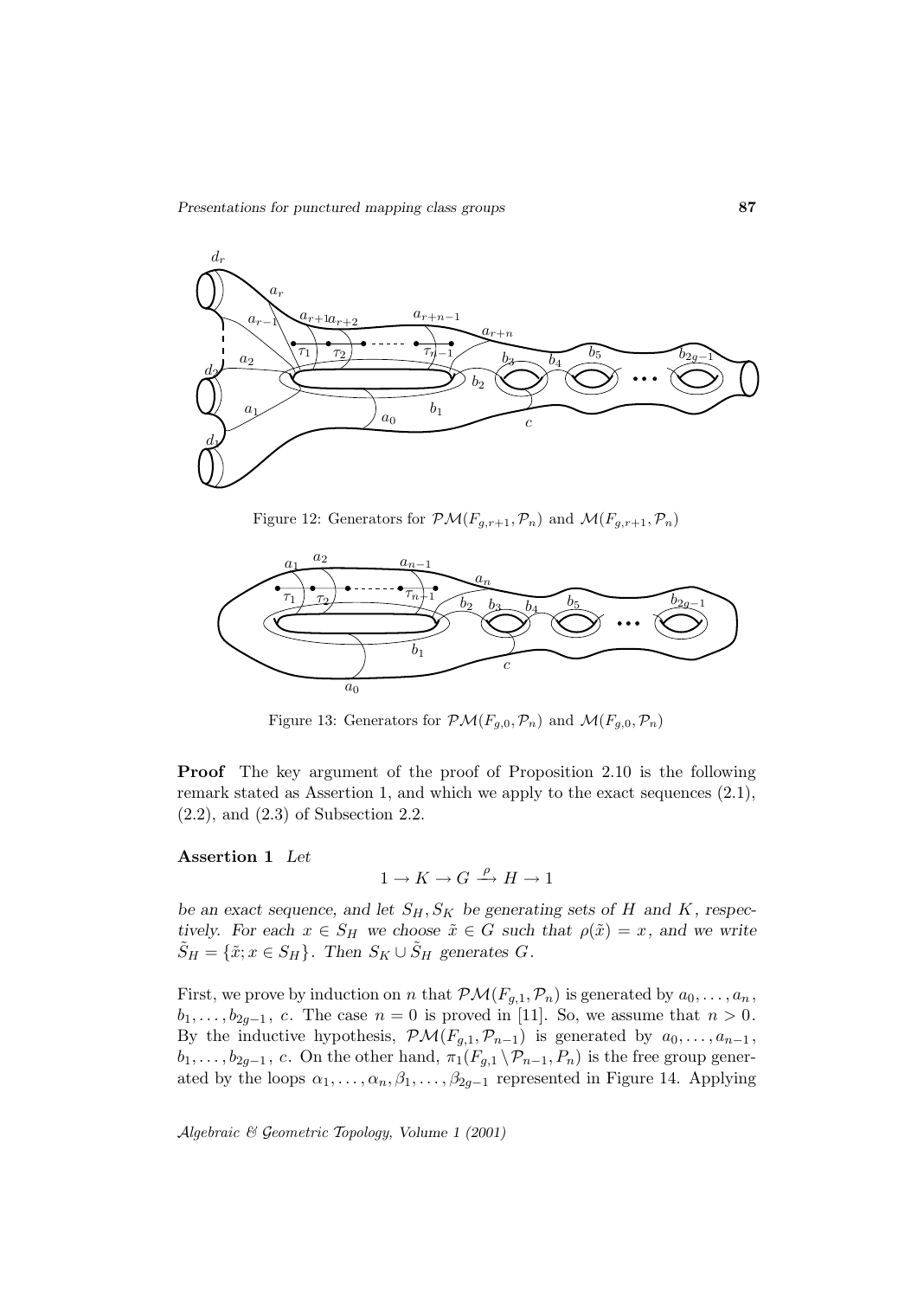Assertion 1 to the exact sequence (2.2), one has that  $\mathcal{PM}(F_{g,1}, \mathcal{P}_n)$  is generated by  $a_0,\ldots,a_{n-1}, b_1,\ldots,b_{2g-1}, c, \alpha_1,\ldots,\alpha_n, \beta_1,\ldots,\beta_{2g-1}.$  One can directly verify the following equalities:

$$
\alpha_i = (b_1 a_n a_{i-1} b_1 a_{n-1})^{-1} \alpha_n^{-1} (b_1 a_n a_{i-1} b_1 a_{n-1}), \quad i = 1, ..., n-1,
$$
  
\n
$$
\beta_1 = (b_1 a_{n-1})^{-1} \alpha_n (b_1 a_{n-1}),
$$
  
\n
$$
\beta_j = (b_j b_{j-1})^{-1} \beta_{j-1} (b_j b_{j-1}), \quad j = 2, ..., 2g - 1.
$$

and, from Proposition 2.6, one has:

$$
\alpha_n = a_{n-1}^{-1} a_n,
$$

thus  $\mathcal{PM}(F_{g,1},\mathcal{P}_n)$  is generated by  $a_0,\ldots,a_n, b_1,\ldots,b_{2g-1}, c$ .



Figure 14: Generators for  $\pi_1(F_{g,1} \setminus \mathcal{P}_{n-1}, P_n)$ 

Now, applying Assertion 1 to (2.3), one has that  $\mathcal{PM}(F_{g,r+1}, \mathcal{P}_n)$  is generated by  $a_0, \ldots, a_{n+r}, b_1, \ldots, b_{2g-1}, c, d_1, \ldots, d_r$ .

**Assertion 2** *Let*  $a_0, a_1, a_2$  *be the Dehn twists and*  $\tau$  *the braid twist in*  $\mathcal{M}(S^1 \times$ I, {P1, P2}) *represented in Figure 15. Then*

$$
\tau a_1\tau a_1=a_0a_2\ .
$$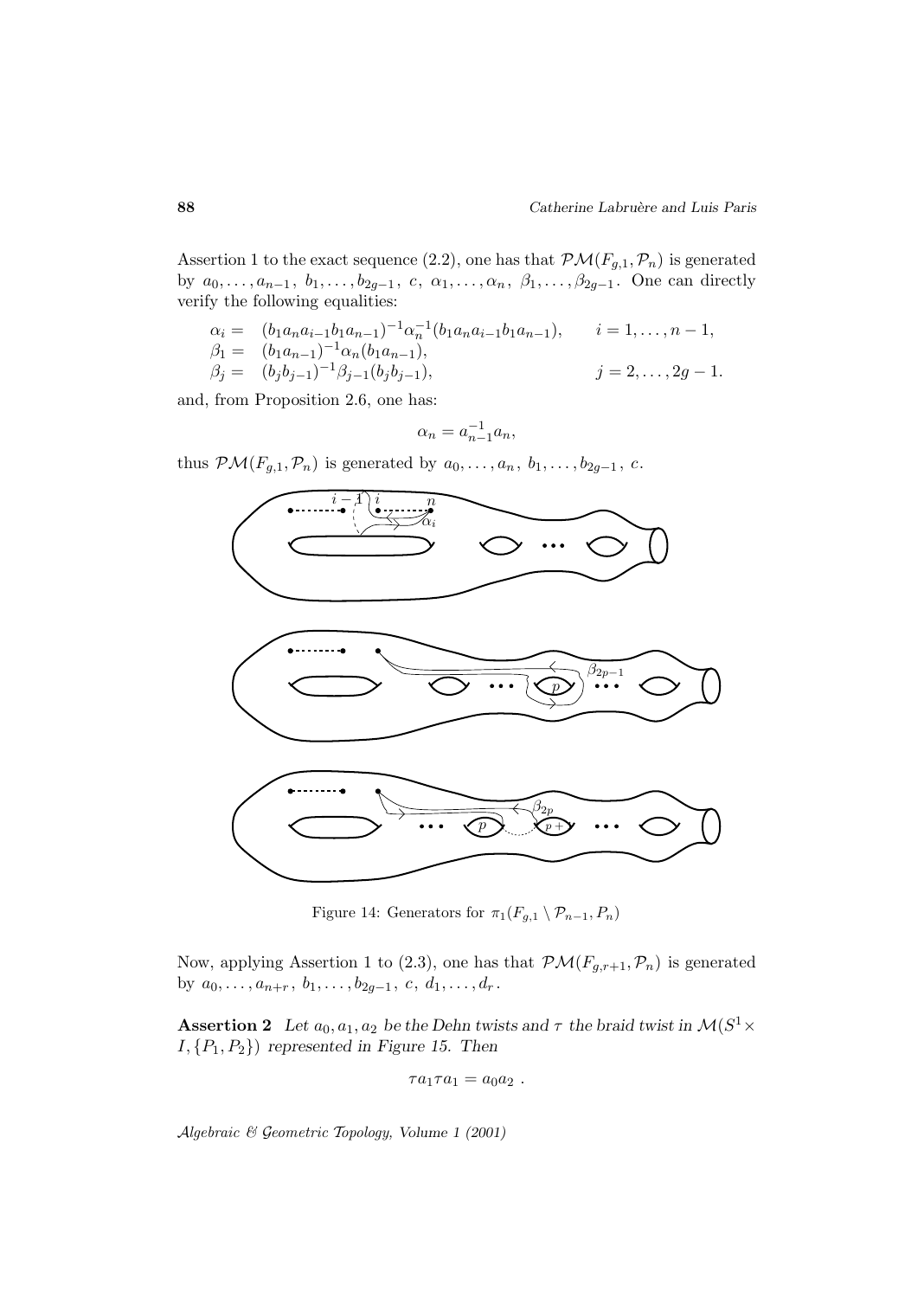

Figure 15: A relation in  $\mathcal{M}(S^1 \times I, \{P_1, P_2\})$ 

**Proof of Assertion 2** We consider the Dehn twist  $a_3$  along a circle which bounds a small disk in  $S^1 \times I$  which contains  $P_1$ , and the Dehn twist  $a_4$  along a circle which bounds a small disk in  $S^1 \times I$  which contains  $P_2$ . As pointed out in Subsection 2.1, we have  $a_3 = a_4 = 1$ . The lantern relation of Lemma 2.4 says:

$$
\tau^2 \cdot a_1 \cdot \tau a_1 \tau^{-1} = a_0 a_2 a_3 a_4 \; .
$$

Thus, since  $\tau$  commutes with  $a_0$  and  $a_2$ , we have:

$$
\tau a_1 \tau a_1 = a_0 a_2 \ .
$$

Now, we prove (ii). Applying Assertion 1 to (2.1), one has that  $\mathcal{M}(F_{g,r+1}, \mathcal{P}_n)$ is generated by  $a_0, \ldots, a_{n+r}, b_1, \ldots, b_{2g-1}, c, d_1, \ldots, d_r, \tau_1, \ldots, \tau_{n-1}$ . But, Assertion 2 implies

$$
a_{r+i} = \tau_{i-1} a_{r+i-1} \tau_{i-1} a_{r+i-1} a_{r+i-2}^{-1}
$$

for  $i = 2, ..., r$ , thus  $\mathcal{M}(F_{g,r+1}, \mathcal{P}_n)$  is generated by  $a_0, ..., a_{r+1}, b_1, ..., b_{2g-1},$ <br>c.  $d_1, ..., d_r, \tau_1, ..., \tau_{n-1}$ .  $c, d_1, \ldots, d_r, \tau_1, \ldots, \tau_{n-1}.$ 

**Proposition 2.12** (i) *For*  $\Gamma$  *equal to*  $A_l$ *,*  $D_l$ *,*  $E_6$ *,* or  $E_7$ *,* we denote by  $\rho_{PV}: A(\Gamma) \to \mathcal{M}(F)$  the Perron-Vannier representation of  $A(\Gamma)$ . In each case, b<sup>i</sup> *denotes the Dehn twist represented in the corresponding figure (Figure 7, 8, or 9), for* i = 1, 2, 3*. Then:*

$$
\rho_{PV}(\Delta^2(A_{2p+1})) = b_1b_2, \n\rho_{PV}(\Delta^4(A_{2p})) = b_1, \n\rho_{PV}(\Delta^2(D_{2p+1})) = b_1b_2^{2p-1}, \n\rho_{PV}(\Delta(D_{2p})) = b_1b_2b_3^{p-1}, \n\rho_{PV}(\Delta^2(E_6)) = b_1, \n\rho_{PV}(\Delta(E_7)) = b_1b_2^2.
$$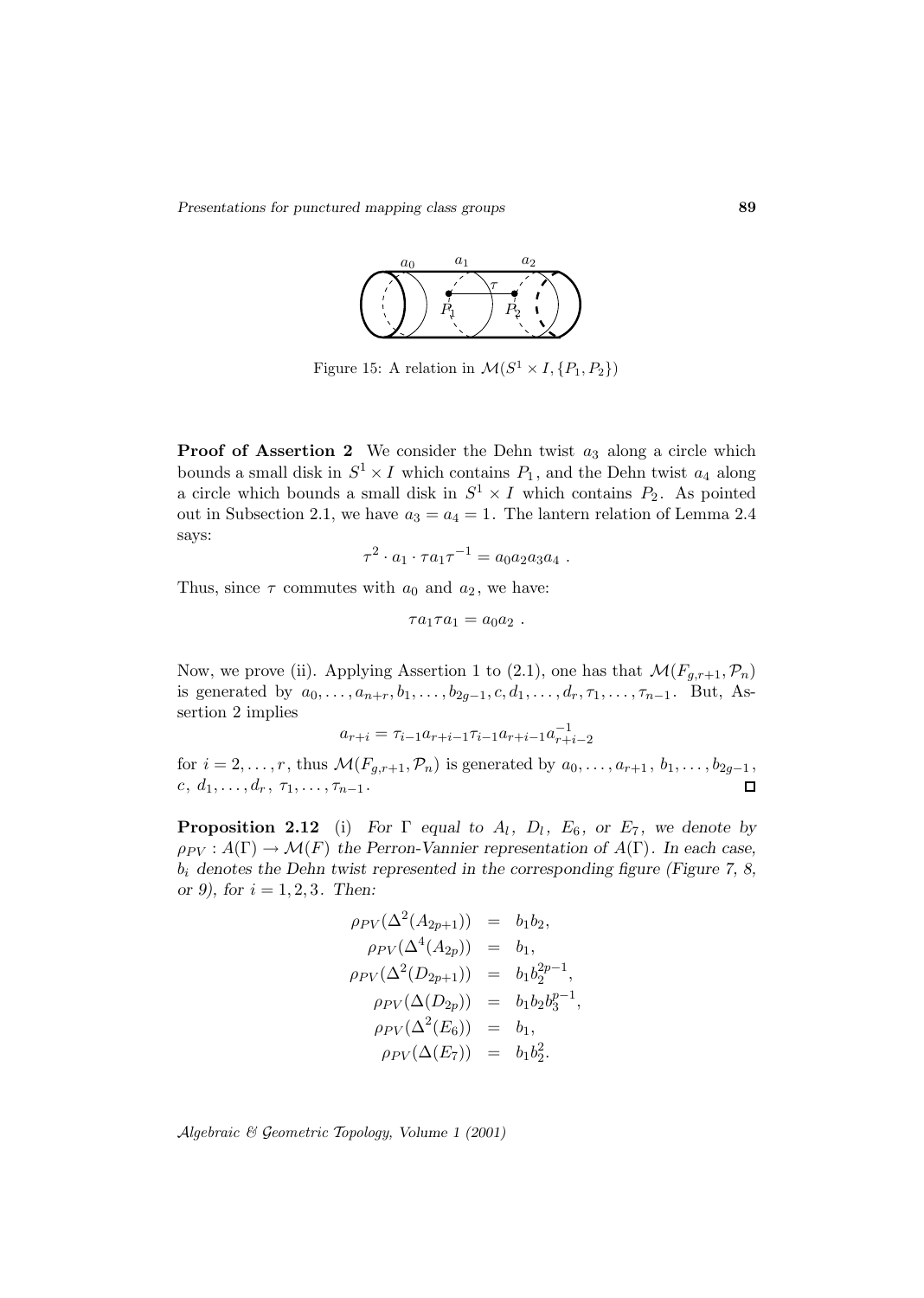(ii) *We denote by*  $\rho_{PV}$  :  $A(B_l) \to \mathcal{M}(F, \{P_1, P_2\})$  the Perron-Vannier rep*resentation of*  $A(B_l)$ *. In each case,*  $b_i$  *denotes the Dehn twist represented in Figure 10, for*  $i = 1, 2$ *. Then:* 

$$
\rho_{PV}(\Delta(B_{2p})) = b_1b_2,
$$
  

$$
\rho_{PV}(\Delta^2(B_{2p+1})) = b_1.
$$

(iii) *We denote by*  $\rho_G : A(B_l) \to \mathcal{M}(S^1 \times I, \mathcal{P}_l)$  the graph representation of  $A(B_l)$  in the punctured mapping class group of the cylinder. Let  $b_1, b_2$  denote *the Dehn twists represented in Figure 11. Then:*

$$
\rho_G(\Delta(B_l)) = b_1^{l-1}b_2.
$$

Part (i) of Proposition 2.12 is proved in [18] with different techniques from the ones used in this paper. Matsumoto's proof is based on the study of geometric monodromies of simple singularities. Our proof consists first on showing that the image of the considered element lies in the center of the punctured mapping class group, and, afterwards, on identifying this image using the action of the center on some curves.

**Proof** We only prove the equality

$$
\rho(\Delta(B_{2p})) = b_1 b_2
$$

of Part (ii): the other equalities can be proved in the same way.

By Proposition 2.10,  $\mathcal{M}(F, \{P_1, P_2\})$  is generated by the Dehn twists  $a_1, a_2, a_3$ ,  $b_1, \sigma_2, \ldots, \sigma_{2p-1}$  and the braid twist  $\tau_1$  represented in Figure 10. Since  $\Delta(B_{2p})$ is in the center of  $A(B_{2p}), \rho_{PV}(\Delta(B_{2p}))$  commutes with  $\tau_1, \sigma_2, \ldots, \sigma_{2p-1}$ . The Dehn twist  $b_1$  belongs to the center of  $\mathcal{M}(F, \{P_1, P_2\})$ , thus  $\rho_{PV}(\Delta(B_{2p}))$  also commutes with  $b_1$ . Let  $s_i$  be the defining circle of  $a_i$ , for  $i = 1, 2, 3$ . Using the expression of  $\Delta(B_{2p})$  given in Proposition 2.8, we verify that  $\rho_{PV}(\Delta(B_{2p}))(s_i)$ is isotopic to  $s_i$ , thus  $\rho_{PV}(\Delta(B_{2p}))$  commutes with  $a_i$ .

So,  $\rho_{PV}(\Delta(B_{2p}))$  is an element of the center of  $\mathcal{M}(F, \{P_1, P_2\})$ . By [21], this center is a free abelian group of rank 2 generated by  $b_1$  and  $b_2$ . Thus  $\rho_{PV}(\Delta(B_{2p})) = b_1^{q_1} b_2^{q_2}$  for some  $q_1, q_2 \in \mathbf{Z}$ .

Now, consider the curve  $\gamma$  of Figure 10. Clearly, the only element of the center of  $\mathcal{M}(F, \{P_1, P_2\})$  which fixes  $\gamma$  up to isotopy is the identity. Using the expression of  $\Delta(B_{2p})$  given in Proposition 2.8, we verify that  $\rho_{PV}(\Delta(B_{2p}))b_1^{-1}b_2^{-1}$  fixes  $\gamma$ up to isotopy, thus  $q_1 = q_2 = 1$  and  $\rho_{PV}(\Delta(B_{2p})) = b_1b_2$ .  $\Box$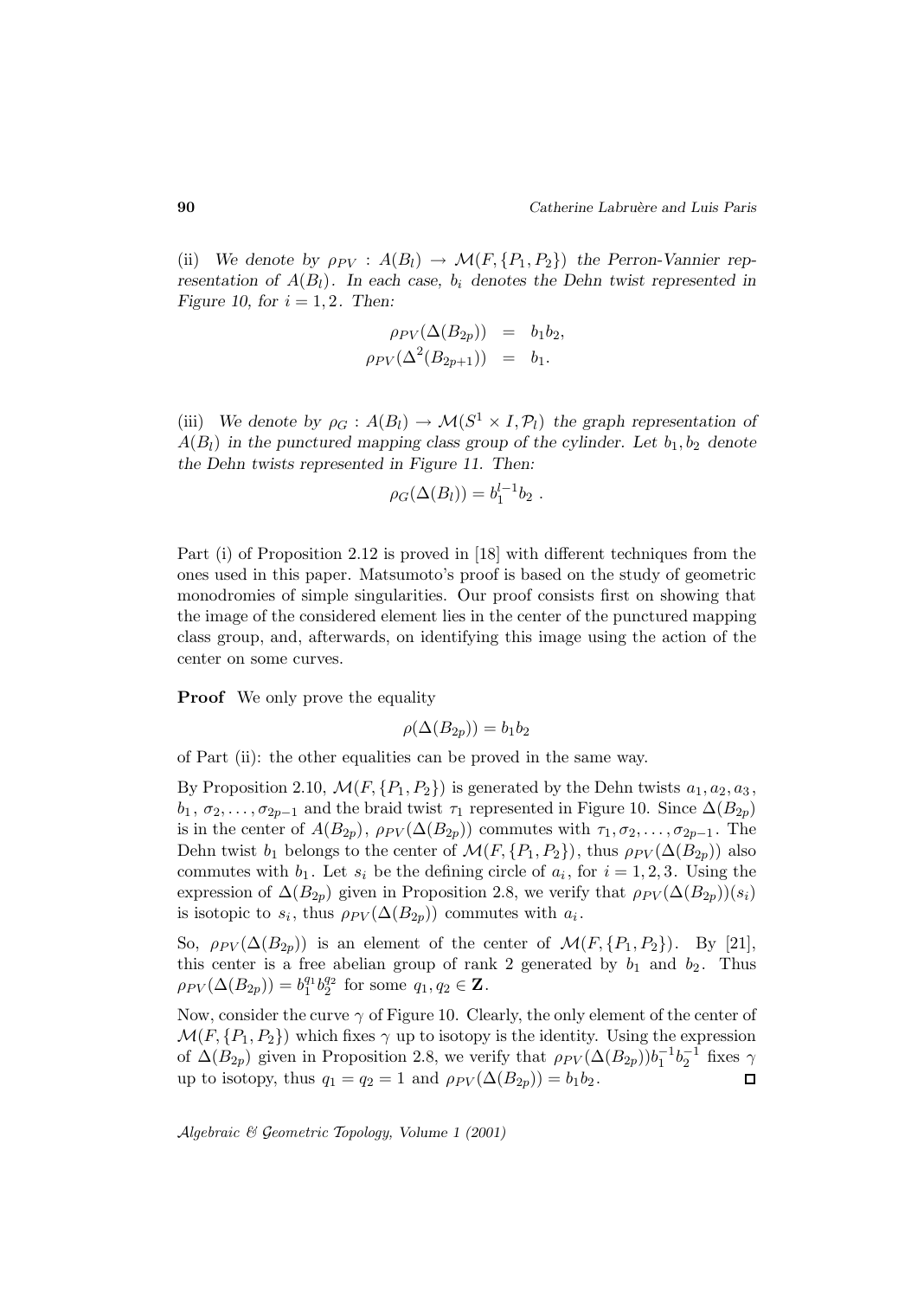## **2.4** Matsumoto's presentation for  $\mathcal{M}(F_{g,1})$  and  $\mathcal{M}(F_{g,0})$

This subparagraph is dedicated to the statement of Matsumoto's presentations for  $\mathcal{M}(F_{g,1})$  and  $\mathcal{M}(F_{g,0})$ .

We first introduce some notation. Let  $\Gamma$  be a Coxeter graph, and let X be a subset of the set  $\{x_1,\ldots,x_l\}$  of vertices of Γ. Recall that  $\Gamma_X$  denotes the Coxeter subgraph generated by  $X$ , and  $A_X$  denotes the parabolic subgroup of  $A(\Gamma)$  generated by X. If  $\Gamma_X$  is a finite type connected Coxeter graph, then we denote by  $\Delta(X)$  the fundamental element of  $A_X$ , viewed as an element of  $A(\Gamma)$ .

**Theorem 2.13** (Matsumoto [18]). Let  $g \geq 1$ , and let  $\Gamma_g$  be the Coxeter graph *drawn in Figure 16.*

(i)  $\mathcal{M}(F_{q,1})$  *is isomorphic with the quotient of*  $A(\Gamma_q)$  *by the following relations:* 

(1) 
$$
\Delta^4(y_1, y_2, y_3, z) = \Delta^2(x_0, y_1, y_2, y_3, z) \text{ if } g \ge 2,
$$
  
(2) 
$$
\Delta^2(y_1, y_2, y_3, y_4, y_5, z) = \Delta(x_0, y_1, y_2, y_3, y_4, y_5, z) \text{ if } g \ge 3.
$$

(ii)  $\mathcal{M}(F_{g,0})$  *is isomorphic with the quotient of*  $A(\Gamma_g)$  *by the relations (1) and (2) above plus the following relation:*

(3) 
$$
\begin{array}{rcl}\n(x_0y_1)^6 &=& 1 \\
x_0^{2g-2} &=& \Delta^2(y_2, y_3, z, y_4, \dots, y_{2g-1})\n\end{array}\n\quad \text{if } g = 1,
$$
\n
$$
\text{if } g \ge 2.
$$

z x<sup>0</sup> y<sup>1</sup> y<sup>2</sup> y<sup>3</sup> y<sup>4</sup> y2g−<sup>1</sup> Γg

Figure 16: Coxeter graph associated with  $\mathcal{M}(F_{q,1})$  and with  $\mathcal{M}(F_{q,0})$ 

Set  $r = n = 0$ , and consider the Dehn twists  $a_0, b_1, \ldots, b_{2q-1}, c$  of Figure 12. By Lemma 2.1, there is a well defined homomorphism  $\rho : A(\Gamma_q) \to \mathcal{M}(F_{q,1})$ which sends  $x_0$  on  $a_0$ ,  $y_i$  on  $b_i$  for  $i = 1, \ldots, 2g - 1$ , and z on c. By [11] (see Proposition 2.10), this homomorphism is surjective. By Proposition 2.12, both  $\rho(\Delta^4(y_1, y_2, y_3, z))$  and  $\rho(\Delta^2(x_0, y_1, y_2, y_3, z))$  are equal to the Dehn twist  $\sigma_1$  of Figure 17. Similarly, both  $\rho(\Delta^2(y_1,\ldots,y_5,z))$  and  $\rho(\Delta(x_0,y_1,\ldots,y_5,z))$  are equal to the Dehn twist  $\sigma_2$  of Figure 17. Let  $G_g$  denote the quotient of  $A(\Gamma_g)$ by the relations (1) and (2). So, the homomorphism  $\rho : A(\Gamma_q) \to \mathcal{M}(F_{q,1})$ induces a surjective homomorphism  $\bar{\rho}: G_g \to \mathcal{M}(F_{g,1})$ . In order to prove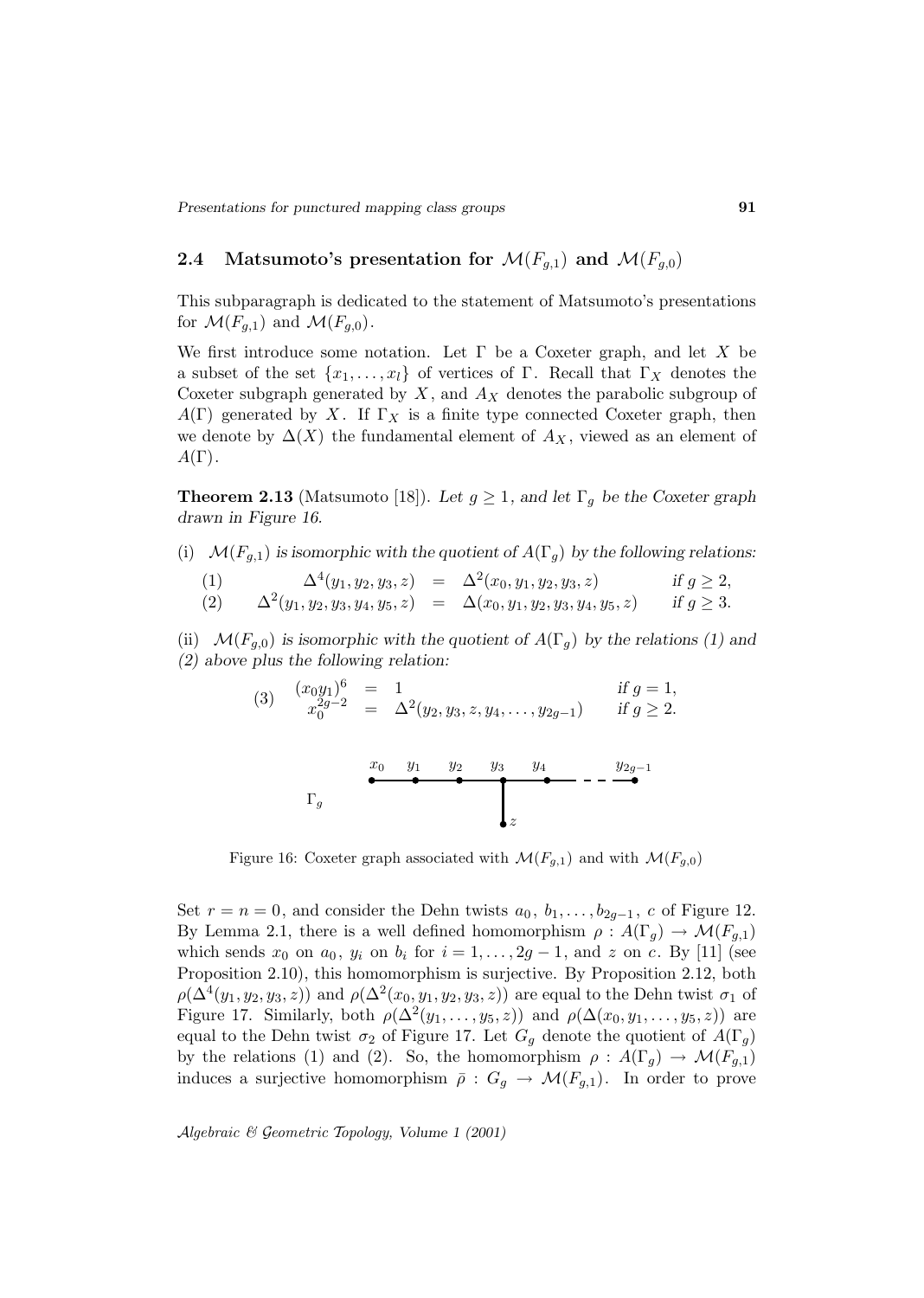that this homomorphism is in fact an isomorphism, Matsumoto [18] showed that the presentation of  $G_g$  as a quotient of  $A(\Gamma_g)$  is equivalent to Wajnryb's presentation of  $\mathcal{M}(F_{g,1})$  [25].

Similar remarks can be made for the presentation of  $\mathcal{M}(F_{g,0})$ .



Figure 17: Relations in  $\mathcal{M}(F_{q,1})$ 

# **3 The presentation**

Recall that, if  $\Gamma$  is a finite type connected Coxeter graph, then  $\Delta(\Gamma)$  denotes the fundamental element of  $A(\Gamma)$ . If  $\Gamma$  is any Coxeter graph and X is a subset of the set  $\{x_1,\ldots,x_l\}$  of vertices of  $\Gamma$  such that  $\Gamma_X$  is finite type and connected, then we denote by  $\Delta(X)$  the fundamental element of  $A_X = A(\Gamma_X)$  viewed as an element of  $A(\Gamma)$ .

**Theorem 3.1** *Let*  $g \geq 1$ *, let*  $r, n \geq 0$ *, and let*  $\Gamma_{g,r,n}$  *be the Coxeter graph drawn in Figure 18. Then*  $\mathcal{M}(F_{g,r+1}, \mathcal{P}_n)$  *is isomorphic with the quotient of*  $A(\Gamma_{g,r,n})$  by the following relations.

Relations from  $\mathcal{M}(F_{g,1})$ :

(R1) 
$$
\Delta^4(y_1, y_2, y_3, z) = \Delta^2(x_0, y_1, y_2, y_3, z) \quad \text{if } g \ge 2,
$$

(R2) 
$$
\Delta^2(y_1, y_2, y_3, y_4, y_5, z) = \Delta(x_0, y_1, y_2, y_3, y_4, y_5, z) \text{ if } g \ge 3.
$$

• *Relations of commutation:*

(R3) 
$$
x_k \Delta^{-1}(x_{i+1}, x_j, y_1) x_i \Delta(x_{i+1}, x_j, y_1)
$$
  
\n
$$
= \Delta^{-1}(x_{i+1}, x_j, y_1) x_i \Delta(x_{i+1}, x_j, y_1) x_k \quad \text{if } 0 \le k < j < i \le r,
$$
  
\n(R4) 
$$
y_2 \Delta^{-1}(x_{i+1}, x_j, y_1) x_i \Delta(x_{i+1}, x_j, y_1)
$$
  
\n
$$
= \Delta^{-1}(x_{i+1}, x_j, y_1) x_i \Delta(x_{i+1}, x_j, y_1) y_2 \quad \text{if } 0 \le j < i \le r \text{ and } g \ge 2,
$$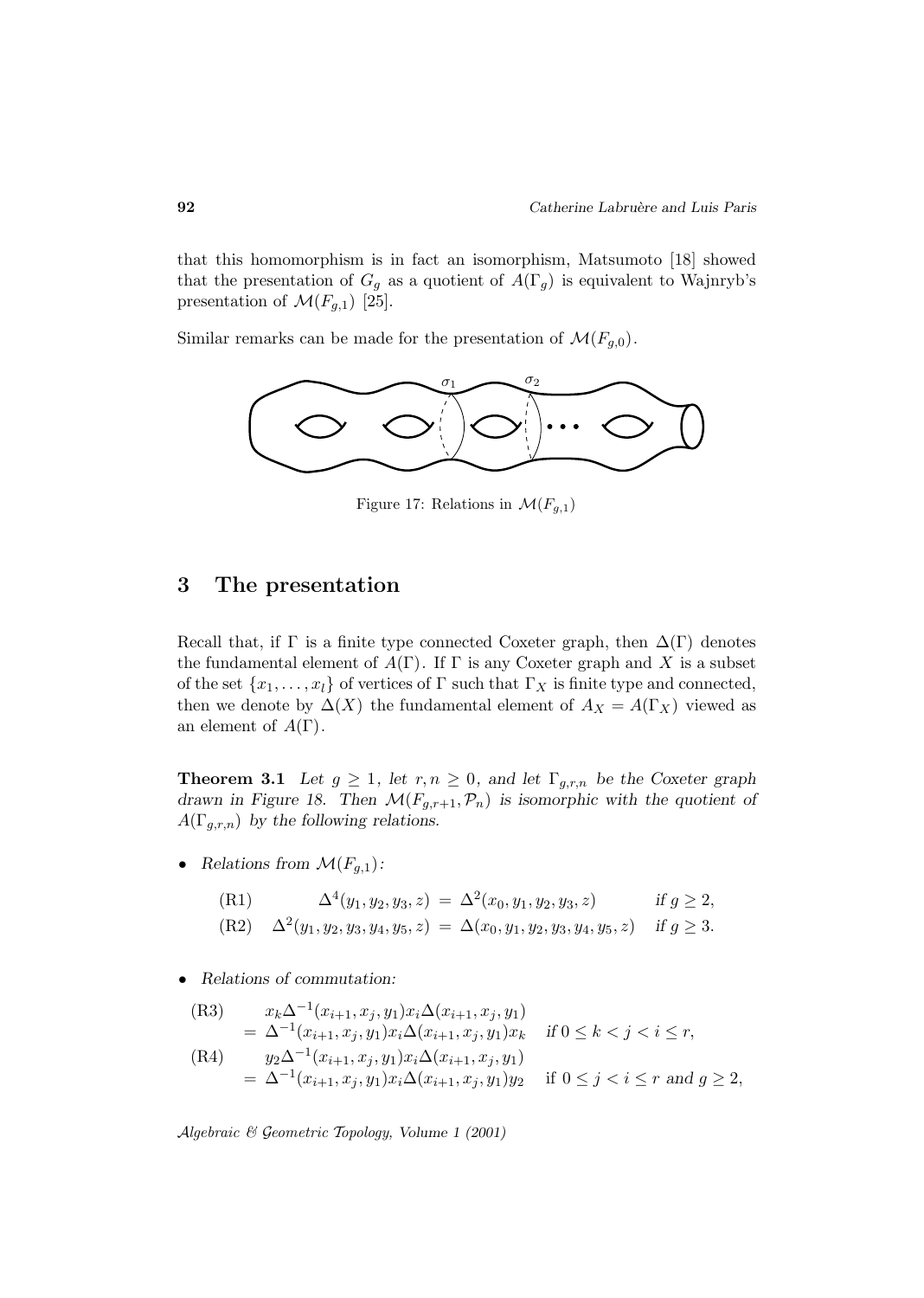- *Expressions of the* ui*'s:* (R5)  $u_1 = \Delta(x_0, x_1, y_1, y_2, y_3, z) \Delta^{-2}(x_1, y_1, y_2, y_3, z)$  *if*  $g \ge 2$ ,  $(R6)$   $u_{i+1} = \Delta(x_i, x_{i+1}, y_1, y_2, y_3, z)\Delta^{-2}(x_{i+1}, y_1, y_2, y_3, z)$  $\Delta^2(x_0, x_{i+1}, y_1)\Delta^{-1}(x_0, x_i, x_{i+1}, y_1)$  *if*  $1 \le i \le r-1$ ,  $g \ge 2$ .
- *Other relations:*
- (R7)  $\Delta(x_r, x_{r+1}, y_1, v_1) = \Delta^2(x_{r+1}, y_1, v_1)$  *if*  $n > 2$ , (R8a)  $\Delta(x_0, x_1, y_1, y_2, y_3, z) = \Delta^2(x_1, y_1, y_2, y_3, z)$  *if*  $n \ge 1, g \ge 2, r = 0$ , (R8b)  $\Delta(x_r, x_{r+1}, y_1, y_2, y_3, z)\Delta^{-2}(x_{r+1}, y_1, y_2, y_3, z)$  $= \Delta(x_0, x_r, x_{r+1}, y_1) \Delta^{-2}(x_0, x_{r+1}, y_1)$  *if*  $n ≥ 1, g ≥ 2, r ≥ 1.$  $v_1$  $v_2$  v<sub>n−1</sub>  $\bar{x}_r$ 4  $x_{r+1}$



Figure 18: Coxeter graph associated with  $\mathcal{M}(F_{q,r+1}, \mathcal{P}_n)$ 

Notice that only the relations (R1), (R2), (R7), and (R8a) remain in the presentation of  $\mathcal{M}(F_{q,1}, \mathcal{P}_n)$ , and (R8a) has to be replaced by (R8b) if  $r \geq 1$ .

Assume that  $g \geq 2$ . From the relations (R5) and (R6) we see that we can remove  $u_1, \ldots, u_r$  from the generating set. However, to do so, one has to add relations comming from the ones in the Artin group  $A(\Gamma_{q,r,n})$ . For example, one has that  $\Delta(x_0, x_1, y_1, y_2, y_3, z)\Delta^{-2}(x_1, y_1, y_2, y_3, z)$  commutes with  $y_4$  in the quotient, since  $u_1$  commutes with  $y_4$  in  $A(\Gamma_{q,r,n})$ .

Consider the Dehn twists  $a_0, \ldots, a_{r+1}, b_1, \ldots, b_{2g-1}, c, d_1, \ldots, d_r$  and the braid twists  $\tau_1, \ldots, \tau_{n-1}$  represented in Figure 12. From Subsection 2.1 follows that there is a well defined homomorphism  $\rho: A(\Gamma_{g,r,n}) \to \mathcal{M}(F_{g,r+1}, \mathcal{P}_n)$  which sends  $x_i$  on  $a_i$  for  $i = 0, ..., r + 1$ ,  $y_i$  on  $b_i$  for  $i = 1, ..., 2g - 1$ , z on c,  $u_i$  on  $d_i$  for  $i = 1, \ldots, r$ , and  $v_i$  on  $\tau_i$  for  $i = 1, \ldots, n - 1$ . This homomorphism is surjective by Proposition 2.10. If  $w_1 = w_2$  is one of the relations  $(R1), \ldots, (R7)$ , (R8a), (R8b), then we have  $\rho(w_1) = \rho(w_2)$ . This fact can be easily proved using Proposition 2.12 in the case of the relations  $(R1)$ ,  $(R2)$ ,  $(R5)$ ,  $(R6)$ ,  $(R7)$ ,  $(R8a)$ , and (R8b), and comes from the following reason in the case of the relations (R3) and (R4). We have the equality

$$
\Delta^{-1}(x_{i+1}, x_j, y_1)x_i\Delta(x_{i+1}, x_j, y_1) = y_1^{-1}x_{i+1}^{-1}x_j^{-1}y_1^{-1}x_iy_1x_jx_{i+1}y_1,
$$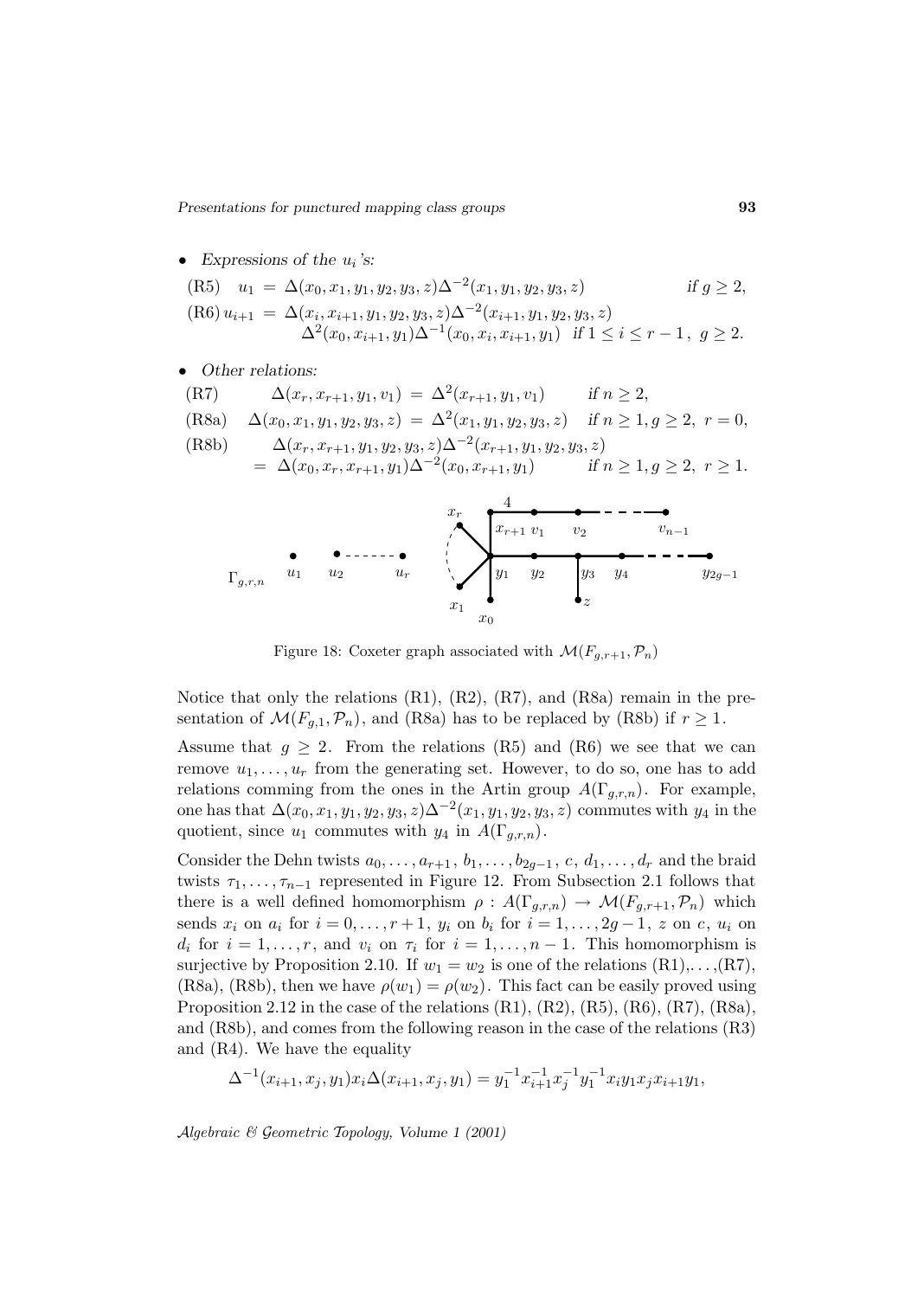and the image by  $b_1^{-1}a_{i+1}^{-1}a_j^{-1}b_1^{-1}$  of the defining circle of  $a_i$  is disjoint from the defining circle of  $a_k$ , up to isotopy, if  $k < j$ , and is disjoint from the defining circle of  $b_2$ , up to isotopy.

Let  $G(g,r,n)$  denote the quotient of  $A(\Gamma_{q,r,n})$  by the relations  $(R1),..., (R7)$ , (R8a), (R8b). By the above considerations, the homomorphism :

$$
\rho: A(\Gamma_{g,r,n}) \to \mathcal{M}(F_{g,r+1}, \mathcal{P}_n)
$$

induces a surjective homomorphism  $\bar{\rho}: G(g,r,n) \to \mathcal{M}(F_{g,r+1}, \mathcal{P}_n)$ . In order to prove Theorem 3.1, it remains to show that this homomorphism is in fact an isomorphism. This will be the object of Subsection 3.1.

**Theorem 3.2** *Let*  $g \geq 1$ *, let*  $n \geq 1$ *, and let*  $\Gamma_{g,0,n}$  *be the Coxeter graph drawn in Figure 18. Then*  $\mathcal{M}(F_{q,0}, \mathcal{P}_n)$  *is isomorphic with the quotient of*  $A(\Gamma_{q,0,n})$ *by the following relations.*

*Relations from*  $\mathcal{M}(F_{q,1}, \mathcal{P}_n)$ :

(R1) 
$$
\Delta^{4}(y_1, y_2, y_3, z) = \Delta^{2}(x_0, y_1, y_2, y_3, z) \quad \text{if } g \ge 2,
$$

(R2) 
$$
\Delta^2(y_1, y_2, y_3, y_4, y_5, z) = \Delta(x_0, y_1, y_2, y_3, y_4, y_5, z) \text{ if } g \ge 3,
$$

(R7) 
$$
\Delta(x_0, x_1, y_1, v_1) = \Delta^2(x_1, y_1, v_1) \quad \text{if } n \ge 2
$$

(R8a) 
$$
\Delta(x_0, x_1, y_1, y_2, y_3, z) = \Delta^2(x_1, y_1, y_2, y_3, z)
$$
 if  $n \ge 1$  and  $g \ge 2$ .

• *Other relations:*

(R9a) 
$$
x_0^{2g-n-2}\Delta(x_1, v_1, \dots, v_{n-1}) = \Delta^2(z, y_2, \dots, y_{2g-1})
$$
 if  $g \ge 2$ ,  
\n(R9b)  $x_0^n = \Delta(x_1, v_1, \dots, v_{n-1})$  if  $g = 1$ ,  
\n(R9c)  $\Delta^4(x_0, y_1) = \Delta^2(v_1, \dots, v_{n-1})$  if  $g = 1$ .

Note that, in the above presentation, the relation (R9a), which holds if  $g \geq 2$ , has to be replaced by the relations (R9b) and (R9c) when  $g = 1$ .

Consider the Dehn twists  $a_0, a_1, b_1, \ldots, b_{2g-1}, c$  and the braid twists  $\tau_1, \ldots, \tau_{n-1}$ represented in Figure 13. From Subsection 2.1 follows that there is a well defined homomorphism  $\rho_0 : A(\Gamma_{g,0,n}) \to \mathcal{M}(F_{g,0}, \mathcal{P}_n)$  which sends  $x_i$  on  $a_i$ for  $i = 0, 1, y_i$  on  $b_i$  for  $i = 1, \ldots, 2g - 1, z$  on c, and  $v_i$  on  $\tau_i$  for  $i =$  $1,\ldots,n-1$ . This homomorphism is surjective by Corollary 2.11. Let  $G_0(g,n)$ denote the quotient of  $A(\Gamma_{q,0,n})$  by the relations  $(R1)$ ,  $(R2)$ ,  $(R7)$ ,  $(R8)$ ,  $(R9a)$ , (R9b), and (R9c). As before, using Proposition 2.12, one can easily prove that the homomorphism  $\rho_0$ :  $A(\Gamma_{g,0,n}) \to \mathcal{M}(F_{g,0}, \mathcal{P}_n)$  induces a surjective homomorphism  $\bar{\rho}_0$ :  $G_0(g,n) \to \mathcal{M}(F_{g,0}, \mathcal{P}_n)$ . In order to prove Theorem 3.2, it remains to show that this homomorphism is in fact an isomorphism. This will be the object of Subsection 3.2.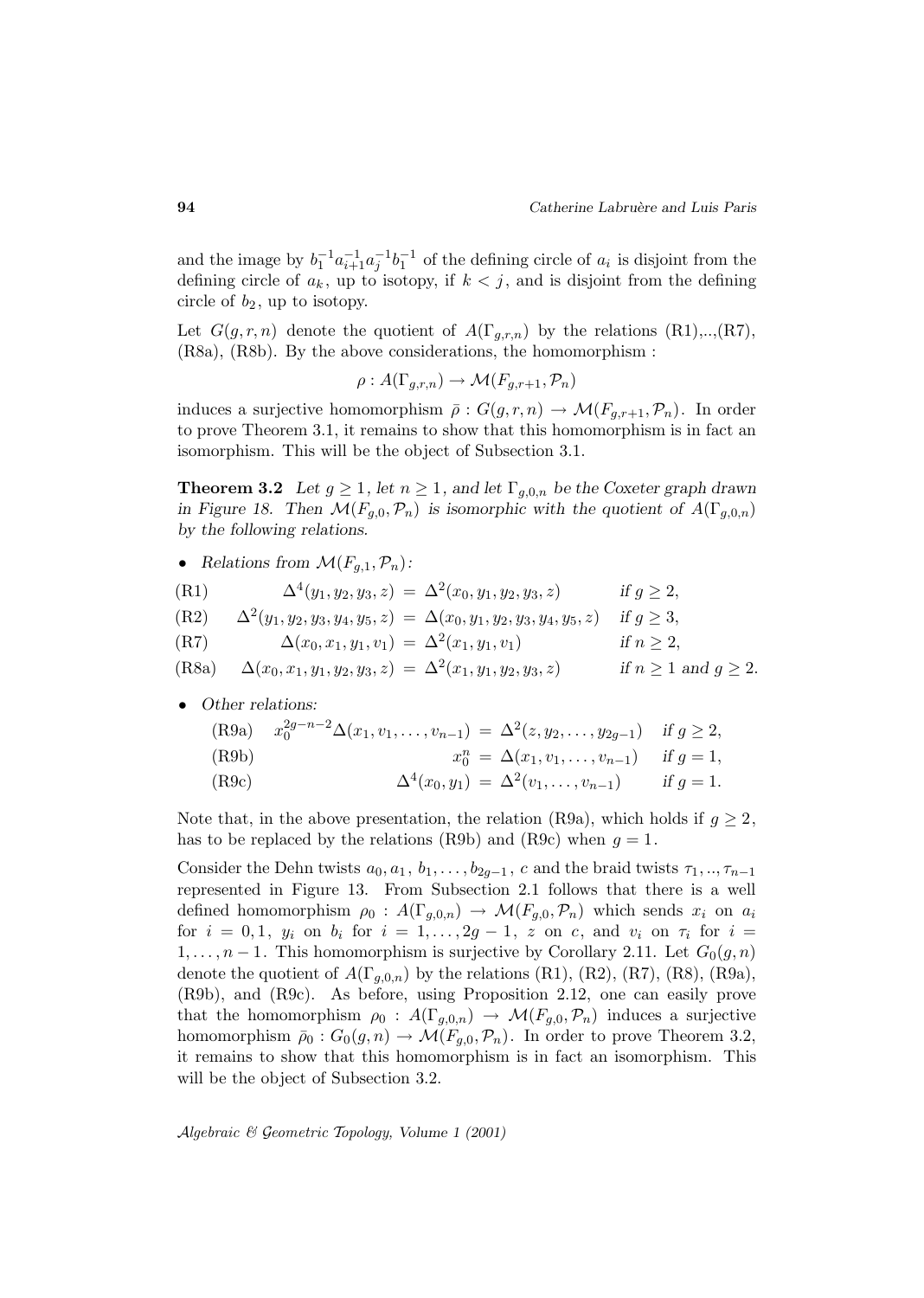## **3.1 Proof of Theorem 3.1**

The proof of Theorem 3.1 is organized as follows. In the first step, starting from Matsumoto's presentation of  $\mathcal{M}(F_{g,1})$  [18] (see Theorem 2.13), we determine by induction on n a presentation of  $\mathcal{PM}(F_{g,1}, \mathcal{P}_n)$  (Proposition 3.3), applying Lemma 2.5 to the exact sequence (2.2) of Subsection 2.2. In the second step, we determine a presentation of  $\mathcal{PM}(F_{g,r+1}, \mathcal{P}_n)$  (Proposition 3.7), applying Lemma 2.5 to the exact sequence (2.3). Finally, we prove Theorem 3.1 applying Lemma 2.5 to the exact sequence  $(2.1)$ .

**Proposition 3.3** *Let*  $g \geq 1$ *, let*  $n \geq 0$ *, and let*  $P\Gamma_{g,0,n}$  *be the Coxeter graph drawn in Figure 19. Then*  $\mathcal{PM}(F_{g,1}, \mathcal{P}_n)$  *is isomorphic with the quotient of*  $A(PT_{a,0,n})$  by the following relations.

• *Relations from*  $\mathcal{M}(F_{a,1})$ *:* 

(PR1)  $\Delta^4(y_1, y_2, y_3, z) = \Delta^2(x_0, y_1, y_2, y_3, z)$  *if*  $g \ge 2$ ,  $(\text{PR2}) \quad \Delta^2(y_1, y_2, y_3, y_4, y_5, z) = \Delta(x_0, y_1, y_2, y_3, y_4, y_5, z) \quad \text{if } g \geq 3.$ 

• *Relations of commutation:*

$$
\begin{aligned}\n(\text{PR3}) \qquad & x_k \Delta^{-1}(x_{i+1}, x_j, y_1) x_i \Delta(x_{i+1}, x_j, y_1) \\
&= \Delta^{-1}(x_{i+1}, x_j, y_1) x_i \Delta(x_{i+1}, x_j, y_1) x_k \quad \text{if } 0 \le k < j < i \le n-1, \\
(\text{PR4}) \qquad & y_2 \Delta^{-1}(x_{i+1}, x_j, y_1) x_i \Delta(x_{i+1}, x_j, y_1) \\
&= \Delta^{-1}(x_{i+1}, x_j, y_1) x_i \Delta(x_{i+1}, x_j, y_1) y_2 \quad \text{if } 0 \le j < i \le n-1, \ g \ge 2.\n\end{aligned}
$$

• *Relations between fundamental elements:*

$$
\begin{aligned} \text{(PR5)} \quad & \Delta(x_0, x_1, y_1, y_2, y_3, z) \; = \; \Delta^2(x_1, y_1, y_2, y_3, z) \; \text{if} \; g \ge 2, \\ \text{(PR6)} \quad & \Delta(x_i, x_{i+1}, y_1, y_2, y_3, z) \Delta^{-2}(x_{i+1}, y_1, y_2, y_3, z) \\ & = \; \Delta(x_0, x_i, x_{i+1}, y_1) \Delta^{-2}(x_0, x_{i+1}, y_1) \qquad \text{if} \; 1 \le i \le n-1, \; g \ge 2. \end{aligned}
$$



Figure 19: Coxeter graph associated with  $\mathcal{PM}(F_{q,1}, \mathcal{P}_n)$ 

The following lemmas 3.4, 3.5, and 3.6 are preliminary results to the proof of Proposition 3.3.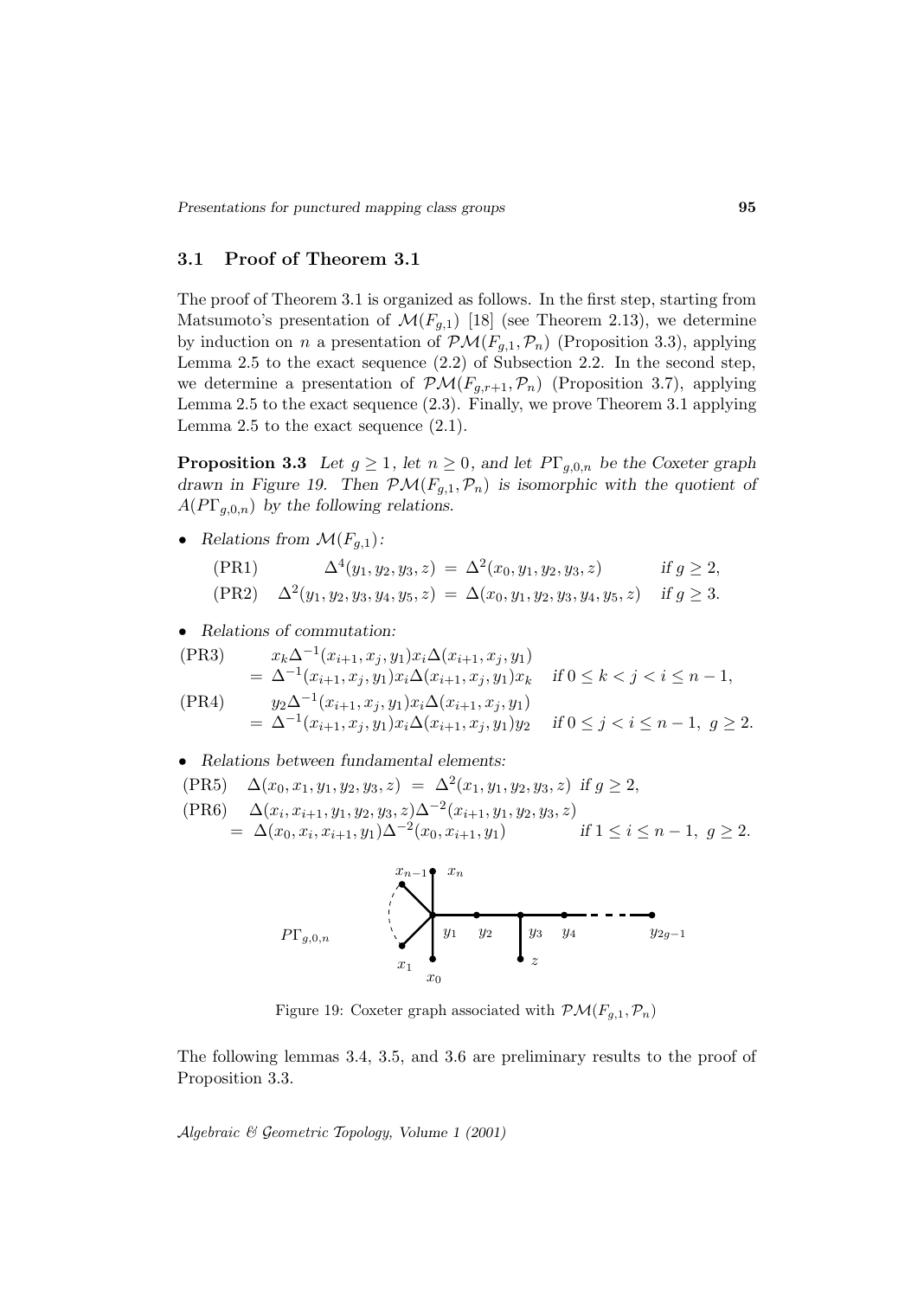**Lemma 3.4** *Let* Γ *be the Coxeter graph drawn in Figure 20, and let* G *be the quotient of* A(Γ) *by the following relation:*

$$
x_4 \Delta^{-1}(x_1, x_3, y) x_2 \Delta(x_1, x_3, y) = \Delta^{-1}(x_1, x_3, y) x_2 \Delta(x_1, x_3, y) x_4.
$$

*Then the following equalities hold in* G*.*

$$
x_3 \Delta^{-1}(x_2, x_4, y)x_1 \Delta(x_2, x_4, y) = \Delta^{-1}(x_2, x_4, y)x_1 \Delta(x_2, x_4, y)x_3,
$$
  
\n
$$
x_2 \Delta^{-1}(x_1, x_3, y)x_4 \Delta(x_1, x_3, y) = \Delta^{-1}(x_1, x_3, y)x_4 \Delta(x_1, x_3, y)x_2,
$$
  
\n
$$
x_1 \Delta^{-1}(x_2, x_4, y)x_3 \Delta(x_2, x_4, y) = \Delta^{-1}(x_2, x_4, y)x_3 \Delta(x_2, x_4, y)x_1.
$$

$$
\begin{array}{c|c}\n & x_3 \\
\hline\n & y & x_4 \\
 & x_1\n\end{array}
$$



**Proof** It clearly suffices to prove the first equality.

$$
\begin{array}{lllllll} & x_3\Delta^{-1}(x_2,x_4,y)x_1\Delta(x_2,x_4,y)x_3^{-1}\Delta^{-1}(x_2,x_4,y)x_1^{-1}\Delta(x_2,x_4,y) \\ & = & x_3y^{-1}x_2^{-1}x_4^{-1}y^{-1}x_1yx_2x_4yx_3^{-1}y^{-1}x_2^{-1}x_4^{-1}y^{-1}x_1^{-1}yx_2x_4y \\ & = & y^{-1}\cdot x_3^{-1}yx_3x_2^{-1}x_4^{-1}x_1yx_1^{-1}x_2x_4x_3^{-1}y^{-1}x_3x_2^{-1}x_4^{-1}x_1y^{-1}x_1^{-1}x_2x_4\cdot y \\ & = & y^{-1}x_2^{-1}x_3^{-1}\cdot x_2yx_2^{-1}x_1x_3x_4^{-1}yx_4x_1^{-1}x_3^{-1}x_2y^{-1}x_2^{-1}x_1x_3x_4^{-1}y^{-1}x_4x_1^{-1}x_3^{-1} \\ & & \cdot x_3x_2y \\ & = & y^{-1}x_2^{-1}x_3^{-1}\cdot y^{-1}x_2yx_1x_3yx_4y^{-1}x_1^{-1}x_3^{-1}y^{-1}x_2^{-1}yx_1x_3yx_4^{-1}y^{-1}x_1^{-1}x_3^{-1}\cdot x_3x_2y \\ & = & y^{-1}x_2^{-1}x_3^{-1}y^{-1}\cdot x_2\Delta(x_1,x_3,y)x_4\Delta^{-1}(x_1,x_3,y)x_2^{-1}\Delta(x_1,x_3,y)x_4^{-1} \\ & & \Delta^{-1}(x_1,x_3,y)\cdot yx_3x_2y \\ & = & 1. \end{array}
$$

**Lemma 3.5** *We number the vertices of the Coxeter graph*  $D_l$  *according to Figure 6. Then the following equalities hold in*  $A(D_l)$ *.* 

$$
\Delta^{-1}(x_2, \ldots, x_{l-1}) x_1^{-1} x_2 \Delta(x_2, \ldots, x_{l-1}) \Delta^{-1}(x_2, \ldots, x_l) x_2^{-1} x_1 \Delta(x_2, \ldots, x_l)
$$
\n
$$
= x_l \Delta^{-1}(x_2, \ldots, x_{l-1}) x_1^{-1} x_2 \Delta(x_2, \ldots, x_{l-1}) x_l^{-1},
$$
\n
$$
\Delta^{-1}(x_2, \ldots, x_l) x_2^{-1} x_1 \Delta(x_2, \ldots, x_l) \Delta^{-1}(x_2, \ldots, x_{l-1}) x_2^{-1} x_1 \Delta(x_2, \ldots, x_{l-1})
$$
\n
$$
= x_{l-1} \Delta^{-1}(x_2, \ldots, x_l) x_2^{-1} x_1 \Delta(x_2, \ldots, x_l) x_{l-1}^{-1}.
$$

**Proof**

$$
x_l^{-1} \Delta^{-1}(x_2, \ldots, x_{l-1}) x_1^{-1} x_2 \Delta(x_2, \ldots, x_{l-1}) \Delta^{-1}(x_2, \ldots, x_l) x_2^{-1} x_1 \Delta(x_2, \ldots, x_l) x_l \Delta^{-1}(x_2, \ldots, x_{l-1}) x_2^{-1} x_1 \Delta(x_2, \ldots, x_{l-1})
$$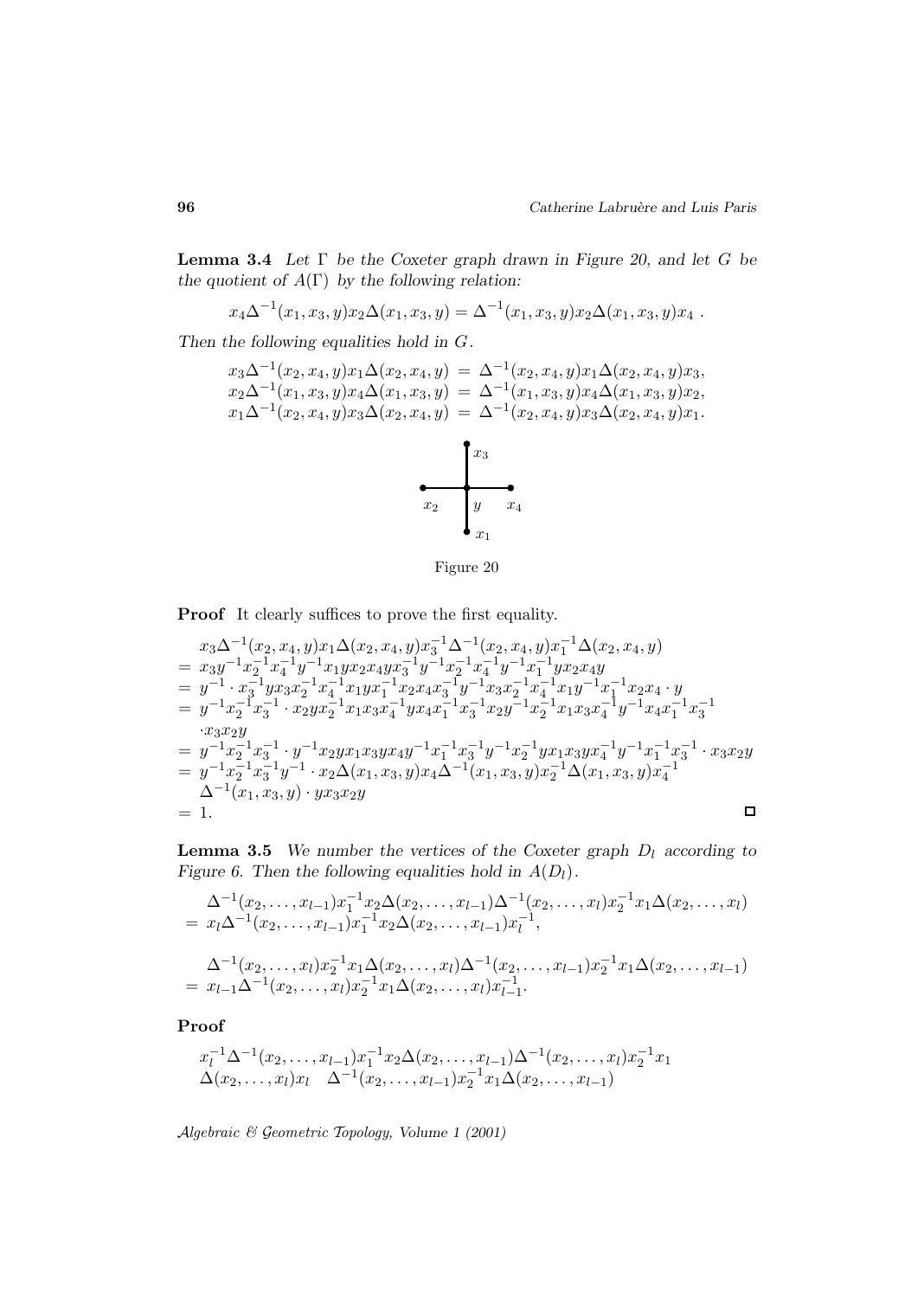$$
= x_{l}^{-1} \Delta^{-1}(x_{2},...,x_{l-2})(x_{l-1}^{-1}...x_{2}^{-1})x_{2}x_{1}^{-1}(x_{l}^{-1}...x_{2}^{-1})x_{2}^{-1}x_{1}x_{2}\Delta(x_{2},...,x_{l})
$$
  
\n
$$
\Delta^{-1}(x_{2},...,x_{l-1})x_{1}x_{2}^{-1}(x_{2}...x_{l-1})\Delta(x_{2},...,x_{l-2})
$$
  
\n
$$
= \Delta^{-1}(x_{2},...,x_{l-2})x_{l}^{-1}(x_{l-1}^{-1}...x_{3}^{-1})x_{1}^{-1}(x_{l}^{-1}...x_{2}^{-1})x_{1}(x_{2}...x_{l})x_{1}
$$
  
\n
$$
(x_{3}...x_{l-1})\Delta(x_{2},...,x_{l-2})
$$
  
\n
$$
= \Delta^{-1}(x_{2},...,x_{l-2})(x_{l}^{-1}...x_{3}^{-1})x_{1}^{-1}(x_{l}^{-1}...x_{3}^{-1})(x_{3}...x_{l})x_{1}(x_{3}...x_{l})
$$
  
\n
$$
\Delta(x_{2},...,x_{l-2})
$$
  
\n
$$
= 1.
$$
  
\n
$$
\Delta^{-1}(x_{2},...,x_{l})x_{2}^{-1}x_{1}\Delta(x_{2},...,x_{l})\Delta^{-1}(x_{2},...,x_{l-1})x_{2}^{-1}x_{1}\Delta(x_{2},...,x_{l-1})
$$
  
\n
$$
x_{l-1}\Delta^{-1}(x_{2},...,x_{l})x_{1}^{-1}x_{2}\Delta(x_{2},...,x_{l})x_{l-1}^{-1}
$$
  
\n
$$
= \Delta^{-1}(x_{2},...,x_{l})x_{2}^{-1}x_{1}(x_{2}...x_{l})x_{2}^{-1}x_{1}x_{2}\Delta(x_{2},...,x_{l-1})\Delta^{-1}(x_{2},...,x_{l})x_{1}^{-1}
$$
  
\n
$$
x_{2}x_{3}^{-1}\Delta(x_{2},...,x_{l})
$$
  
\n
$$
= \Delta^{-1}(x_{2},...,x_{l})x_{1}(x_{3}...x_{l})x_{1}(x_{l}^{-1}...x_{2}^{-1})x_{1}^{-1}x_{2}x_{3}^{-1}\Delta(x
$$

Several algorithms to solve the word problem in finite type Artin groups are known (see  $[4]$ ,  $[8]$ ,  $[6]$ ,  $[7]$ ). We use the one of  $[7]$  implemented in a Maple program to prove the following.

**Lemma 3.6** (i) *We number the vertices of*  $D_6$  *according to Figure 6. Let* 

$$
w_1 = \Delta^{-1}(x_1, x_3)x_1^{-1}x_2\Delta(x_1, x_3)
$$
  
\n
$$
w_2 = \Delta^{-1}(x_1, x_3, x_4)x_1^{-1}x_2\Delta(x_1, x_3, x_4)
$$
  
\n
$$
w_3 = \Delta^{-1}(x_1, x_3, x_4, x_5)x_1^{-1}x_2\Delta(x_1, x_3, x_4, x_5)
$$

*Then the following equality holds in*  $A(D_6)$ *.* 

$$
x_2^{-1}x_1w_1^{-1}w_2^{-1}w_3^{-1}x_6w_3x_6^{-1}w_1 = \Delta^{-2}(x_2, x_3, \dots, x_6)\Delta(x_1, x_2, x_3, \dots, x_6).
$$

(ii) *We number the vertices of* D<sup>4</sup> *according to Figure 6. Let*

$$
w = x_2^{-1} \Delta^{-1}(x_1, x_3, x_4) x_1^{-1} x_2 \Delta(x_1, x_3, x_4) x_2.
$$

*Then the following equality holds in*  $A(D_4)$ *.* 

$$
x_1^{-1}x_2w = \Delta^{-2}(x_1, x_3, x_4)\Delta(x_1, x_2, x_3, x_4).
$$

**Proof of Proposition 3.3** We set  $r = 0$  and we consider the Dehn twists  $a_0, \ldots, a_n$   $b_1, \ldots, b_{2q-1}, c$  represented in Figure 12. From Subsection 2.1 follows that there is a well defined homomorphism  $\rho: A(PT_{g,0,n}) \to \mathcal{PM}(F_{g,1}, \mathcal{P}_n)$ which sends  $x_i$  on  $a_i$  for  $i = 0, \ldots, n$ ,  $y_i$  on  $b_i$  for  $i = 1, \ldots, 2g - 1$ , and z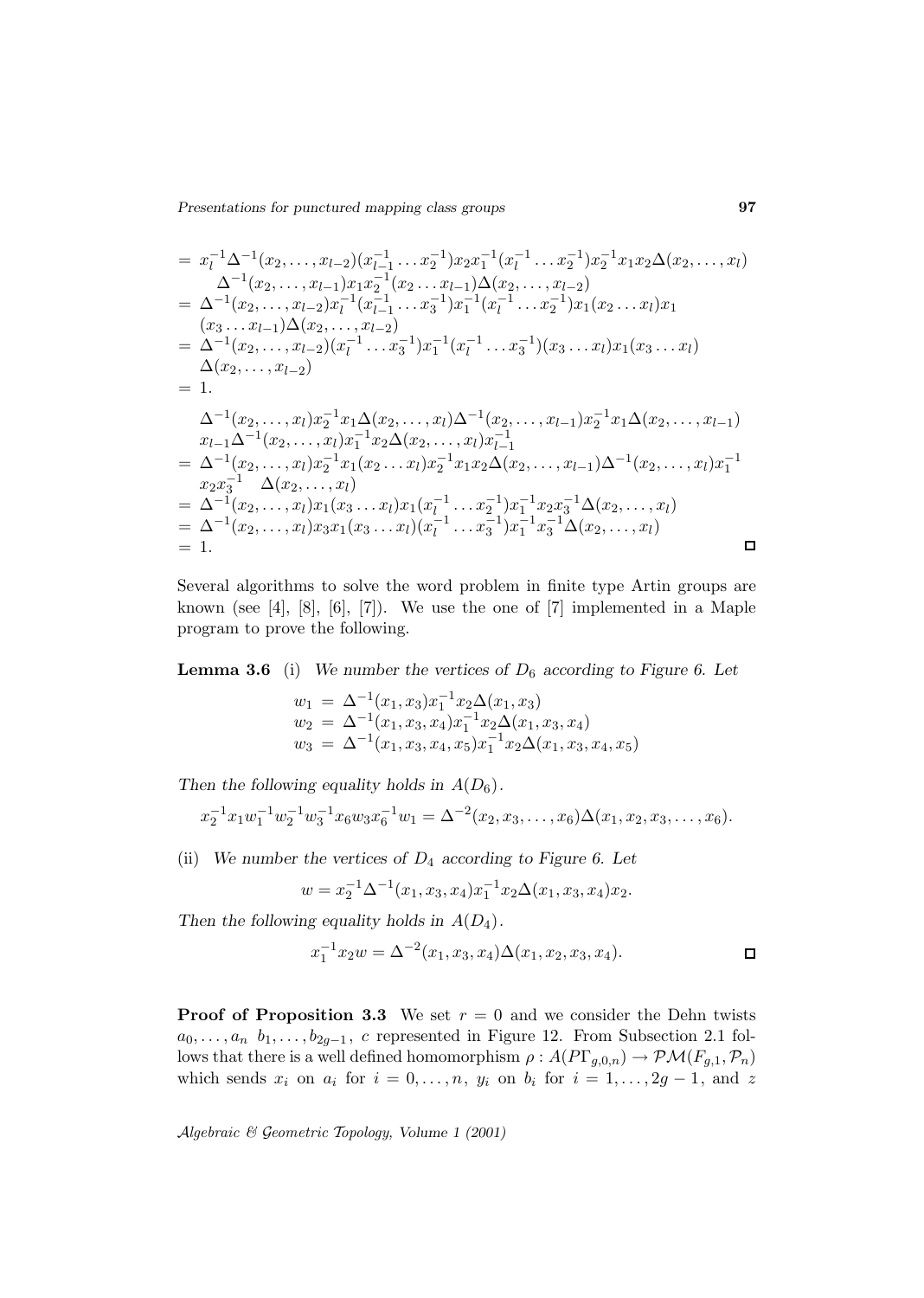on c. This homomorphism is surjective by Proposition 2.10. Let  $PG(g, 0, n)$ denote the quotient of  $A(PT_{g,0,n})$  by the relations  $(PR1), \ldots, (PR6)$ . One can easily prove using Proposition 2.12 that: if  $w_1 = w_2$  is one of the relations (PR1),...,(PR6), then  $\rho(w_1) = \rho(w_2)$ . So, the homomorphism  $\rho$ :  $A(PT_{g,0,n}) \to \mathcal{PM}(F_{g,1}, \mathcal{P}_n)$  induces a surjective homomorphism :

$$
\bar{\rho}: PG(g, 0, n) \to \mathcal{PM}(F_{g,1}, \mathcal{P}_n).
$$

Now, we prove by induction on n that  $\bar{\rho}$  is an isomorphism. The case  $n = 0$ is proved in [18] (see Theorem 2.13). So, we assume that  $n > 0$ . By the inductive hypothesis,  $\mathcal{PM}(F_{g,1}, \mathcal{P}_{n-1})$  is isomorphic with  $PG(g, 0, n-1)$ . On the other hand,  $\pi_1(F_{g,1}\setminus\mathcal{P}_{n-1}, P_n)$  is the free group  $F(\alpha_1,\ldots,\alpha_n,\beta_1,\ldots,\beta_{2g-1})$ freely generated by the loops  $\alpha_1, \ldots, \alpha_n, \beta_1, \ldots, \beta_{2g-1}$  represented in Figure 14. Applying Lemma 2.5 to the exact sequence (2.2) of Subsection 2.2, one has that  $\mathcal{PM}(F_{q,1}, \mathcal{P}_n)$  is isomorphic with the quotient of the free product  $PG(g, 0, n-1) * F(\alpha_1, \ldots, \alpha_n, \beta_1, \ldots, \beta_{2g-1})$  by the following relations.

• Relations involving the  $\alpha_i$ 's:

$$
\begin{array}{ll}\n\text{(PT1)} & x_j \alpha_i x_j^{-1} = \alpha_i & \text{for } 0 \le j < i \le n, \\
\text{(PT2)} & x_j \alpha_i x_j^{-1} = \alpha_{j+1}^{-1} \alpha_i \alpha_{j+1} & \text{for } 1 \le i \le j \le n-1, \\
\text{(PT3)} & y_1 \alpha_i y_1^{-1} = \beta_1^{-1} \alpha_i & \text{for } 1 \le i \le n, \\
\text{(PT4)} & y_j \alpha_i y_j^{-1} = \alpha_i & \text{for } 1 \le i \le n \text{ and } 2 \le j \le 2g-1, \\
\text{(PT5)} & z \alpha_i z^{-1} = \alpha_i & \text{for } 1 \le i \le n.\n\end{array}
$$

## • Relations involving the  $\beta_i$ 's:

$$
(PT6) \t x_j \beta_1 x_j^{-1} = \beta_1 \alpha_{j+1} \t for \t 0 \le j \le n-1,\n(PT7) \t x_j \beta_i x_j^{-1} = \beta_i \t for \t 0 \le j \le n-1 \t and \t 2 \le i \le 2g-1,\n(PT8) \t y_j \beta_i y_j^{-1} = \beta_i \t for \t j \ne i-1 \t and \t j \ne i+1,\n(PT9) \t y_{i-1} \beta_i y_{i-1}^{-1} = \beta_i \beta_{i-1} \t for \t 2 \le i \le 2g-1,\n(PT10) \t y_{i+1} \beta_i y_{i+1}^{-1} = \beta_{i+1}^{-1} \beta_i \t for \t 1 \le i \le 2g-2,\n(PT11) \t z \beta_i z^{-1} = \beta_3 \beta_2 \beta_1 \alpha_1 \beta_1^{-1}, \t for \t i \ne 3.
$$

Consider the homomorphism  $f : PG(g, 0, n-1) * F(\alpha_1, \ldots, \alpha_n, \beta_1, \ldots, \beta_{2q-1}) \rightarrow$  $PG(g, 0, n)$  defined by:

$$
f(x_i) = x_i \qquad \text{for } 0 \le i \le n-1,
$$
  
\n
$$
f(y_i) = y_i \qquad \text{for } 1 \le i \le 2g-1,
$$
  
\n
$$
f(z) = z,
$$
  
\n
$$
f(\alpha_i) = x_{n-1}^{-1} \Delta^{-1} (x_n, x_{i-1}, y_1) x_n^{-1} x_{n-1} \Delta(x_n, x_{i-1}, y_1) x_{n-1} \quad \text{for } 1 \le i \le n-1,
$$
  
\n
$$
f(\alpha_n) = x_{n-1}^{-1} x_n,
$$
  
\n
$$
f(\beta_i) = \Delta^{-1} (x_{n-1}, y_1, \dots, y_i) x_{n-1}^{-1} x_n \Delta(x_{n-1}, y_1, \dots, y_i) \qquad \text{for } 1 \le i \le 2g-1.
$$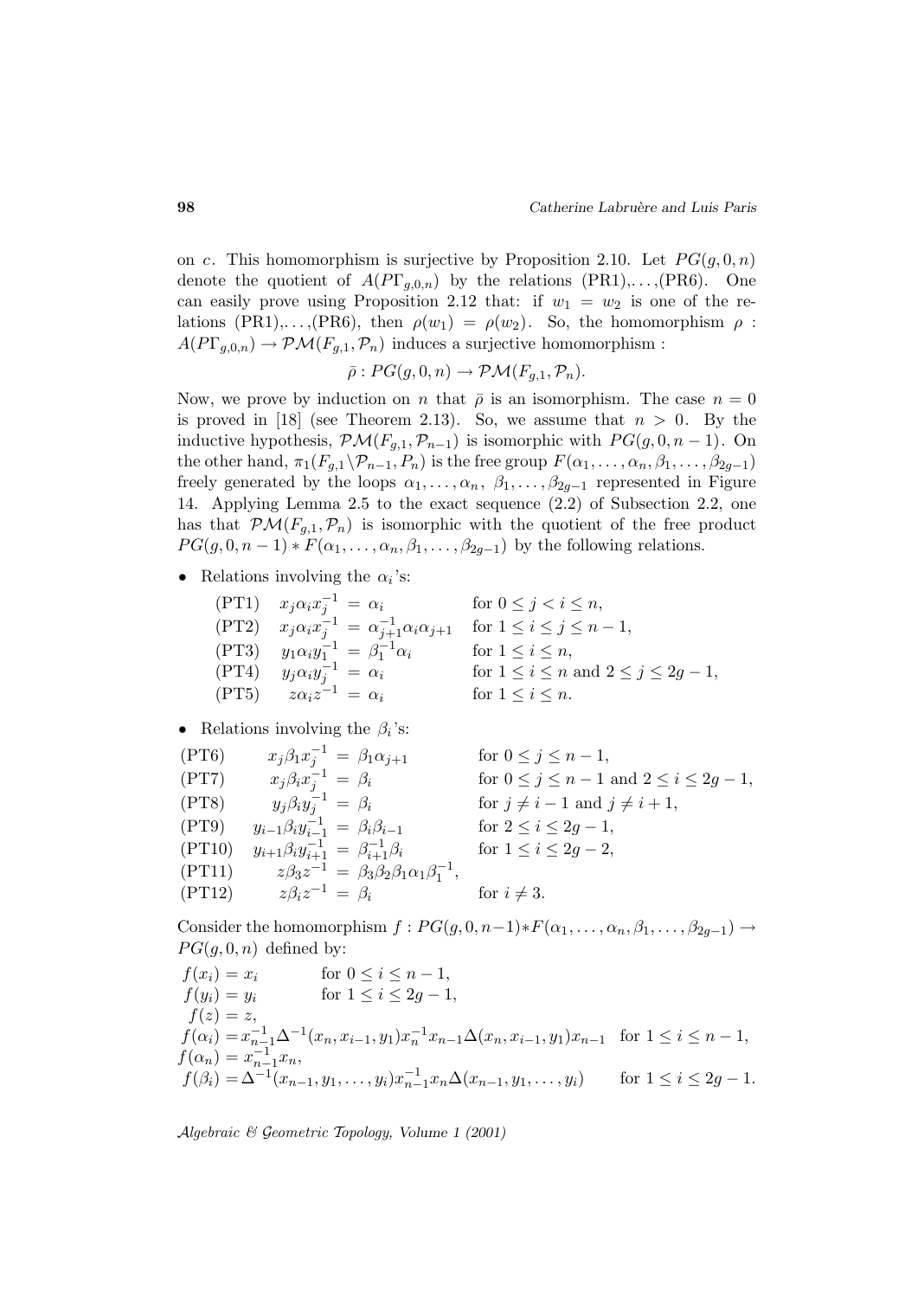**Assertion 1** f induces a homomorphism  $\bar{f}: \mathcal{PM}(F_{g,1}, \mathcal{P}_n) \to PG(g, 0, n)$ .

One can easily verify on the generators of  $PG(g, 0, n)$  that  $\bar{f} \circ \bar{\rho}$  is the identity of  $PG(g, 0, n)$ . So, Assertion 1 shows that  $\overline{\rho}$  is injective and, therefore, finishes the proof of Proposition 3.3.

**Proof of Assertion 1** We have to show that: if  $w_1 = w_2$  is one of the relations (PT1),..., (PT12), then  $f(w_1) = f(w_2)$ .

By an easy case we mean a relation  $w_1 = w_2$  such that the equality  $f(w_1) =$  $f(w_2)$  in  $PG(g, 0, n)$  is a direct consequence of the braid relations in  $A(PT_{g,0,n})$ . For instance, (PT5), (PT6), and (PT8) are easy cases.

• Relation (PT1): (PT1) is an easy case if either  $j = i - 1$  or  $i = n$ . So, we assume that  $0 \leq j < i-1 < n-1$ . Then:

$$
f(x_j \alpha_i x_j^{-1}) f(\alpha_i)^{-1}
$$
  
=  $x_j x_{n-1}^{-1} \Delta^{-1} (x_n, x_{i-1}, y_1) x_n^{-1} x_{n-1} \Delta(x_n, x_{i-1}, y_1) x_{n-1} x_j^{-1} x_{n-1}^{-1}$   

$$
\Delta^{-1} (x_n, x_{i-1}, y_1) x_{n-1}^{-1} x_n \Delta(x_n, x_{i-1}, y_1) x_{n-1}
$$
  
=  $x_{n-1}^{-1} x_{i-1}^{-1} \cdot x_j \Delta^{-1} (x_n, x_{i-1}, y_1) x_{n-1} \Delta(x_n, x_{i-1}, y_1) x_j^{-1} \Delta^{-1} (x_n, x_{i-1}, y_1) x_{n-1}^{-1}$   

$$
\Delta(x_n, x_{i-1}, y_1) \cdot x_{i-1} x_{n-1}
$$
  
= 1 (by (PR3)).

• Relation (PT2): (PT2) is an easy case if  $j = n - 1$ . So, we assume that  $j < n - 1$ . Then:

$$
f(x_{j}\alpha_{i}x_{j}^{-1})f(\alpha_{j+1}^{-1}\alpha_{i}\alpha_{j+1})^{-1}
$$
\n
$$
= x_{j}x_{n-1}^{-1}\Delta^{-1}(x_{n}, x_{i-1}, y_{1})x_{n}^{-1}x_{n-1}\Delta(x_{n}, x_{i-1}, y_{1})x_{n-1}x_{j}^{-1}x_{n-1}\Delta^{-1}(x_{n}, x_{j}, y_{1})
$$
\n
$$
x_{n-1}^{-1}x_{n}\Delta(x_{n}, x_{j}, y_{1})x_{n-1}x_{n-1}^{-1}\Delta^{-1}(x_{n}, x_{i-1}, y_{1})x_{n-1}^{-1}x_{n}\Delta(x_{n}, x_{i-1}, y_{1})x_{n-1}
$$
\n
$$
x_{n-1}^{-1}\Delta^{-1}(x_{n}, x_{j}, y_{1})x_{n-1}^{-1}x_{n-1}\Delta(x_{n}, x_{j}, y_{1})x_{n-1}
$$
\n
$$
= x_{j}x_{n-1}^{-1}x_{i-1}^{-1}\Delta^{-1}(x_{n}, x_{i-1}, y_{1})x_{n-1}\Delta(x_{n}, x_{i-1}, y_{1})\Delta^{-1}(x_{n}, x_{j}, y_{1})x_{n-1}
$$
\n
$$
\Delta(x_{n}, x_{j}, y_{1})\Delta^{-1}(x_{n}, x_{i-1}, y_{1})x_{n-1}\Delta(x_{n}, x_{i-1}, y_{1})x_{i-1}\Delta^{-1}(x_{n}, x_{j}, y_{1})x_{n-1}
$$
\n
$$
\Delta(x_{n}, x_{j}, y_{1})x_{n-1}x_{j}^{-1}
$$
\n
$$
= x_{j}x_{n-1}^{-1}x_{i-1}^{-1}\Delta^{-1}(x_{n}, x_{i-1}, y_{1})x_{n-1}\Delta(x_{n}, x_{i-1}, y_{1})x_{i-1}\Delta^{-1}(x_{n}, x_{j}, y_{1})x_{n-1}
$$
\n
$$
\Delta(x_{n}, x_{j}, y_{1})\Delta^{-1}(x_{n}, x_{i-1}, y_{1})x_{n-1}\Delta(x_{n}, x_{i-1}, y_{1})\Delta^{-1}(x_{n}, x_{j}, y_{1})x_{n-1}
$$
\n
$$
\Delta(x_{n}, x_{j}, y_{1})\Delta^{-1}(x_{n}, x_{i-1}, y_{1})
$$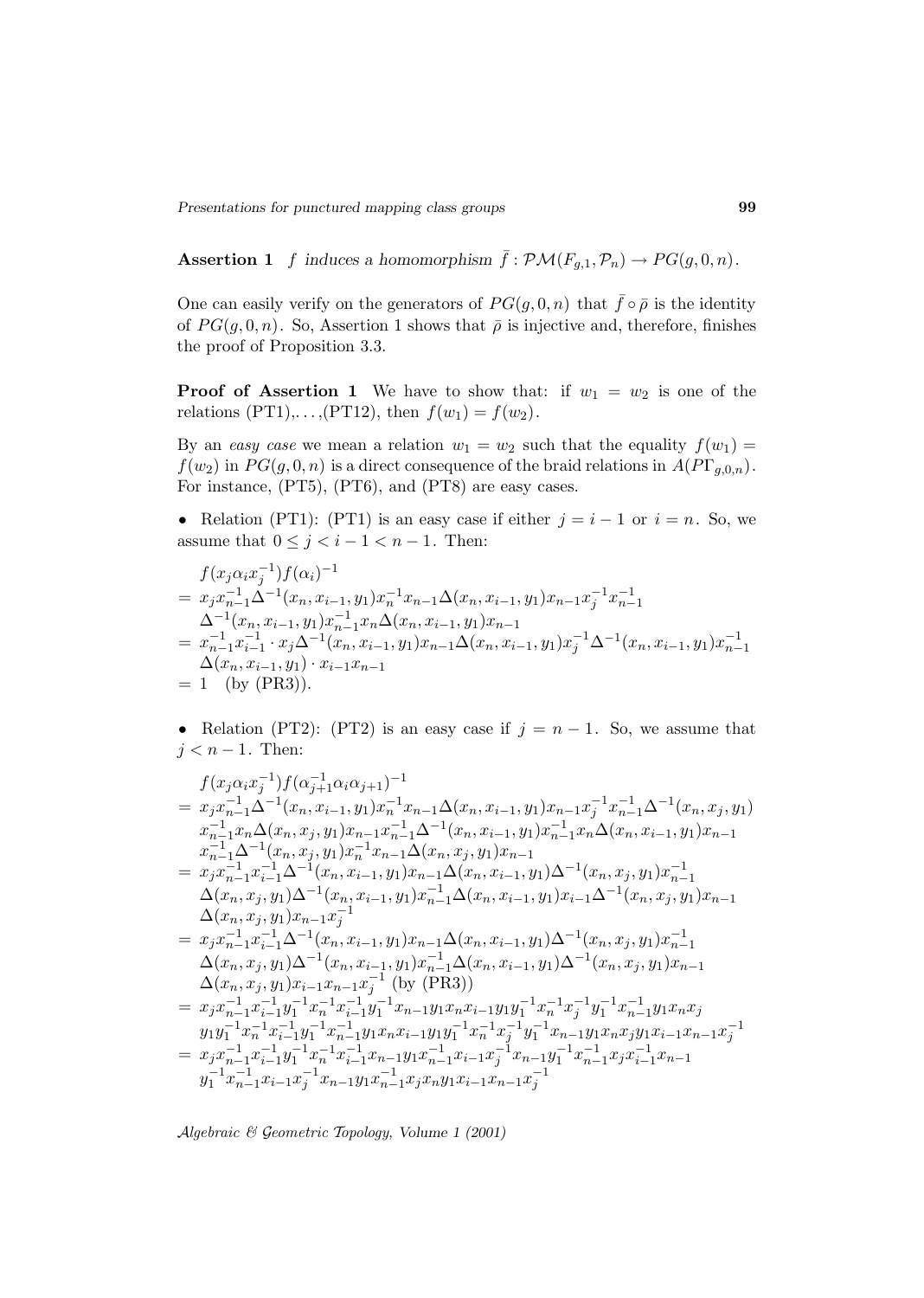$$
= x_j x_{n-1}^{-1} x_{i-1}^{-1} y_1^{-1} x_n^{-1} x_{n-1} y_1 x_{i-1} y_1^{-1} y_1 x_j^{-1} y_1^{-1} y_1 x_{i-1}^{-1} y_1^{-1} y_1 x_j y_1^{-1} x_{n-1}^{-1} x_n y_1 x_{i-1}
$$
  
= 1.

• Relation (PT3): (PT3) is an easy case if  $i = n$ . So, we assume that  $i < n$ . Then:

$$
f(y_1\alpha_i y_1^{-1})f(\beta_1^{-1}\alpha_i)^{-1}
$$
\n
$$
= y_1x_{n-1}^{-1}\Delta^{-1}(x_n, x_{i-1}, y_1)x_n^{-1}x_{n-1}\Delta(x_n, x_{i-1}, y_1)x_{n-1}y_1^{-1}x_{n-1}^{-1}
$$
\n
$$
\Delta^{-1}(x_n, x_{i-1}, y_1)x_{n-1}^{-1}x_n\Delta(x_n, x_{i-1}, y_1)x_{n-1}\Delta^{-1}(x_{n-1}, y_1)x_{n-1}^{-1}x_n\Delta(x_{n-1}, y_1)
$$
\n
$$
= y_1x_{n-1}^{-1}y_1^{-1}x_n^{-1}x_{i-1}^{-1}y_1^{-1}x_n^{-1}x_{n-1}y_1x_nx_{i-1}y_1x_{n-1}y_1^{-1}x_{n-1}^{-1}y_1^{-1}x_{n-1}^{-1}y_1^{-1}x_{n-1}^{-1}
$$
\n
$$
x_ny_1x_nx_{i-1}y_1x_{n-1}x_{n-1}^{-1}y_1^{-1}x_{n-1}^{-1}x_ny_1x_{n-1}
$$
\n
$$
= x_{n-1}^{-1}y_1^{-1}x_{n-1}x_n^{-1}x_{i-1}^{-1}y_1^{-1}x_n^{-1}x_ny_1x_{n-1}
$$
\n
$$
= x_{n-1}^{-1}y_1^{-1}x_{n-1}x_n^{-1}x_{i-1}^{-1}y_1^{-1}x_n^{-1}x_{n-1}y_1x_{n-1}y_1x_{n-1}x_{n-1}^{-1}y_1^{-1}x_n^{-1}x_{i-1}^{-1}y_1^{-1}
$$
\n
$$
x_{n-1}^{-1}x_ny_1x_{n-1}x_{n-1}^{-1}x_ny_1x_{n-1}
$$
\n
$$
= x_{n-1}^{-1}y_1^{-1}x_{n-1}x_n^{-1}x_{i-1}^{-1}y_1^{-1}x_n^{-1}x_{n-1}y_1y_1^{-1}x_{n-1}^{-1}y_1x_{n-1}y_1x_{n-1}
$$
\n
$$
= 1.
$$

• Relation (PT4): (PT4) is an easy case if either  $i = n$  or  $j \ge 3$ . So, we assume that  $j = 2$  and  $i \leq n - 1$ . Then:

$$
y_2 f(\alpha_i) y_2^{-1}
$$
  
=  $y_2 x_{n-1}^{-1} \Delta^{-1} (x_n, x_{i-1}, y_1) x_n^{-1} x_{n-1} \Delta(x_n, x_{i-1}, y_1) x_{n-1} y_2^{-1}$   
=  $x_{n-1}^{-1} x_{i-1}^{-1} y_2 \Delta^{-1} (x_n, x_{i-1}, y_1) x_{n-1} \Delta(x_n, x_{i-1}, y_1) y_2^{-1} x_{n-1}$   
=  $x_{n-1}^{-1} x_{i-1}^{-1} \Delta^{-1} (x_n, x_{i-1}, y_1) x_{n-1} \Delta(x_n, x_{i-1}, y_1) x_{n-1}$  (by (PR4))  
=  $f(\alpha_i)$ .

• Relation (PT7): (PT7) is an easy case if  $j = n - 1$ . So, we assume that  $j \leq n-2$ . We prove by induction on  $i \geq 2$  that  $x_j$  and  $f(\beta_i)$  commute. Assume first that  $i = 2$ . (PR4) and Lemma 3.4 imply:

$$
x_j \Delta^{-1}(x_{n-1}, y_1, y_2) x_n \Delta(x_{n-1}, y_1, y_2) = \Delta^{-1}(x_{n-1}, y_1, y_2) x_n \Delta(x_{n-1}, y_1, y_2) x_j,
$$
  
and this last equality implies:

and this last equality implies:

$$
x_j f(\beta_2) x_j^{-1} = f(\beta_2).
$$

Now, we assume that  $i > 2$ . The first equality of Lemma 3.5 implies:

$$
f(\beta_i) = f(\beta_{i-1}) y_i f(\beta_{i-1})^{-1} y_i^{-1}.
$$

Thus, since  $x_j$  commutes with  $y_i$  and with  $f(\beta_{i-1})$  (inductive hypothesis),  $x_j$ also commutes with  $f(\beta_i)$ .

• Relation (PT9): The equality

$$
y_{i-1}f(\beta_i)y_{i-1}^{-1} = f(\beta_i)f(\beta_{i-1})
$$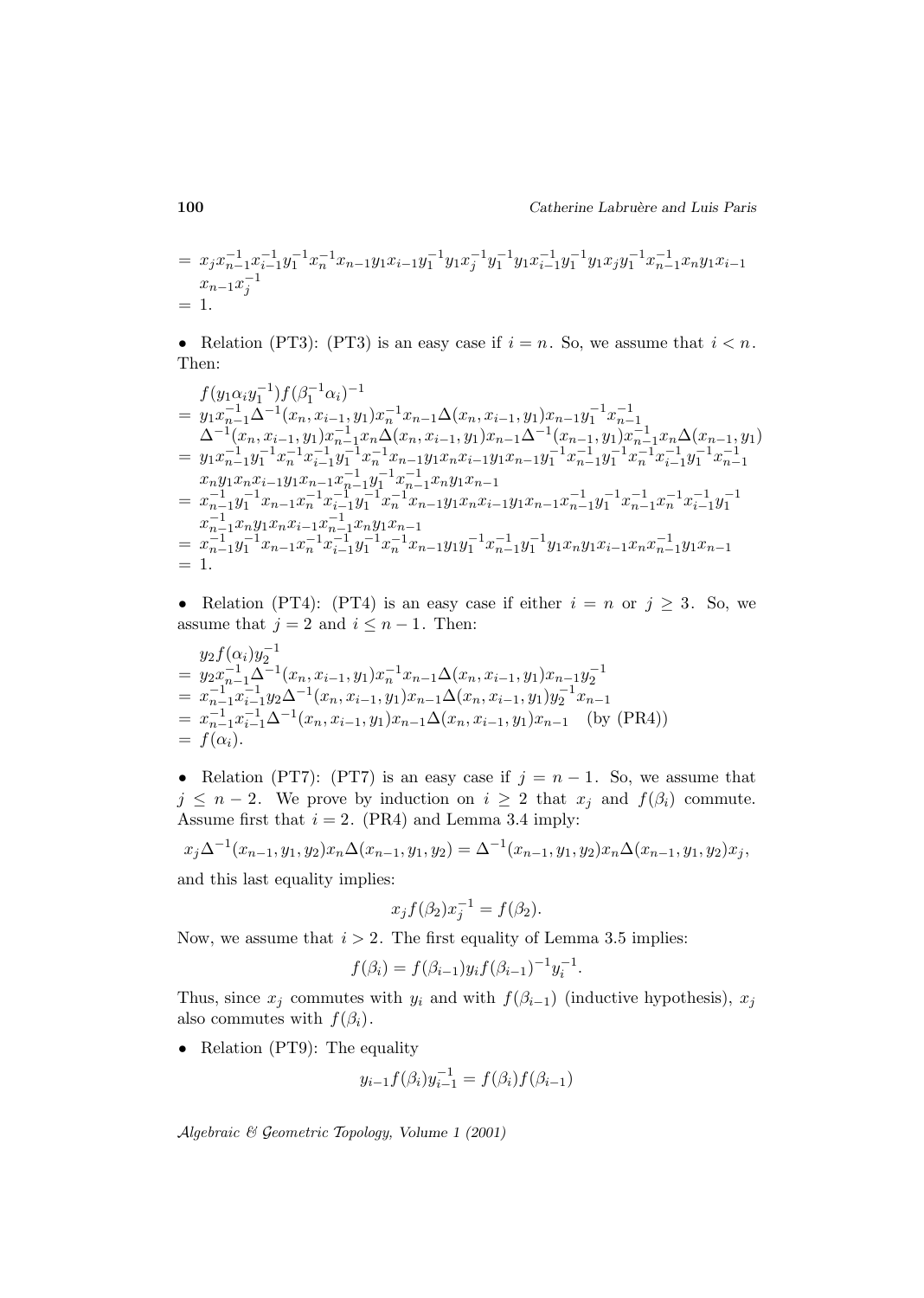is a straightforward consequence of the second equality of Lemma 3.5.

• Relation (PT10): The equality

$$
y_{i+1}f(\beta_i)y_{i+1}^{-1} = f(\beta_{i+1})^{-1}f(\beta_i)
$$

is a straightforward consequence of the first equality of Lemma 3.5.

• Relation (PT11): Assume first that  $n = 1$ . Then:

$$
f(\alpha_1)^{-1} f(\beta_1)^{-1} f(\beta_2)^{-1} f(\beta_3)^{-1} z f(\beta_3) z^{-1} f(\beta_1)
$$
  
=  $\Delta^{-2}(x_1, y_1, y_2, y_3, z) \Delta(x_0, x_1, y_1, y_2, y_3, z)$  (by Lemma 3.6.(i))  
= 1 (by (PR5)).

Now, assume that  $n \geq 2$ . Lemma 3.6.(i) implies:

$$
x_n^{-1}x_{n-1}f(\beta_1)^{-1}f(\beta_2)^{-1}f(\beta_3)^{-1}zf(\beta_3)z^{-1}f(\beta_1)
$$
  
=  $\Delta^{-2}(x_n, y_1, y_2, y_3, z)\Delta(x_{n-1}, x_n, y_1, y_2, y_3, z),$ 

and Lemma 3.6.(ii) implies:

$$
x_n^{-1}x_{n-1}f(\alpha_1) = \Delta^{-2}(x_0, x_n, y_1)\Delta(x_0, x_{n-1}, x_n, y_1).
$$

Thus:

$$
f(\alpha_1)^{-1} f(\beta_1)^{-1} f(\beta_2)^{-1} f(\beta_3)^{-1} z f(\beta_3) z^{-1} f(\beta_1)
$$
  
=  $\Delta^{-1}(x_0, x_{n-1}, x_n, y_1) \Delta^2(x_0, x_n, y_1) \Delta^{-2}(x_n, y_1, y_2, y_3, z) \Delta(x_{n-1}, x_n, y_1, y_2, y_3, z)$   
= 1 (by (PR6)).

• Relation (PT12): (PT12) is an easy case if  $i = 1, 2$ . We prove by induction on  $i \geq 4$  that z and  $f(\beta_i)$  commute. Recall first that the first equality of Lemma 3.5 implies:

$$
f(\beta_i) = f(\beta_{i-1}) y_i f(\beta_{i-1})^{-1} y_i^{-1}.
$$

Assume that  $i = 4$ . Then:

$$
zf(\beta_4)z^{-1}
$$
  
=  $zf(\beta_3)y_4f(\beta_3)^{-1}y_4^{-1}z^{-1}$   
=  $f(\beta_3)f(\beta_2)f(\beta_1)f(\alpha_1)f(\beta_1)^{-1}y_4f(\beta_1)f(\alpha_1)^{-1}f(\beta_1)^{-1}f(\beta_2)^{-1}f(\beta_3)^{-1}y_4^{-1}$   
=  $f(\beta_3)y_4f(\beta_3)^{-1}y_4^{-1}$  (by (PT4) and (PT8))  
=  $f(\beta_4)$ .

Now, we assume that  $i > 4$ . Then z commutes with  $f(\beta_i)$ , since it commutes with  $y_i$  and with  $f(\beta_{i-1})$  (inductive hypothesis).  $\square$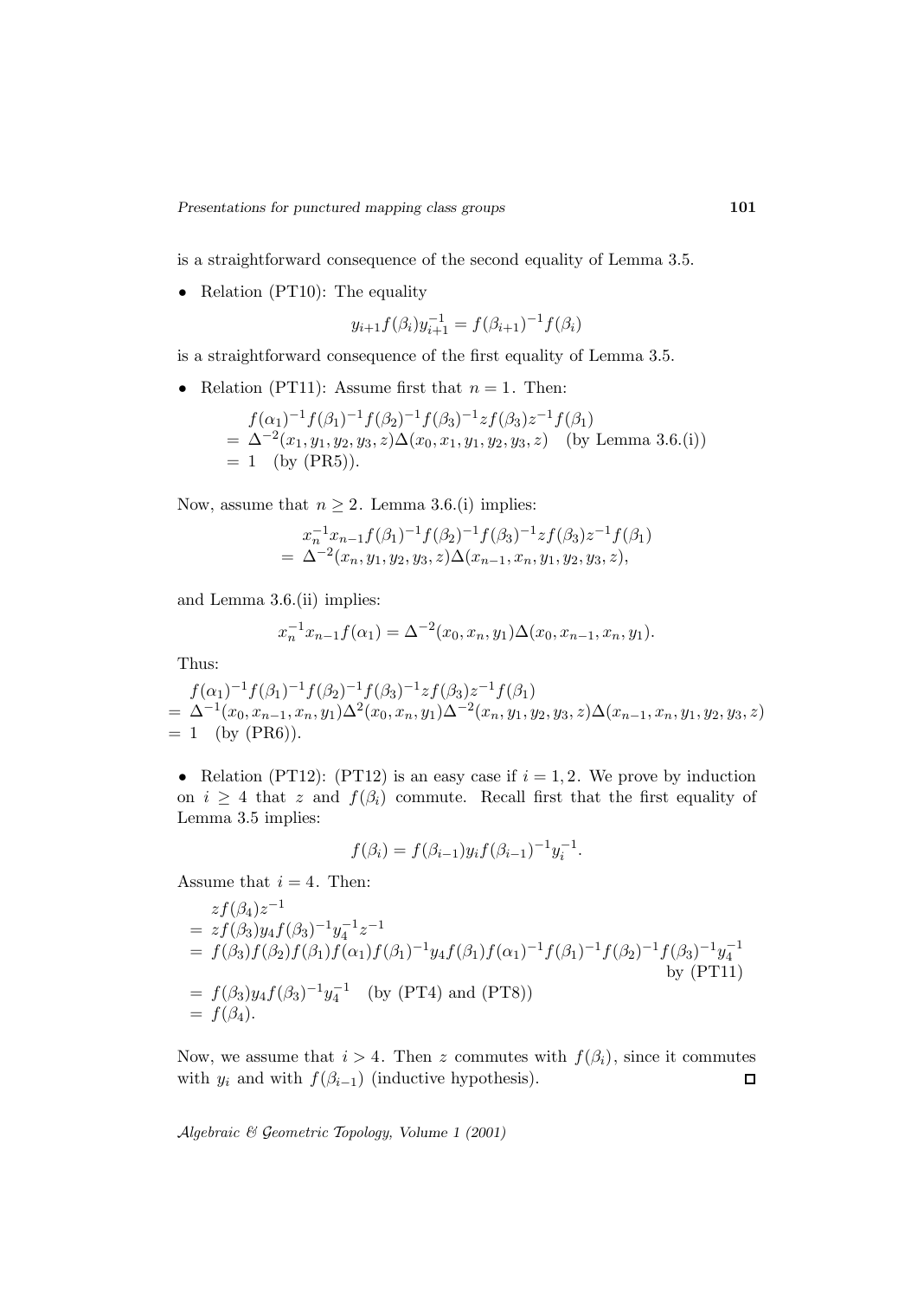Now, in view of Proposition 3.3, and applying Lemma 2.5 to the exact sequences (2.3) of Subsection 2.2, one has immediately the following presentation for  $\mathcal{PM}(F_{g,r+1}, \mathcal{P}_n)$ .

**Proposition 3.7** *Let*  $g, r \geq 1$ *, let*  $n \geq 0$ *, and let*  $P\Gamma_{g,r,n}$  *be the Coxeter graph drawn in Figure 21. Then*  $\mathcal{PM}(F_{g,r+1}, \mathcal{P}_n)$  *is isomorphic with the quotient of* A(PΓg,r,n) *by the following relations.*

• *Relations from*  $\mathcal{M}(F_{g,1})$ *:* 

$$
\begin{aligned}\n(\text{PR1}) \quad &\Delta^4(y_1, y_2, y_3, z) = \Delta^2(x_0, y_1, y_2, y_3, z) \quad \text{if } g \ge 2, \\
(\text{PR2}) \quad &\Delta^2(y_1, y_2, y_3, y_4, y_5, z) = \Delta(x_0, y_1, y_2, y_3, y_4, y_5, z) \quad \text{if } g \ge 3.\n\end{aligned}
$$

• *Relations of commutation:*

$$
\begin{aligned} \text{(PR3)} \quad & x_k \Delta^{-1}(x_{i+1}, x_j, y_1) x_i \Delta(x_{i+1}, x_j, y_1) \\ &= \Delta^{-1}(x_{i+1}, x_j, y_1) x_i \Delta(x_{i+1}, x_j, y_1) x_k \text{ if } 0 \le k < j < i \le r + n - 1, \\ \text{(PR4)} \quad & y_2 \Delta^{-1}(x_{i+1}, x_j, y_1) x_i \Delta(x_{i+1}, x_j, y_1) \\ &= \Delta^{-1}(x_{i+1}, x_j, y_1) x_i \Delta(x_{i+1}, x_j, y_1) y_2 \text{ if } 0 \le j < i \le r + n - 1, \end{aligned}
$$

#### • *Relations between fundamental elements:*

(PR5a)  $u_1 = \Delta(x_0, x_1, y_1, y_2, y_3, z)\Delta^{-2}(x_1, y_1, y_2, y_3, z),$ 

$$
\begin{array}{lll} \text{(PR6a)} \ \ u_{i+1} &= \Delta(x_i, x_{i+1}, y_1, y_2, y_3, z) \Delta^{-2}(x_{i+1}, y_1, y_2, y_3, z) \\ & \Delta^2(x_0, x_{i+1}, y_1) \Delta^{-1}(x_0, x_i, x_{i+1}, y_1) \quad \text{if} \quad 1 \le i \le r-1, \end{array}
$$

$$
\begin{aligned} \text{(PR6b)} \quad &\Delta(x_i, x_{i+1}, y_1, y_2, y_3, z) \Delta^{-2}(x_{i+1}, y_1, y_2, y_3, z) \\ &= \Delta(x_0, x_i, x_{i+1}, y_1) \Delta^{-2}(x_0, x_{i+1}, y_1) \quad \text{if} \quad r \le i \le n+r-1. \end{aligned}
$$



Figure 21: Coxeter graph associated with  $\mathcal{PM}(F_{g,r+1},\mathcal{P}_n)$ 

Let  $PG(g,r,n)$  denote the quotient of  $A(PT_{g,r,n})$  by the relations (PR1),(PR2),  $(PR3)$ ,  $(PR4)$ ,  $(PR5a)$ ,  $(PR6a)$ ,  $(PR6b)$ . Consider the Dehn twists  $a_0, \ldots, a_{n+r}$ ,  $b_1, \ldots, b_{2q-1}, c, d_1, \ldots, d_r$  represented in Figure 12. Then an isomorphism  $\bar{\rho}: PG(g,r,n) \rightarrow \mathcal{PM}(F_{g,r+1}, \mathcal{P}_n)$  between  $PG(g,r,n)$  and  $\mathcal{PM}(F_{g,r+1}, \mathcal{P}_n)$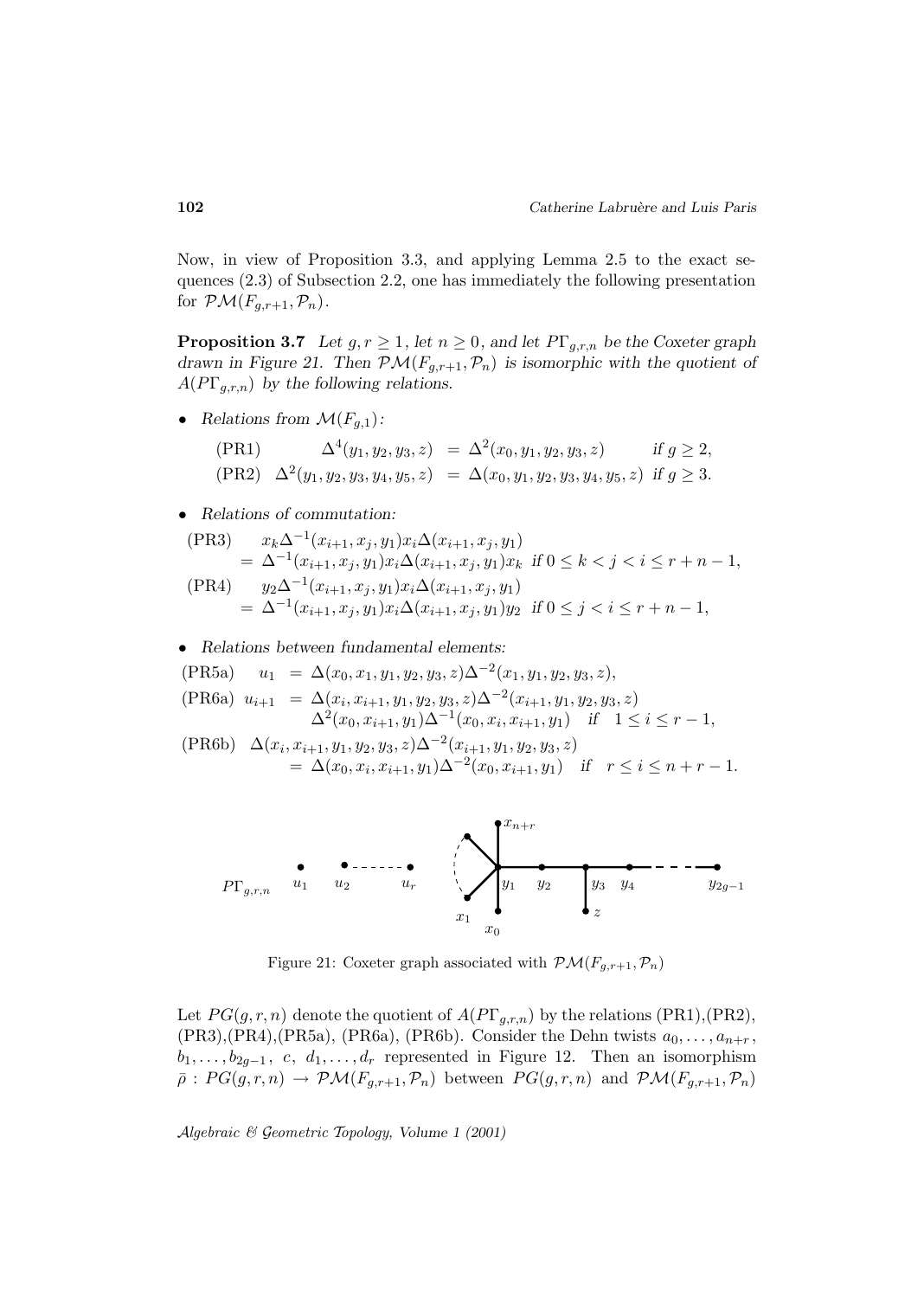is given by  $\bar{\rho}(x_i) = a_i$  for  $i = 0, \ldots, n + r$ ,  $\bar{\rho}(y_i) = b_i$  for  $i = 1, \ldots, 2g - 1$ ,  $\bar{\rho}(z) = c$ , and  $\bar{\rho}(u_i) = d_i$  for  $i = 1, \ldots, r$ .

As in Lemma 3.6, we use the algorithm of [7] to prove the following.

**Lemma 3.8** (i) We number the vertices of the Coxeter graph  $D_6$  according *to Figure 6. Then the following equality holds in*  $A(D_6)$ .

$$
\Delta^{2}(x_{1}, x_{3}, \ldots, x_{6}) \Delta^{-1}(x_{1}, x_{2}, x_{3}, \ldots, x_{6}) = x_{6}x_{5}x_{4}x_{3}x_{1}x_{2}^{-1}x_{3}^{-1}x_{4}^{-1}x_{5}^{-1}x_{6}^{-1}x_{5}x_{4}
$$
  

$$
x_{3}x_{2}x_{1}^{-1}x_{3}^{-1}x_{4}^{-1}x_{5}^{-1}x_{4}x_{3}x_{1}x_{2}^{-1}x_{3}^{-1}x_{4}^{-1}x_{2}x_{3}x_{2}x_{1}^{-1}x_{3}^{-1}x_{2}^{-1}.
$$

(ii) *We number the vertices of the Coxeter graph* D<sup>4</sup> *according to Figure 6. Then the following equality holds in*  $A(D_4)$ *.* 

$$
\Delta(x_1, x_2, x_3, x_4) \Delta^{-2}(x_1, x_3, x_4) = x_2 x_3 x_2^{-1} x_1 x_3^{-1} x_2^{-1} x_4 x_3 x_2 x_1^{-1} x_3^{-1} x_4^{-1}.
$$

**Proof of Theorem 3.1** Recall that  $\Gamma_{q,r,n}$  denotes the Coxeter graph drawn in Figure 18, and that  $G(g, r, n)$  denotes the quotient of  $A(\Gamma_{g,r,n})$  by the relations  $(R1),..., (R7), (R8a), (R8b).$  Recall also that there is a well defined epimorphism  $\bar{\rho}: G(g,r,n) \to \mathcal{M}(F_{g,r+1}, \mathcal{P}_n)$  which sends  $x_i$  on  $a_i$  for  $i = 0, \ldots, r+1$ ,  $y_i$  on  $b_i$  for  $i = 1, ..., 2g - 1$ , z on c,  $u_i$  on  $d_i$  for  $i = 1, ..., r$ , and  $v_i$ on  $\tau_i$  for  $i = 1, ..., n - 1$ . Our aim now is to construct a homomorphism  $\bar{f} : \mathcal{M}(F_{q,r+1}, \mathcal{P}_n) \to G(g,r,n)$  such that  $\bar{f} \circ \bar{\rho}$  is the identity of  $G(g,r,n)$ . The existence of such a homomorphism clearly proves that  $\bar{\rho}$  is an isomorphism.

We set  $A_0 = x_r$ ,  $A_1 = x_{r+1}$ , and

$$
A_i = x_r^{1-i} \Delta(x_{r+1}, v_1, \dots, v_{i-1})
$$
 for  $i = 2, \dots, n$ .

These expressions are viewed as elements of  $G(g, r, n)$ . Note that, by Proposition 2.12, we have  $\bar{\rho}(A_i) = a_{r+i}$  for all  $i = 0, 1, \ldots, n$ .

**Assertion 1** (i) The following relations hold in  $G(g, r, n)$ :

| (T1) | $A_{i-1}A_{i+1}$ | $= v_i A_i v_i A_i$         |                             |
|------|------------------|-----------------------------|-----------------------------|
|      |                  | $= A_i v_i A_i v_i$         | for $1 \leq i \leq n-1$ ,   |
| (T2) |                  | $A_iA_j = A_jA_i$           | for $0 \leq i < j \leq n$ , |
| (T3) |                  | $A_i v_j = v_j A_i$         | for $i \neq j$ ,            |
| (T4) |                  | $y_1 A_i y_1 = A_i y_1 A_i$ | for $0 \leq i \leq n$ .     |

(ii) The relations  $(T1), \ldots, (T4)$  imply that there is a well defined homomor*phism*  $h_i: A(B_4) \to G(g,r,n)$  *which sends*  $x_1$  *on*  $v_i$ *,*  $x_2$  *on*  $A_i$ *,*  $x_3$  *on*  $y_1$ *, and*  $x_4$  *on*  $A_{i-1}$ *. Then the following relation holds in*  $G(g, r, n)$ *:* 

(T5) 
$$
h_i(\Delta(x_1, x_2, x_3, x_4)) = h_i(\Delta^2(x_1, x_2, x_3))
$$
 for  $1 \le i \le n$ .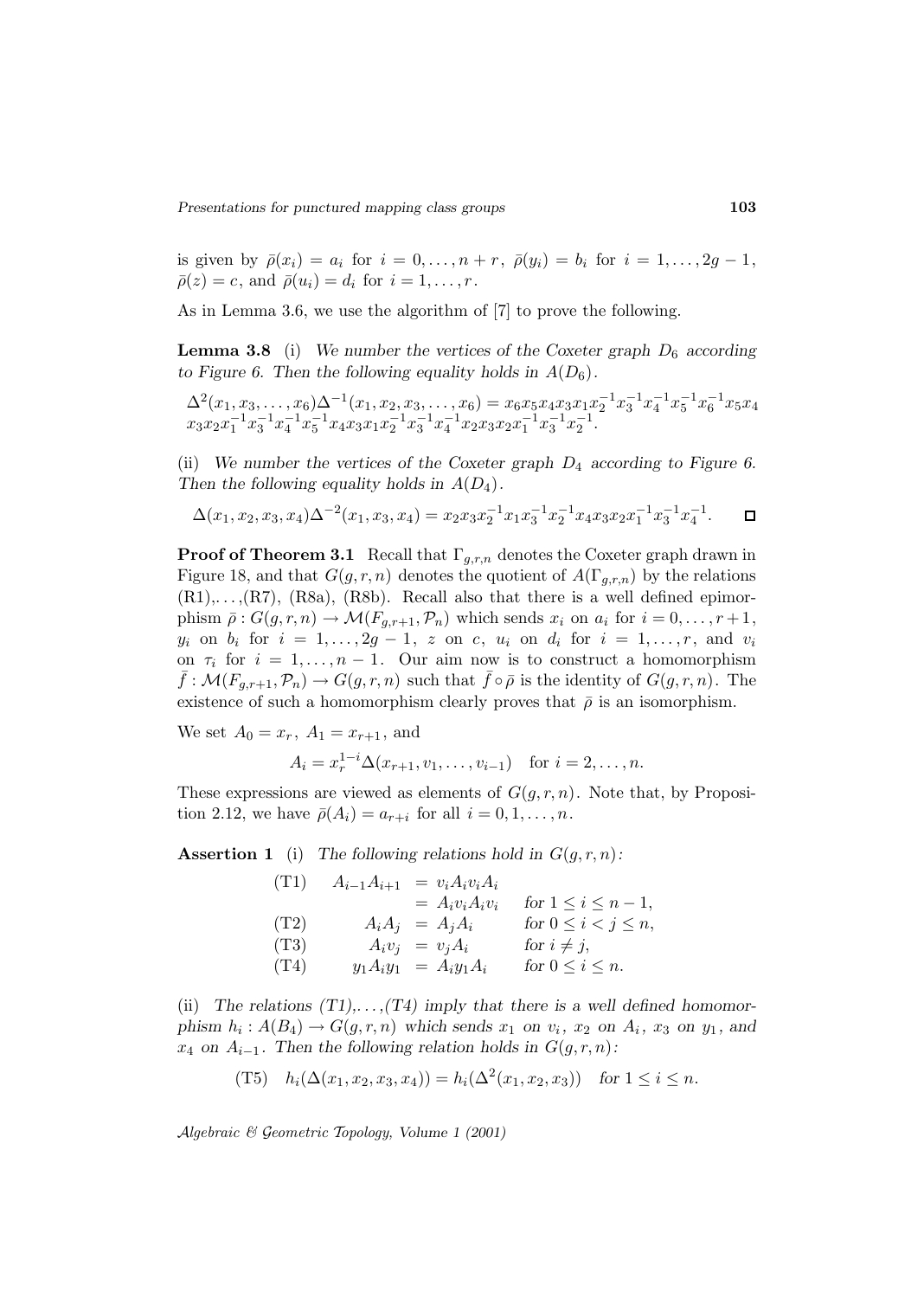**Proof of Assertion 1** • Relation (T1):

$$
A_{i+1} = x_r^{-i} \Delta(x_{r+1}, v_1, \dots, v_i)
$$
  
\n
$$
= x_r^{-i} v_i v_{i-1} \dots v_1 x_{r+1} v_1 \dots v_{i-1} v_i \Delta(x_{r+1}, v_1, \dots, v_{i-1})
$$
 (by 2.9)  
\n
$$
= x_r^{-i} v_i \Delta(x_{r+1}, v_1, \dots, v_{i-1}) \Delta^{-1}(x_{r+1}, v_1, \dots, v_{i-2}) v_i
$$
  
\n
$$
\Delta(x_{r+1}, v_1, \dots, v_{i-1})
$$
  
\n
$$
= x_r^{i-2} \Delta^{-1}(x_{r+1}, v_1, \dots, v_{i-2}) v_i x_r^{1-i} \Delta(x_{r+1}, v_1, \dots, v_{i-1}) v_i x_r^{1-i}
$$
  
\n
$$
\Delta(x_{r+1}, v_1, \dots, v_{i-1})
$$
  
\n
$$
= A_{i-1}^{-1} v_i A_i v_i A_i.
$$

Similarly:

$$
A_{i+1} = A_{i-1}^{-1} A_i v_i A_i v_i.
$$

• The relations (T2) and (T3) are direct consequences of the "braid" relations in  $A(\Gamma_{g,r,n})$ .

• Now, we prove (T4) and (T5) by induction on i. First, assume  $i = 1$ . Then (T4) follows from the "braid" relation  $y_1x_{r+1}y_1 = x_{r+1}y_1x_{r+1}$  in  $A(\Gamma_{g,r,n})$ , and (T5) follows from the relation (R7) in the definition of  $G(g,r,n)$ .

Now, assume  $i > 1$ . Then the relation (T4) follows from the following sequence of equalities.

$$
A_{i}y_{1}A_{i}y_{1}^{-1}A_{i}^{-1}y_{1}^{-1}
$$
\n
$$
= A_{i-2}^{-1}v_{i-1}A_{i-1}v_{i-1}A_{i-1}v_{i-1}A_{i-1}v_{i-1}A_{i-2}^{-1}y_{1}^{-1}A_{i-2}v_{i-1}^{-1}A_{i-1}^{-1}v_{i-1}^{-1}A_{i-1}^{-1}y_{1}^{-1}
$$
\n(by (T1))\n
$$
= A_{i-2}^{-1} \cdot v_{i-1}A_{i-1}v_{i-1}A_{i-1}y_{1}A_{i-1}v_{i-1}A_{i-1}y_{1}A_{i-2}^{-1}y_{1}^{-1}A_{i-1}^{-1}v_{i-1}^{-1}A_{i-1}^{-1}y_{1}^{-1}A_{i-2}^{-1}
$$
\n
$$
A_{i-2}^{-1}
$$
 (by (T2), (T3), induction)\n
$$
= A_{i-2}^{-1} \cdot h_{i-1}(\Delta^{2}(x_{1}, x_{2}, x_{3})\Delta^{-1}(x_{1}, x_{2}, x_{3}, x_{4})) \cdot A_{i-2}
$$
 (by Proposition 2.9)\n
$$
= 1
$$
 (by induction).

The Relation (T5) follows from the following sequence of equalities.

$$
h_{i}(\Delta^{-1}(x_{1}, x_{2}, x_{3}, x_{4})\Delta^{2}(x_{1}, x_{2}, x_{3}))
$$
\n
$$
= A_{i-1}^{-1}y_{1}^{-1}A_{i}^{-1}v_{i}^{-1}A_{i-1}^{-1}y_{1}A_{i}v_{i}y_{1}A_{i}v_{i}y_{1}A_{i}v_{i}
$$
 (by Propositions 2.8, 2.9)\n
$$
= A_{i-1}^{-1}y_{1}^{-1}A_{i-2}v_{i-1}^{-1}A_{i-1}^{-1}v_{i-1}^{-1}A_{i-1}^{-1}v_{i-1}^{-1}A_{i-1}^{-1}v_{i-1}^{-1}A_{i-1}^{-1}A_{i-2}y_{1}^{-1}A_{i-1}^{-1}y_{1}A_{i-2}^{-1}A_{i-1}
$$
\n
$$
v_{i-1}A_{i-1}v_{i-1}v_{i}y_{1}A_{i-2}^{-1}A_{i-1}v_{i-1}A_{i-1}v_{i-1}^{-1}A_{i-1}^{-1}v_{i-1}^{-1}A_{i-1}^{-1}y_{i-1}A_{i-1}^{-1}y_{1}A_{i-2}^{-1}y_{i}
$$
 (T1)\n
$$
= A_{i-2} \cdot A_{i-1}^{-1}A_{i-2}^{-1}y_{1}^{-1}A_{i-2}v_{i-1}^{-1}A_{i-1}^{-1}v_{i-1}^{-1}A_{i-1}^{-1}v_{i-1}^{-1}A_{i-1}^{-1}v_{i-1}^{-1}A_{i-1}^{-1}A_{i-2}A_{i-1}y_{1}^{-1}
$$
\n
$$
A_{i-1}^{-1}A_{i-2}^{-1}A_{i-1}v_{i-1}A_{i-1}v_{i-1}v_{i}y_{1}A_{i-2}^{-1}A_{i-1}v_{i-1}A_{i-1}^{-1}v_{i-1}^{-1}A_{i-1}^{-1}v_{i-1}A_{i-1}^{-1}v_{i-1}A_{i-1}^{-1}v_{i}
$$
\n
$$
\cdot A_{i-2}^{-1}(by (T2), (T3), induction)
$$
\n
$$
= A_{i-2}A_{i-1}^{-1}v_{
$$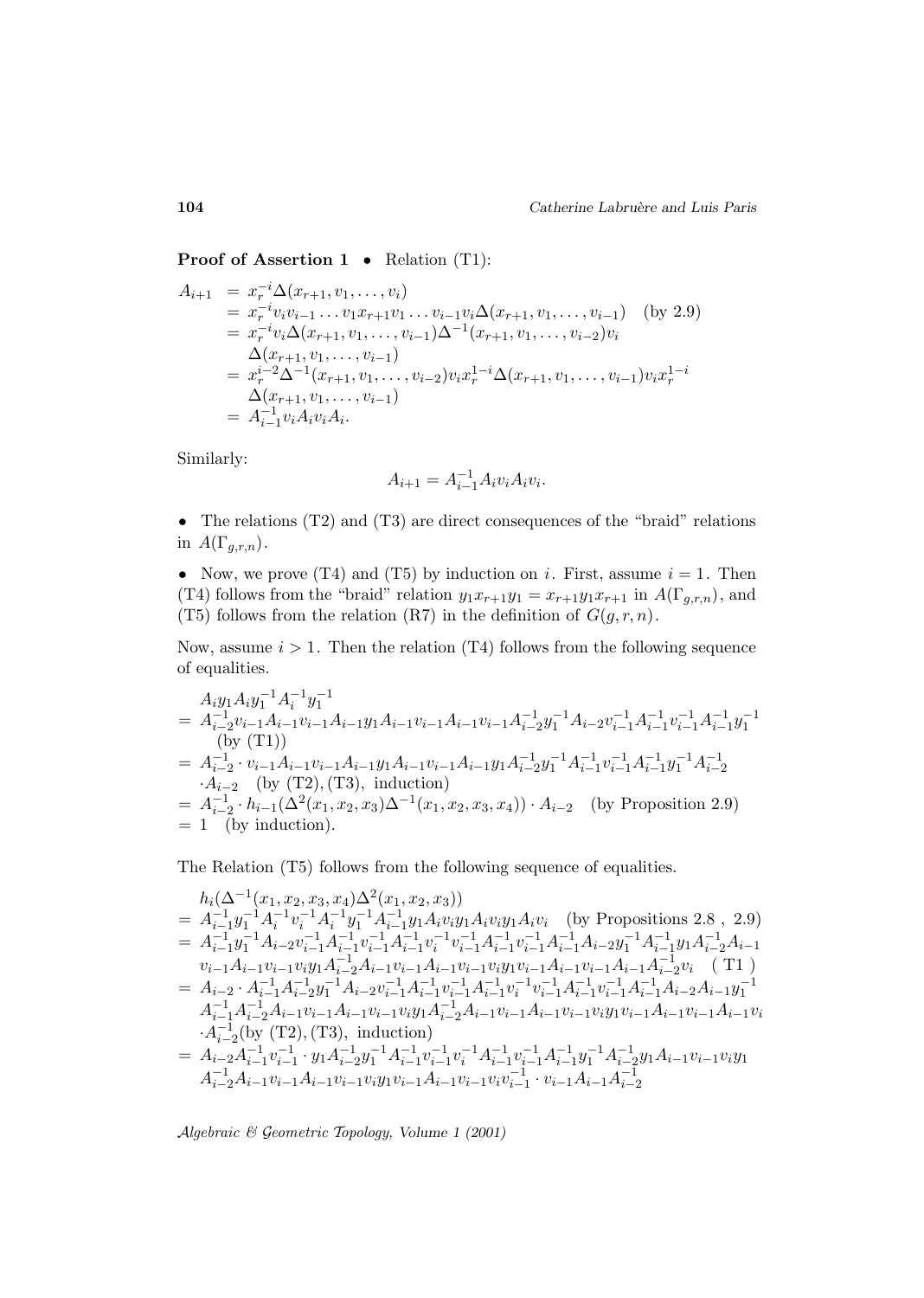$$
= A_{i-2}A_{i-1}^{-1}v_{i-1}^{-1}y_{1} A_{i-2}^{-1}v_{i-1}^{-1}v_{i-1}^{-1}v_{i-1}^{-1}y_{1} A_{i-2} (x_{1}, x_{2}, x_{3}, x_{4})
$$
\n
$$
\Delta(x_{1}, x_{2}, x_{3})) \cdot y_{1}A_{i-1}v_{i-1}v_{i}y_{1}A_{i-2}^{-1}A_{i-1}v_{i-1}A_{i-1}v_{i-1}v_{i}v_{i-1}y_{1}A_{i-1}v_{i-1}^{-1}v_{i}y_{1}A_{i-1}^{-1}v_{i-1}A_{i-1}v_{i-1}A_{i-1}v_{i-1}^{-1}v_{i}y_{1}A_{i-1}^{-1}v_{i-1}A_{i-1}v_{i-1}A_{i-1}v_{i-1}^{-1}v_{i}A_{i-1}^{-1}v_{i-1}^{-1}v_{i}y_{1}A_{i-1}^{-1}v_{i-1}^{-1}A_{i-1}^{-1}v_{i-1}^{-1}v_{i-1}^{-1}u_{i}^{-1}y_{1}A_{i-1}^{-1}v_{i-1}^{-1}A_{i-1}^{-1}y_{1}A_{i-1}v_{i-1}^{-1}y_{1}A_{i-1}^{-1}y_{1}^{-1}A_{i-1}^{-1}y_{1}^{-1}A_{i-1}^{-1}y_{1}A_{i-1}^{-1}y_{1}^{-1}A_{i-1}^{-1}y_{1}A_{i-1}^{-1}y_{1}A_{i-1}^{-1}y_{1}A_{i-1}^{-1}y_{1}A_{i-1}^{-1}y_{1}A_{i-1}^{-1}y_{1}A_{i-1}^{-1}y_{1}A_{i-1}^{-1}y_{1}A_{i-1}^{-1}y_{1}A_{i-1}^{-1}y_{1}A_{i-1}^{-1}y_{1}A_{i-1}^{-1}y_{1}A_{i-1}^{-1}y_{1}A_{i-1}^{-1}y_{1}A_{i-1}^{-1}y_{1}A_{i-1}^{-1}y_{1}A_{i-1}^{-1}y_{1}A_{i-1}^{-1}y_{1}A_{i-1}^{-1}y_{1}A_{i-1}^{-1}y_{1
$$

**Assertion 2** *Recall that* PΓg,r,n *denotes the Coxeter graph drawn in Figure* 21. There is a well defined homomorphism  $g: A(PT_{g,r,n}) \to G(g,r,n)$  which *sends*  $x_i$  *on*  $x_i$  *for*  $i = 0, ..., r + 1$ *,*  $x_{r+i}$  *on*  $A_i$  *for*  $i = 2, ..., n$ *,*  $y_i$  *on*  $y_i$  *for*  $i = 1, \ldots, 2g - 1, z \text{ on } z, \text{ and } u_i \text{ on } u_i \text{ for } i = 1, \ldots, r.$ 

**Proof of Assertion 2** We have to verify that the following relations hold in  $G(g,r,n)$ .

| (T6)  | $A_iA_j = A_jA_i$       | for $1 \leq i \leq j \leq n$ ,                   |
|-------|-------------------------|--------------------------------------------------|
| (T7)  | $x_i A_j = A_j x_i$     | for $0 \leq i \leq r$ and $1 \leq j \leq n$ ,    |
| (T8)  | $y_1A_iy_1 = A_iy_1A_i$ | for $1 \leq i \leq n$ ,                          |
| (T9)  | $A_i y_j = y_j A_i$     | for $1 \leq i \leq n$ and $2 \leq j \leq 2g-1$ , |
| (T10) | $A_i z = z A_i$         | for $1 \leq i \leq n$ ,                          |
| (T11) | $A_i u_j = u_j A_i$     | for $1 \leq i \leq n$ and $1 \leq j \leq r$ .    |

The relations (T6) and (T8) hold by Assertion 1, and the other relations are direct consequences of the "braid" relations in  $A(\Gamma_{g,r,n})$ .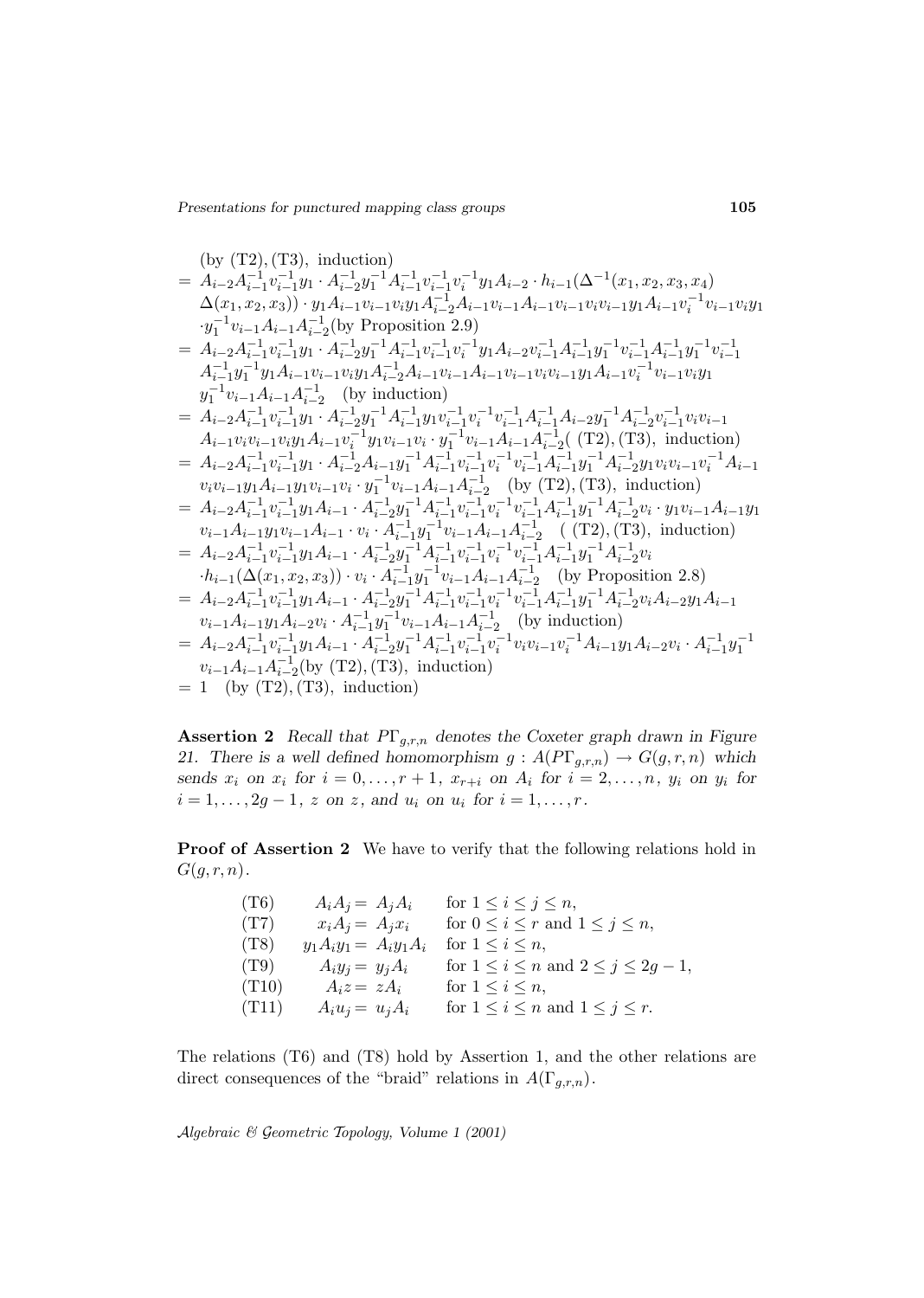Recall that  $PG(g,r,n)$  denotes the quotient of  $A(PT_{g,r,n})$  by the relations (PR1),. . . ,(PR4), (PR5a), (PR6a), (PR6b), and that this quotient is isomorphic with  $\mathcal{PM}(F_{g,r+1},\mathcal{P}_n)$  (see Proposition 3.7).

**Assertion 3** *The homomorphism*  $g: A(PT_{g,r,n}) \to G(g,r,n)$  *induces a homomorphism*  $\bar{g}: PG(g, r, n) \rightarrow G(g, r, n)$ .

**Proof of Assertion 3** It suffices to show that the following relations hold in  $G(g, r, n)$ .

(T12) 
$$
g(x_k \Delta^{-1}(x_{i+1}, x_j, y_1) x_i \Delta(x_{i+1}, x_j, y_1))
$$
  
=  $g(\Delta^{-1}(x_{i+1}, x_j, y_1) x_i \Delta(x_{i+1}, x_j, y_1) x_k)$  for  $0 \le k < j < i \le r + n - 1$ ,  
(T13) 
$$
g(y_2 \Delta^{-1}(x_{i+1}, x_j, y_1) x_i \Delta(x_{i+1}, x_j, y_1))
$$
  
=  $g(\Delta^{-1}(x_{i+1}, x_j, y_1) x_i \Delta(x_{i+1}, x_j, y_1) y_2)$  for  $0 \le j < i \le r + n - 1$ ,

(T14) 
$$
g(\Delta(x_i, x_{i+1}, y_1, y_2, y_3, z)\Delta^{-2}(x_{i+1}, y_1, y_2, y_3, z))
$$
  
=  $g(\Delta(x_0, x_i, x_{i+1}, y_1)\Delta^{-2}(x_0, x_{i+1}, y_1))$  for  $r + 1 \le i \le r + n - 1$ .

• Relation (T12): for  $i \ge r+1$  and  $j < i-1$ , we have:

(E1) 
$$
g(\Delta^{-1}(x_{i+1}, x_j, y_1)x_i\Delta(x_{i+1}, x_j, y_1))
$$
  
\n
$$
= y_1^{-1}g(x_j)^{-1}A_{i-r+1}^{-1}y_1^{-1}A_{i-r}y_1A_{i-r+1}g(x_j)y_1
$$
  
\n
$$
= y_1^{-1}g(x_j)^{-1}A_{i-r-1}v_{i-r}^{-1}A_{i-r}^{-1}v_{i-r}^{-1}A_{i-r}^{-1}y_1^{-1}A_{i-r}y_1A_{i-r}v_{i-r}A_{i-r}v_{i-r}
$$
  
\n
$$
A_{i-r-1}^{-1}g(x_j)y_1 \quad \text{(by (T1))}
$$
  
\n
$$
= v_{i-r}^{-1}y_1^{-1}g(x_j)^{-1}A_{i-r}^{-1}A_{i-r-1}v_{i-r}^{-1}A_{i-r}^{-1}A_{i-r}y_1A_{i-r}^{-1}A_{i-r}v_{i-r}A_{i-r-1}^{-1}A_{i-r}
$$
  
\n
$$
g(x_j)y_1v_{i-r} \quad \text{(by (T2), (T3), (T4))}
$$
  
\n
$$
= v_{i-r}^{-1}y_1^{-1}g(x_j)^{-1}A_{i-r}^{-1}y_1^{-1}A_{i-r-1}y_1A_{i-r}g(x_j)y_1v_{i-r} \quad \text{(by (T2), (T3), (T4))}
$$
  
\n
$$
= v_{i-r}^{-1}g(\Delta^{-1}(x_i, x_j, y_1)x_{i-1}\Delta(x_i, x_j, y_1))v_{i-r}.
$$

For  $i \geq r+1$  and  $j = i-1$  we have:

$$
\begin{aligned}\n\text{(E2)} \qquad & g(\Delta^{-1}(x_{i+1}, x_{i-1}, y_1)x_i\Delta(x_{i+1}, x_{i-1}, y_1)) \\
&= y_1^{-1} A_{i-r-1}^{-1} A_{i-r+1}^{-1} y_1^{-1} A_{i-r} y_1 A_{i-r+1} A_{i-r-1} y_1 \\
&= y_1^{-1} A_{i-r-1}^{-1} A_{i-r-1} v_{i-r}^{-1} A_{i-r}^{-1} v_{i-r}^{-1} A_{i-r}^{-1} y_1^{-1} A_{i-r} y_1 A_{i-r} v_{i-r} A_{i-r} v_{i-r} \\
&A_{i-r-1}^{-1} A_{i-r-1} y_1 \quad \text{(by (T1))} \\
&= v_{i-r}^{-1} y_1^{-1} A_{i-r}^{-1} v_{i-r}^{-1} A_{i-r}^{-1} y_1 A_{i-r}^{-1} A_{i-r} v_{i-r} A_{i-r} y_1 v_{i-r} \\
& \text{(by (T2), (T3), (T4))} \\
&= v_{i-r}^{-1} y_1^{-1} y_1 A_{i-r} y_1^{-1} y_1 v_{i-r} \quad \text{(by (T2), (T3), (T4))} \\
&= v_{i-r}^{-1} A_{i-r} v_{i-r}.\n\end{aligned}
$$

First, assume that  $i \leq r$ . Then the relation (T12) follows from the relation (R3) in the definition of  $G(g, r, n)$ . Now, we assume that  $j < r \leq i \leq r + n - 1$ ,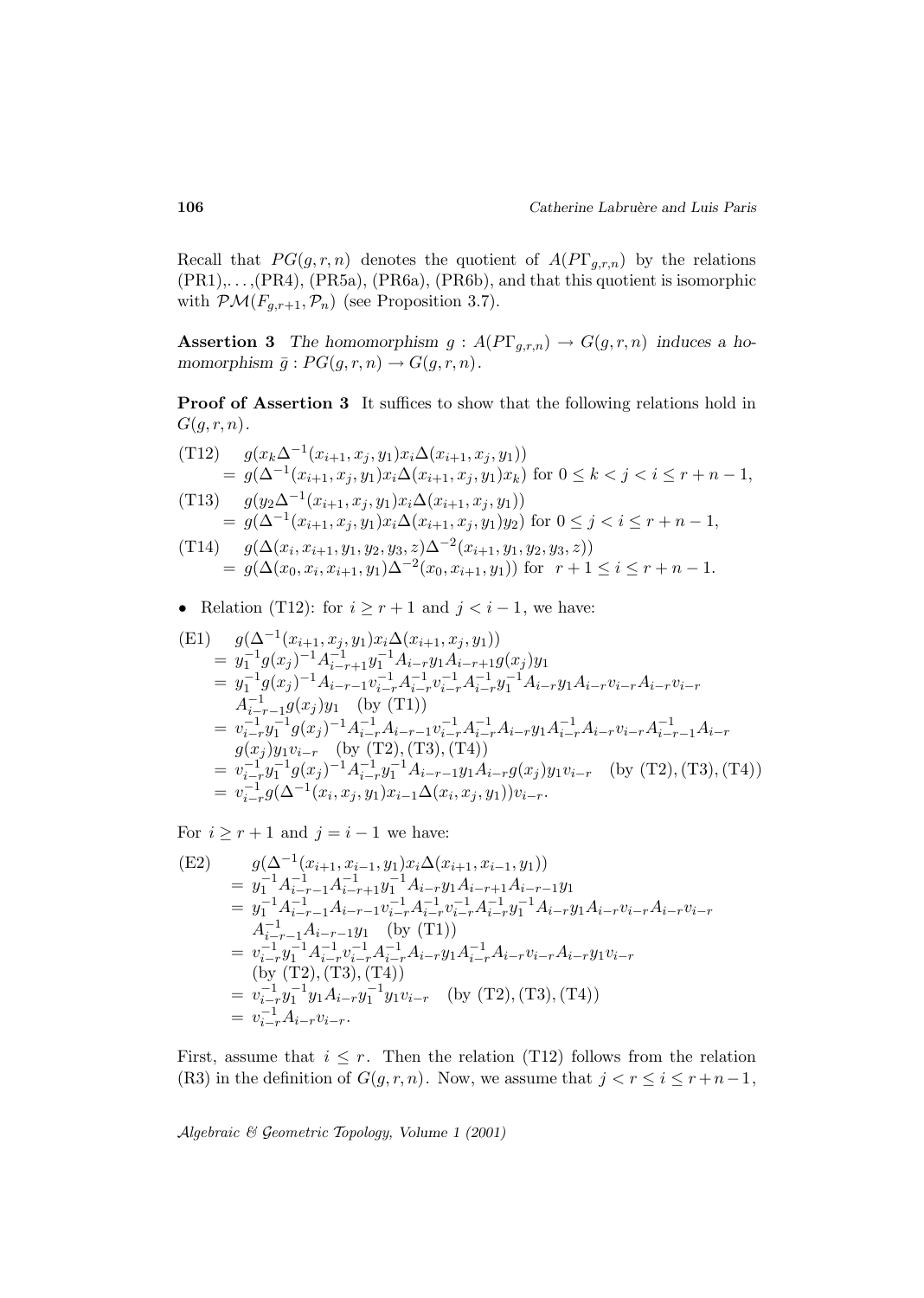and we prove by induction on i that the relation (T12) holds. The case  $i = r$ follows from the relation (R3) in the definition of  $G(g, r, n)$ , and the case  $i > r$ follows from the inductive hypothesis and from the equality (E1) above. Now, we assume that  $r \leq j < i \leq r + n - 1$ , and we prove, again by induction on i, that the relation (T12) holds. The case  $i = j + 1$  follows from the equality (E2) above, and the case  $i>j+1$  follows from the inductive hypothesis and from the equality (E1).

• The relation (T13) can be shown in the same manner as the relation (T12).

• Relation (T14): We prove by induction on  $i \geq \sup\{r, 1\}$  that the relation (T14) holds in  $G(g,r,n)$ . If  $i = r \geq 1$ , then the relation (T14) follows from the relation (R8b) in the definition of  $G(g, r, n)$ . Assume  $r = 0$  and  $i = 1$ . Then:

$$
g(\Delta^{2}(x_{2}, y_{1}, y_{2}, y_{3}, z)\Delta^{-1}(x_{1}, x_{2}, y_{1}, y_{2}, y_{3}, z)\Delta(x_{0}, x_{1}, x_{2}, y_{1})\Delta^{-2}(x_{0}, x_{2}, y_{1}))
$$
\n
$$
= z y_{3} y_{2} y_{1} A_{2} A_{1}^{-1} y_{1}^{-1} y_{2}^{-1} y_{3}^{-1} z^{-1} y_{3} y_{2} y_{1} A_{1} A_{2}^{-1} y_{1}^{-1} y_{2}^{-1} y_{3}^{-1} y_{2} y_{1} A_{2} A_{1}^{-1} y_{1}^{-1} y_{2}^{-1} A_{1} y_{1}
$$
\n
$$
A_{1} A_{2}^{-1} y_{1}^{-1} A_{1}^{-1} \cdot A_{1} y_{1} A_{1}^{-1} A_{2} y_{1}^{-1} A_{1}^{-1} A_{0} y_{1} A_{1} A_{2}^{-1} y_{1}^{-1} A_{0}^{-1}
$$
\n(by Lemma 3.8)

\n
$$
= z y_{3} y_{2} y_{1} v_{1} A_{1} v_{1} A_{1} A_{0}^{-1} A_{1}^{-1} y_{1}^{-1} y_{2}^{-1} y_{3}^{-1} z^{-1} y_{3} y_{2} y_{1} A_{1} A_{0} A_{1}^{-1} v_{1}^{-1} A_{1}^{-1} v_{1}^{-1} y_{1}^{-1} y_{2}^{-1}
$$
\n
$$
y_{3}^{-1} y_{2} y_{1} v_{1} A_{1} v_{1} A_{1} A_{0}^{-1} A_{1}^{-1} y_{1}^{-1} y_{2}^{-1} A_{0} y_{1} A_{1} A_{0} A_{1}^{-1} v_{1}^{-1} A_{1}^{-1} v_{1}^{-1} A_{0}^{-1}
$$
\n(T1)

\n
$$
= v_{1} \cdot z y_{3} y_{2} y_{1} A_{1} A_{0}^{-1} y_{1}^{-1} y_{2}^{-1} y_{3}^{-1} z^{-1} y_{3} y_{2} y_{1} A_{0} A_{1}^{-1} y_{1}^{-1} y_{2}^{-1} y_{3}^{-1} y_{2} y_{1} A_{1} A_{0}^{-1} y_{1}^{-1} y_{2}^{-1}
$$
\n<math display="</math>

Now, we assume that  $i > \sup\{r, 1\}$ . Then:

$$
g(\Delta^{2}(x_{i+1}, y_{1}, y_{2}, y_{3}, z)\Delta^{-1}(x_{i}, x_{i+1}, y_{1}, y_{2}, y_{3}, z)\Delta(x_{0}, x_{i}, x_{i+1}, y_{1})
$$
\n
$$
\Delta^{-2}(x_{0}, x_{i+1}, y_{1}))
$$
\n
$$
= z y_{3} y_{2} y_{1} A_{i-r+1} A_{i-r}^{-1} y_{1}^{-1} y_{2}^{-1} y_{3}^{-1} z^{-1} y_{3} y_{2} y_{1} A_{i-r} A_{i-r+1}^{-1} y_{1}^{-1} y_{2}^{-1} y_{3}^{-1} y_{2} y_{1} A_{i-r+1}
$$
\n
$$
A_{i-r}^{-1} y_{1}^{-1} y_{2}^{-1} A_{i-r} y_{1} A_{i-r} A_{i-r+1}^{-1} y_{1}^{-1} A_{i-r}^{-1} A_{i-r} y_{1} A_{i-r+1}^{-1} y_{1}^{-1} A_{i-r}^{-1} x_{0} y_{1}
$$
\n
$$
A_{i-r} A_{i-r+1}^{-1} y_{1}^{-1} x_{0}^{-1} \quad \text{(by Lemma 3.8)}
$$
\n
$$
= z y_{3} y_{2} y_{1} v_{i-r} A_{i-r} v_{i-r} A_{i-r} A_{i-r-1}^{-1} A_{i-r}^{-1} y_{1}^{-1} y_{2}^{-1} y_{3}^{-1} z^{-1} y_{3} y_{2} y_{1} A_{i-r} A_{i-r-1} A_{i-r}^{-1} x_{0}^{-1} x_{i-r}^{-1} x_{i-r}^{-1} y_{1}^{-1} y_{2}^{-1} y_{3}^{-1} y_{2} y_{1} A_{i-r} A_{i-r-1}^{-1} A_{i-r}^{-1} x_{i-r}^{-1} x_{i-r}^{-1} y_{1}^{-1} x_{0}^{-1} (by \text{(T1)})
$$
\n
$$
= v_{i-r} \cdot z y_{3} y_{2} y_{1} A_{i-r} A_{i-r}^{-1} y_{1}^{-1} x_{0}^{-1} (by \text{(T1)})
$$
\n
$$
= v_{i-r} \cdot z y_{3} y_{2} y_{1} A_{i-r} A_{i-r-1}^{-1} y_{1}^{-1} y_{2}^{-1} y_{3}^{-1} z^{-1} y
$$

Let  $V_1, \ldots, V_{n-1}$  denote the natural generators of the Artin group  $A(A_{n-1}),$ numbered according to Figure 6. Applying Lemma 2.5 to the exact sequence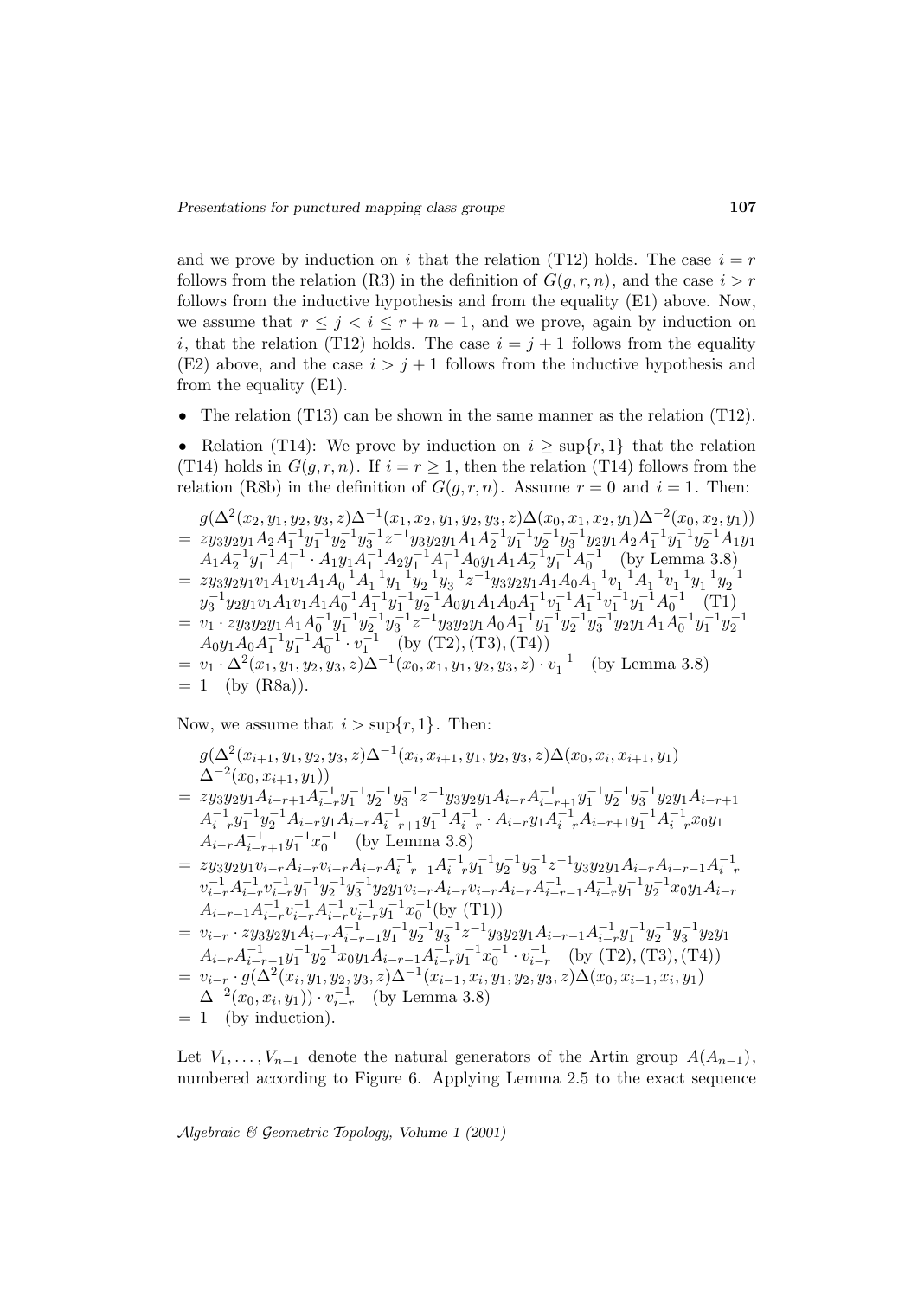(2.1) of Subsection 2.2, one has that  $\mathcal{M}(F_{g,r+1}, \mathcal{P}_n)$  is isomorphic with the quotient of the free product  $PG(g, r, n) * A(A_{n-1})$  by the following relations.

• Relations from  $\Sigma_n$ :

(T15) 
$$
V_i^2 = \Delta^2(x_{r+i-1}, x_{r+i+1}, y_1) \Delta^{-1}(x_{r+i-1}, x_{r+i}, x_{r+i+1}, y_1)
$$
  
for  $1 \le i \le n - 1$ .

Relations from conjugation by the  $V_i$ 's:

(T16) 
$$
V_i w V_i^{-1} = w
$$
 for  $1 \le i \le n - 1$  and  
\n $w \in \{x_0, ..., x_{r+i-1}, x_{r+i+1}, ..., x_{r+n}, y_1, ..., y_{2g-1}, z, u_1, ..., u_r\},$   
\n(T17)  $V_i x_{r+i} V_i^{-1} = y_1 x_{r+i-1} x_{r+i}^{-1} y_1^{-1} x_{r+i+1} y_1 x_{r+i} x_{r+i-1}^{-1} y_1^{-1}$  for  $1 \le i \le n - 1$ .

We can easily prove using Proposition 2.12 that the relation (T15) "holds" in  $\mathcal{M}(F_{q,r+1},\mathcal{P}_n)$ . The relation (T16) is obvious, while the relation (T17) has to be verified by hand.

Now, the homomorphism  $\bar{g}: PG(g,r,n) \to G(g,r,n)$  extends to a homomorphism  $f : PG(g,r,n) * A(A_{n-1}) \rightarrow G(g,r,n)$  which sends  $V_i$  on  $v_i$  for all  $i = 1, \ldots, n - 1.$ 

**Assertion 4** *The homomorphism*  $f : PG(g,r,n) * A(A_{n-1}) \rightarrow G(g,r,n)$  *induces a homomorphism*  $\bar{f}$  :  $\mathcal{M}(F_{g,r+1}, \mathcal{P}_n) \rightarrow G(g,r,n)$ .

One can easily verify on the generators of  $G(g, r, n)$  that  $\bar{f} \circ \bar{\rho}$  is the identity of  $G(q, r, n)$ . So, Assertion 4 finishes the construction of  $\bar{f}$  and the proof of Theorem 3.1.

**Proof of Assertion 4** We have to show that: if  $w_1 = w_2$  is one of the relations (T15), (T16), (T17), then  $f(w_1) = f(w_2)$ .

• Relation  $(T15)$ :

$$
f(\Delta^{-1}(x_{r+i-1}, x_{r+i}, x_{r+i+1}, y_1) \Delta^2(x_{r+i-1}, x_{r+i+1}, y_1)) \cdot v_i^{-2}
$$
  
=  $A_i^{-1} y_1^{-1} A_{i-1}^{-1} A_{i+1}^{-1} y_1^{-1} A_i^{-1} y_1 A_{i-1} A_{i+1} y_1 A_{i-1} A_{i+1} v_i^{-2}$   
(by Propositions 2.8 and 2.9)  
=  $A_i^{-1} y_1^{-1} A_{i-1}^{-1} A_{i-1} v_i^{-1} A_i^{-1} v_i^{-1} A_i^{-1} y_1 A_{i-1} A_{i-1}^{-1} A_i v_i A_i v_i y_1 A_{i-1} A_{i-1}^{-1} A_i v_i$   
 $A_i v_i v_i^{-2}$  (by (T1))  
=  $A_i^{-1} y_1^{-1} v_i^{-1} A_i^{-1} v_i^{-1} A_i^{-1} A_i y_1^{-1} A_i^{-1} A_i v_i A_i v_i y_1 A_i v_i A_i v_i^{-1}$  (by (T2), (T3), (T4))  
=  $A_i^{-1} y_1^{-1} v_i^{-1} y_1 A_i^{-1} y_1^{-1} v_i y_1 v_i^{-1} A_i v_i A_i$  (by (T1),..., (T4))  
= 1 (by (T2), (T3), (T4)).

• The relation (T16) is a direct consequence of the braid relations in  $A(\Gamma_{g,r,n})$ .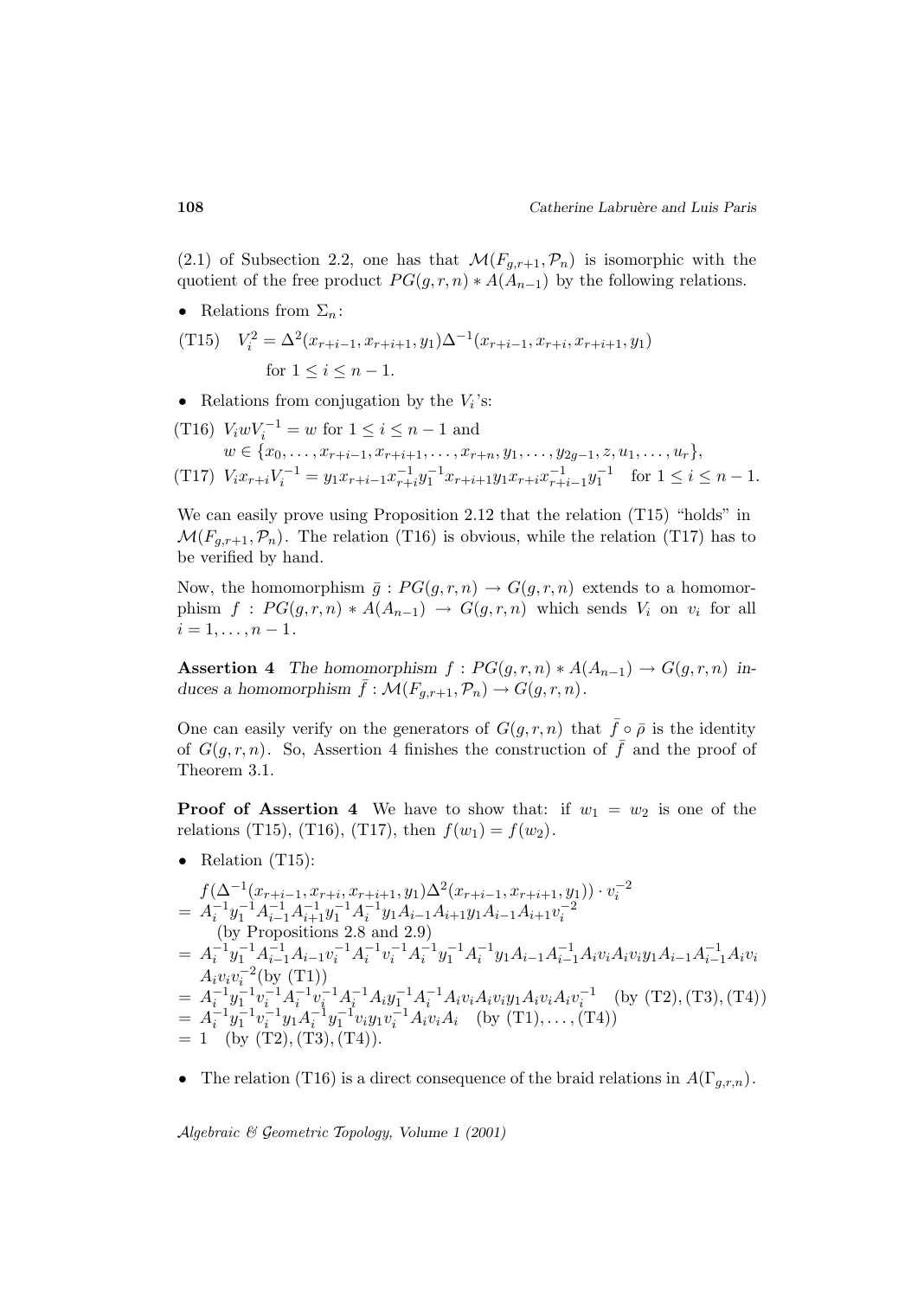• Relation (T17):  
\n
$$
f(y_1x_{r+i-1}x_{r+i}^{-1}y_1^{-1}x_{r+i+1}y_1x_{r+i}x_{r+i-1}^{-1}y_1^{-1})v_if(x_{r+i}^{-1})v_i^{-1}
$$
\n
$$
= y_1A_{i-1}A_i^{-1}y_1^{-1}A_{i+1}y_1A_iA_{i-1}^{-1}y_1^{-1}v_iA_i^{-1}v_i^{-1}
$$
\n
$$
= y_1A_i^{-1}A_{i-1}y_1^{-1}A_{i-1}^{-1}A_i v_iA_i v_iy_1A_i v_iA_{i-1}^{-1}y_1^{-1}A_i^{-1}v_i^{-1}
$$
 (by (T1), (T2), (T3))\n
$$
= y_1A_i^{-1}y_1^{-1}A_{i-1}^{-1}y_1A_i v_iA_i v_iy_1A_i v_iA_{i-1}^{-1}y_1^{-1}A_i^{-1}v_i^{-1}
$$
 (by (T4))\n
$$
= A_i^{-1}y_1^{-1}A_iA_{i-1}^{-1}y_1A_i v_iA_i v_iy_1A_i v_iA_{i-1}^{-1}y_1^{-1}A_i^{-1}v_i^{-1}
$$
 (by (T4))\n
$$
= A_i^{-1}y_1^{-1}A_{i-1}^{-1}y_1A_i v_iy_1A_i v_iy_1A_i v_iA_{i-1}^{-1}y_1^{-1}A_i^{-1}v_i^{-1}
$$
 (by (T2), (T3), (T4))\n
$$
= A_i^{-1}y_1^{-1}A_{i-1}^{-1}h_i(\Delta(x_1, x_2, x_3)) \cdot A_{i-1}^{-1}y_1^{-1}A_i^{-1}v_i^{-1}
$$
 (by Proposition 2.8)\n
$$
= A_i^{-1}y_1^{-1}A_{i-1}^{-1}A_{i-1}y_1A_i v_iA_iy_1A_{i-1}A_{i-1}^{-1}y_1^{-1}A_i^{-1}v_i^{-1}
$$
 (by (T5) Proposition 2.9)\n
$$
= 1.
$$

## **3.2 Proof of Theorem 3.2**

Let  $c_1 : S^1 \to \partial F_{g,1}$  be the boundary curve of  $F_{g,1}$ . We regard  $F_{g,0}$  as obtained from  $F_{q,1}$  by gluing a disk  $D^2$  along  $c_1$ , and we denote by  $\varphi : \mathcal{M}(F_{q,1}, \mathcal{P}_n) \to$  $\mathcal{M}(F_{g,0},\mathcal{P}_n)$  the homomorphism induced by the inclusion of  $F_{g,1}$  in  $F_{g,0}$ . The next proposition is the key of the proof of Theorem 3.2.

**Proposition 3.9** (i) Let  $g \geq 2$ , and let  $a_n, a'_n$  be the Dehn twists represented *in Figure 22. Then*  $\varphi$  *is surjective and its kernel is the normal subgroup of*  $\mathcal{M}(F_{g,1}, \mathcal{P}_n)$  normaly generated by  $\{a_n^{-1}a'_n\}.$ 

(ii) Let  $g = 1$ , and let  $e, e'$  be the Dehn twists represented in Figure 22. Then  $\varphi$  *is surjective and its kernel is the normal subgroup of*  $\mathcal{M}(F_{1,1}, \mathcal{P}_n)$  *normaly generated by*  $\{a_n^{-1}a_0, e^{-1}e'\}.$ 



Figure 22: Relations in  $\mathcal{M}(F_{g,0}, \mathcal{P}_n)$ 

**Proof** We choose a point Q in the interior of the disk  $D^2$ , and we denote by  $\mathcal{M}_Q(F_{g,0}, \mathcal{P}_n \cup \{Q\})$  the subgroup of  $\mathcal{M}(F_{g,0}, \mathcal{P}_n \cup \{Q\})$  of isotopy classes of elements of  $\mathcal{H}(F_{g,0},\mathcal{P}_n\cup\{Q\})$  that fix Q. An easy algebraic argument on the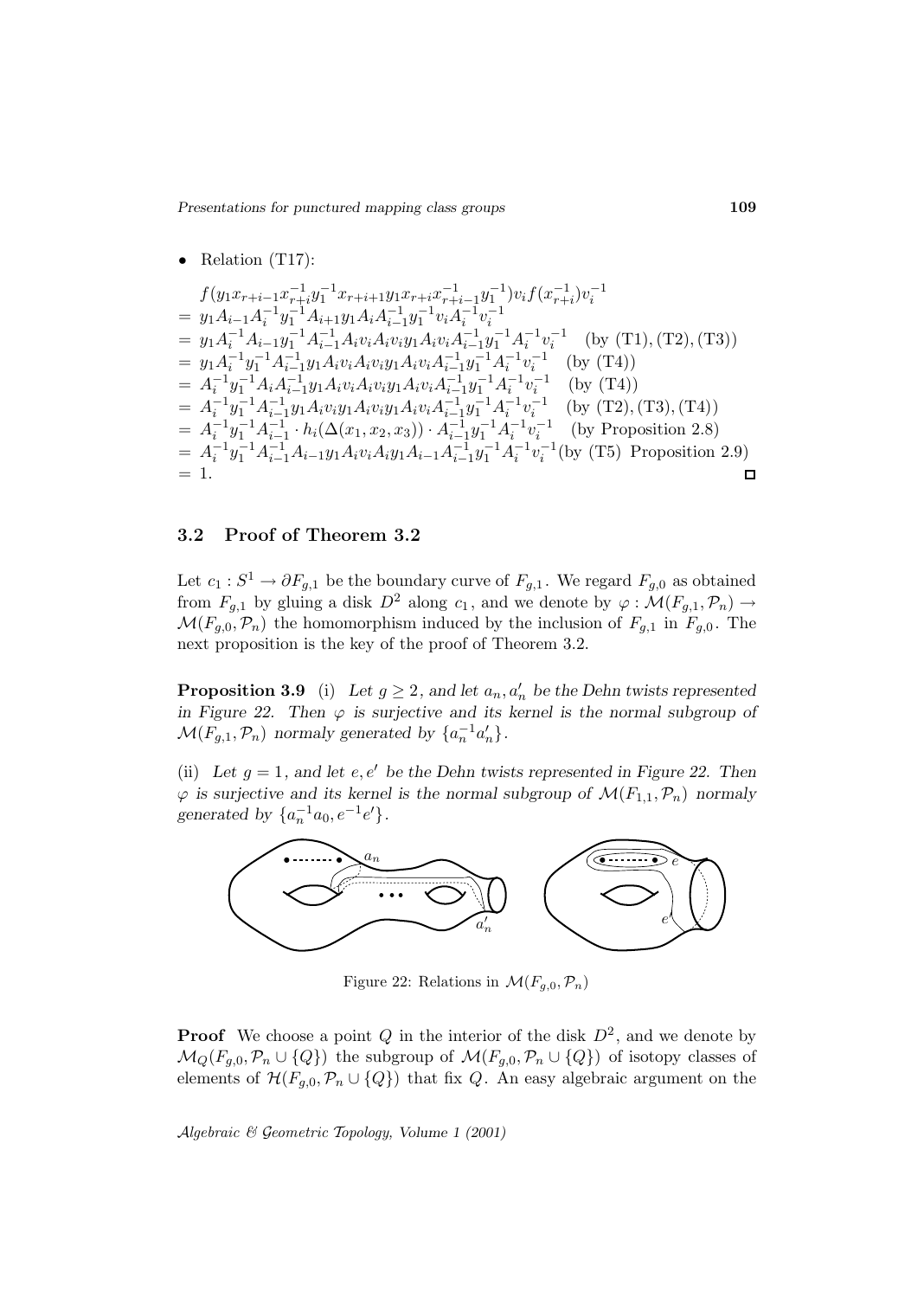exact sequences  $(2.1), (2.2),$  and  $(2.3)$  of Subsection 2.2 shows that we have the following exact sequences.

$$
(2.2.a) \quad 1 \to \pi_1(F_{g,0} \setminus \mathcal{P}_n, Q) \to \mathcal{M}_Q(F_{g,0}, \mathcal{P}_n \cup \{Q\}) \xrightarrow{\varphi_1} \mathcal{M}(F_{g,0}, \mathcal{P}_n) \to 1,
$$

$$
(2.3.a) \t1 \to \mathbf{Z} \to \mathcal{M}(F_{g,1}, \mathcal{P}_n) \xrightarrow{\varphi_2} \mathcal{M}_Q(F_{g,0}, \mathcal{P}_n \cup \{Q\}) \to 1.
$$

Moreover, we have  $\varphi = \varphi_1 \circ \varphi_2$ .

A first consequence of these exact sequences is that  $\varphi$  is surjective. Now, we use them for finding a normal generating set of ker  $\varphi$ .

The group  $\pi_1(F_{g,0} \setminus \mathcal{P}_n, Q)$  is the free group freely generated by the loops  $\bar{\alpha}_1,\ldots,\bar{\alpha}_n, \bar{\beta}_1,\ldots,\bar{\beta}_{2g-1}$  represented in Figure 23. One can easily verify by hand that the following equalities hold in  $\mathcal{M}_Q(F_{g,0}, \mathcal{P}_n \cup \{Q\})$ :

$$
\begin{array}{ll}\n\bar{\alpha}_i = \varphi_2(b_1 a'_n a_i b_1 a_n)^{-1} \cdot \bar{\alpha}_n^{-1} \cdot \varphi_2(b_1 a'_n a_i b_1 a_n) & \text{for } i = 1, \dots, n-1, \\
\bar{\beta}_1 = \varphi_2(b_1 a_n)^{-1} \cdot \bar{\alpha}_n \cdot \varphi_2(b_1 a_n), \\
\bar{\beta}_j = \varphi_2(b_j b_{j-1})^{-1} \cdot \bar{\beta}_{j-1} \cdot \varphi_2(b_j b_{j-1}) & \text{for } j = 2, \dots, 2g - 1.\n\end{array}
$$

Moreover, by Lemma 2.6, we have:

$$
\bar{\alpha}_n = \varphi_2(a_n^{-1}a'_n).
$$

On the other hand, by Lemma 2.7, the Dehn twists  $\sigma_1$  along the boundary curve of  $F_{g,1}$  generates the kernel of  $\varphi_2$ . So, the kernel of  $\varphi$  is the normal subgroup normaly generated by  $\{a_n^{-1}a'_n, \sigma_1\}.$ 

Now, assume  $g \geq 2$ . Let G' denote the quotient of  $\mathcal{M}(F_{q,1},\mathcal{P}_n)$  by the relation  $a_n = a'_n$ . Define a *spinning pair* of Dehn twists to be a pair  $(\sigma, \sigma')$  of Dehn twists conjugated to  $(a_n, a'_n)$ , namely, a pair  $(\sigma, \sigma')$  of Dehn twists satisfying: there exists  $\xi \in \mathcal{M}(F_{g,1}, \mathcal{P}_n)$  such that  $\sigma = \xi a_n \xi^{-1}$  and  $\sigma' = \xi a'_n \xi^{-1}$ . Note that we have the equality  $\sigma = \sigma'$  in G' if  $(\sigma, \sigma')$  is a spinning pair. Consider the Dehn twists  $e_1, e_2, e_3, e'_1, e'_2, e'_3$  represented in Figure 24. The pairs  $(e_1, e'_1)$ ,  $(e_2, e'_2), (e_3, e'_3)$  are spinning pairs, thus we have the equalities  $e_1 = e'_1, e_2 = e'_2$ ,  $e_3 = e'_3$  in G'. Moreover, the lantern relation of Lemma 2.4 implies:

$$
e_1e_2e_3\sigma_1 = e'_1e'_2e'_3.
$$

Thus, the equality  $\sigma_1 = 1$  holds in G'. This shows that the kernel of  $\varphi$  is the normal subgroup of  $\mathcal{M}(F_{g,1}, \mathcal{P}_n)$  normaly generated by  $\{a_n^{-1}a_n'\}.$ 

Now, we assume  $g = 1$ . Then  $a'_n = a_0$ . Let G' be the quotient of  $\mathcal{M}(F_{1,1}, \mathcal{P}_n)$ by the relation  $a_n = a_0$ . By Proposition 2.12, we have the following equalities in  $G'$ .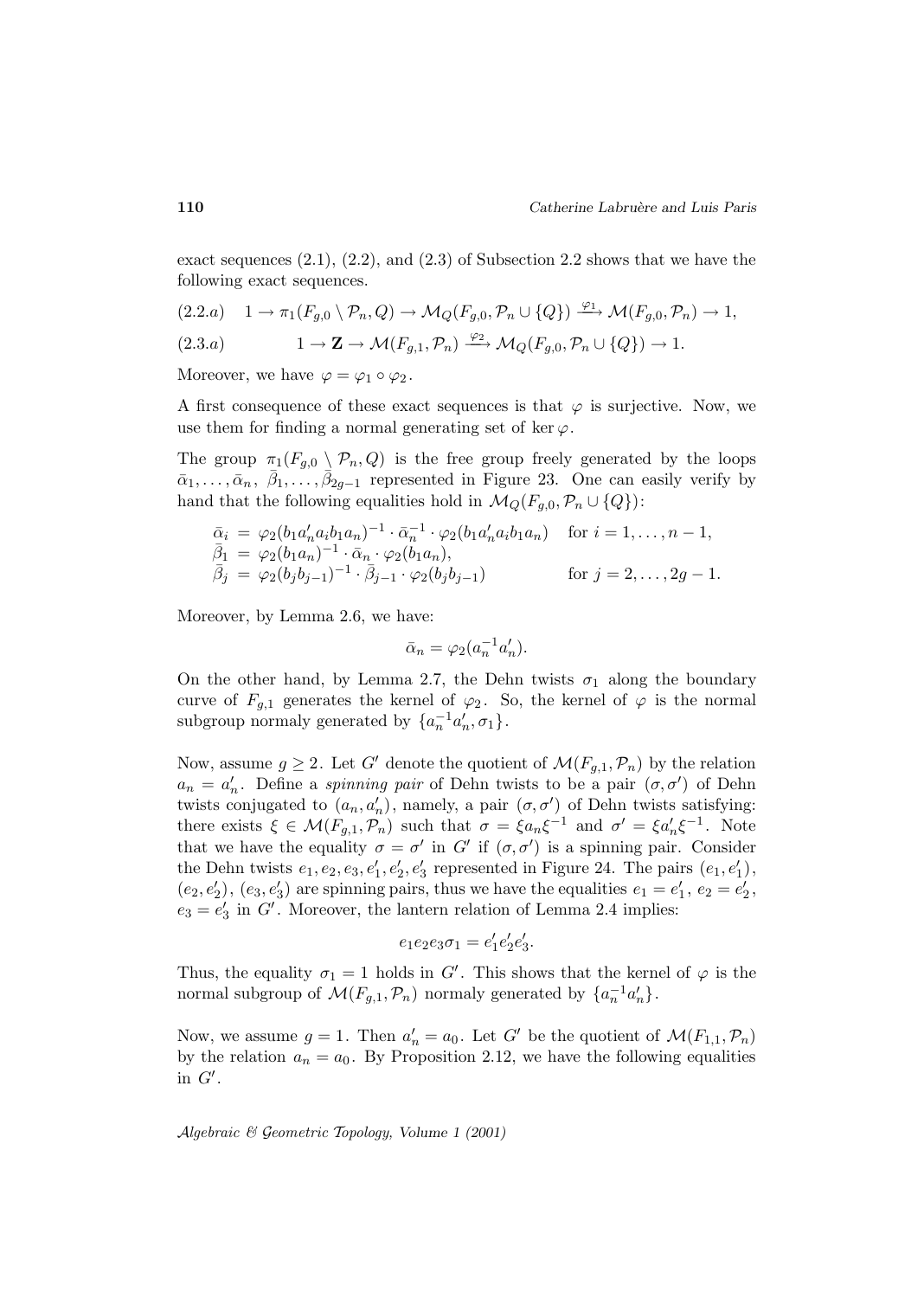

Figure 23: Generators of  $\pi_1(F_{g,0} \setminus \mathcal{P}_n, Q)$ 

$$
\sigma_1 e = (a_0 b_1 a_n a_0 b_1 a_0)^2 = (a_0 b_1 a_0 a_0 b_1 a_0)^2,
$$
  

$$
e' = (a_0 b_1 a_0)^4.
$$

Thus, we have the equality  $\sigma_1 = e^{-1}e'$  in  $G'$ . So, the kernel of  $\varphi$  is the normal subgroup of  $\mathcal{M}(F_{1,1}, \mathcal{P}_n)$  normaly generated by  $\{a_n^{-1}a_0, e^{-1}e'\}.$  $\Box$ 

**Proof of Theorem 3.2** Recall that  $\Gamma_{g,0,n}$  denotes the Coxeter graph drawn in Figure 18, and that  $G(g, 0, n)$  denotes the quotient of  $A(\Gamma_{g,0,n})$  by the relations  $(R1)$ ,  $(R2)$ ,  $(R7)$ ,  $(R8a)$ . By Theorem 3.1, there is an isomorphism  $\bar{\rho}: G(g, 0, n) \to \mathcal{M}(F_{g,1}, \mathcal{P}_n)$  which sends  $x_i$  on  $a_i$  for  $i = 0, 1, y_i$  on  $b_i$  for  $i = 1, \ldots, 2g - 1, z$  on c, and  $v_i$  on  $\tau_i$  for  $i = 1, \ldots, n - 1$ .

First, assume  $g \geq 2$ . Let  $G_0(g, n)$  denote the quotient of  $G(g, 0, n)$  by the relation (R9a). Proposition 2.12 implies:

$$
a_n = \bar{\rho}(x_0^{1-n}\Delta(x_1, v_1, \dots, v_{n-1})),
$$
  
\n
$$
a'_n = \bar{\rho}(x_0^{3-2g}\Delta(z, y_2, \dots, y_{2g-1})).
$$

Thus, by Proposition 3.9,  $\bar{\rho}$  induces an isomorphism :

$$
\bar{\rho}_0: G_0(g, n) \to \mathcal{M}(F_{g,0}, \mathcal{P}_n).
$$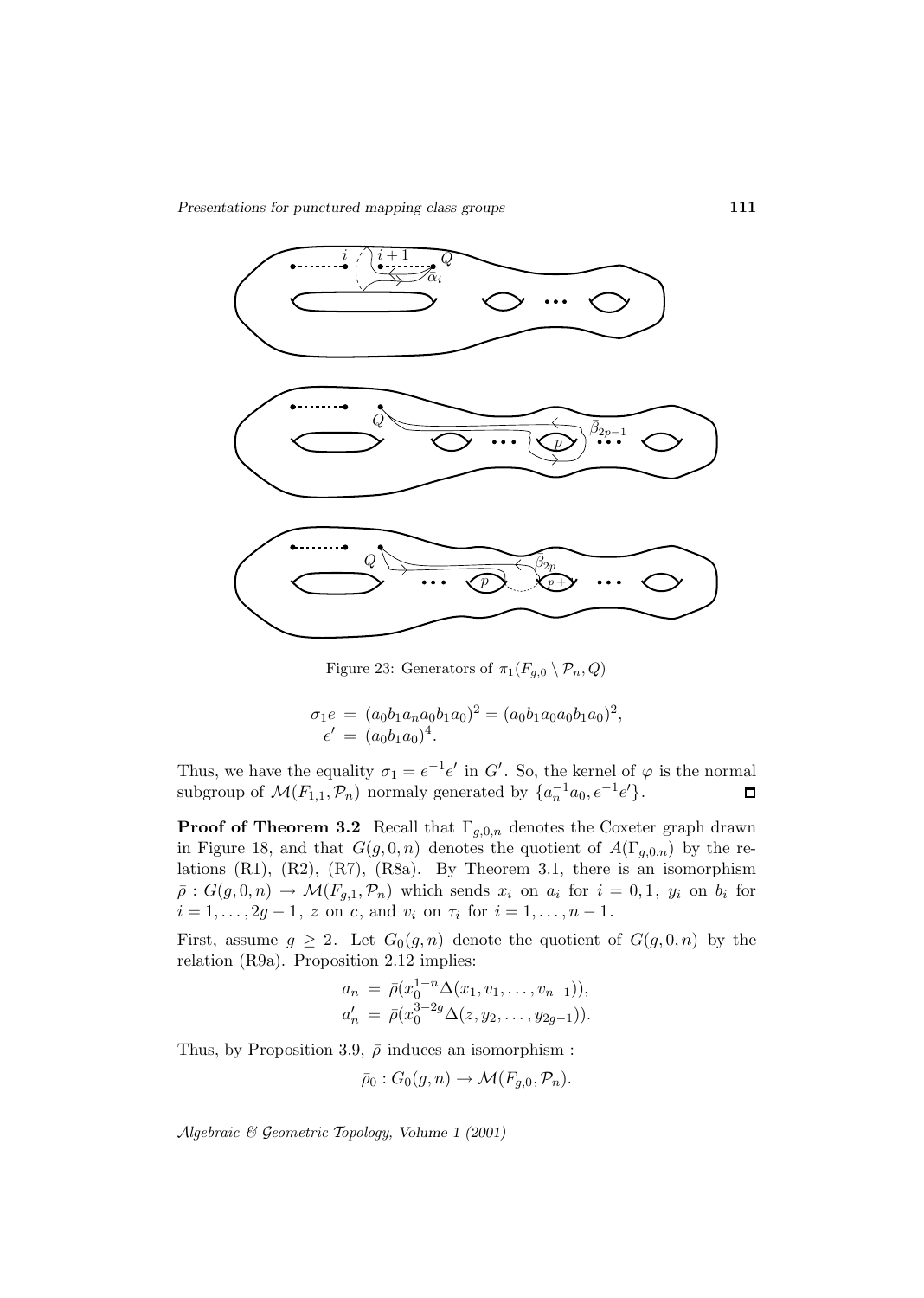

Figure 24: Lantern relation in  $\mathcal{M}(F_{g,1}, \mathcal{P}_n)$ 

Now, assume  $g = 1$ . Let  $G_0(1,n)$  denote the quotient of  $G(1,0,n)$  by the relations (R9b), (R9c). Proposition 2.12 implies:

$$
a_n = \bar{\rho}(x_0^{1-n}\Delta(x_1, v_1, \dots, v_{n-1})),
$$
  
\n
$$
e = \bar{\rho}(\Delta^2(v_1, \dots, v_{n-1})),
$$
  
\n
$$
e' = \bar{\rho}(\Delta^4(x_0, y_1)).
$$

Thus, by Proposition 3.9,  $\bar{\rho}$  induces an isomorphism :

$$
\bar{\rho}_0: G_0(1,n) \to \mathcal{M}(F_{1,0}, \mathcal{P}_n).
$$

## **References**

- [1] **J.S. Birman**, Mapping class groups and their relationship to braid groups, Commun. Pure Appl. Math. **22** (1969), 213–238.
- [2] **J.S. Birman**, Mapping class groups of surfaces, Braids, AMS-IMS-SIAM Jt. Summer Res. Conf., Santa Cruz/Calif. 1986, Contemp. Math. 78, 1988, pp. 13–43.
- [3] **N. Bourbaki**, "Groupes et algèbres de Lie, Chapitres IV, V et VI", Hermann, Paris, 1968.
- [4] **E. Brieskorn, K. Saito**, Artin-Gruppen und Coxeter-Gruppen, Invent. Math. **17** (1972), 245–271.
- [5] **K.S. Brown**, Presentations for groups acting on simply-connected complexes, J. Pure Appl. Algebra **32** (1984), 1–10.
- [6] **R. Charney**, Artin groups of finite type are biautomatic, Math. Ann. **292** (1992), 671–684.
- [7] **P. Dehornoy, L. Paris**, Gaussian groups and Garside groups, two generalizations of Artin groups, Proc. London Math. Soc. **79** (1999), 569–604.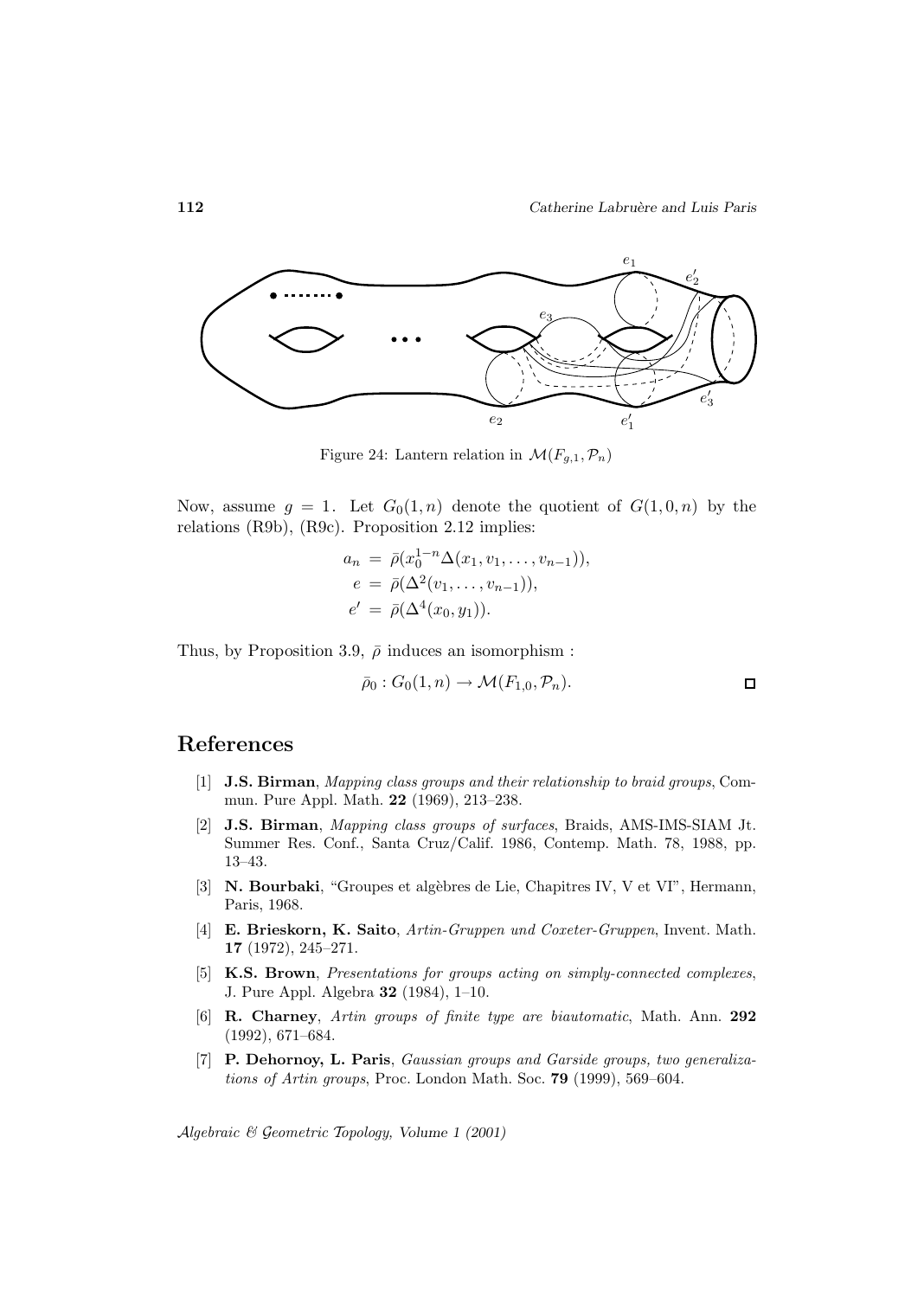- [8] **P. Deligne**, Les immeubles des groupes de tresses généralisés, Invent. Math. 17 (1972), 273–302.
- [9] **S. Gervais**, A finite presentation of the mapping class group of an oriented surface, Topology, to appear.
- [10] **A. Hatcher, W. Thurston**, A presentation for the mapping class group of a closed orientable surface, Topology **19** (1980), 221–237.
- [11] **S. Humphries,** Generators for the mapping class group, Topology of lowdimensional manifolds, Proc. 2nd Sussex Conf., 1977, Lect. Notes Math. 722, 1979, pp. 44–47.
- [12] **S. Humphries**, On representations of Artin groups and the Tits conjecture, J. Algebra **169** (1994), 847–862.
- [13] **D. Johnson**, The structure of the Torelli group I: A finite set of generators for I , Ann. Math. **118** (1983), 423–442.
- [14] **C. Labru`ere**, "Groupes d'Artin et mapping class groups", Ph. D. Thesis, Université de Bourgogne, 1997.
- [15] **C. Labru`ere**, Generalized braid groups and mapping class groups, J. Knot Theory Ramifications **6** (1997), 715–726.
- [16] **H. van der Lek**, "The homotopy type of complex hyperplane complements", Ph. D. Thesis, University of Nijmegen, 1983.
- [17] **E. Looijenga**, Affine Artin groups and the fundamental groups of some moduli spaces, preprint.
- [18] **M. Matsumoto**, A presentation of mapping class groups in terms of Artin groups and geometric monodromy of singularities, Math. Ann. **316** (2000), 401– 418.
- [19] **L. Paris**, Parabolic subgroups of Artin groups, J. Algebra **196** (1997), 369–399.
- [20] **L. Paris**, Centralizers of parabolic subgroups of Artin groups of type  $A_l$ ,  $B_l$ , and  $D_l$ , J. Algebra **196** (1997), 400–435.
- [21] **L. Paris, D. Rolfsen**, Geometric subgroups of mapping class groups, J. Reine Angew. Math. **521** (2000), 47–83.
- [22] **B. Perron, J.P. Vannier**, Groupe de monodromie géométrique des singularités simples, Math. Ann. **306** (1996), 231–245.
- [23] **V. Sergiescu**, *Graphes planaires et présentations des groupes de tresses*, Math. Z. **214** (1993), 477–490.
- [24] **J. Tits**, *Le problème des mots dans les groupes de Coxeter*, Sympos. Math., Roma 1, Teoria Gruppi, Dic. 1967 e Teoria Continui Polari, Aprile 1968, 1969, pp. 175–185.
- [25] **B. Wajnryb**, A simple presentation for the mapping class group of an orientable surface, Israel J. Math. **45** (1983), 157–174.